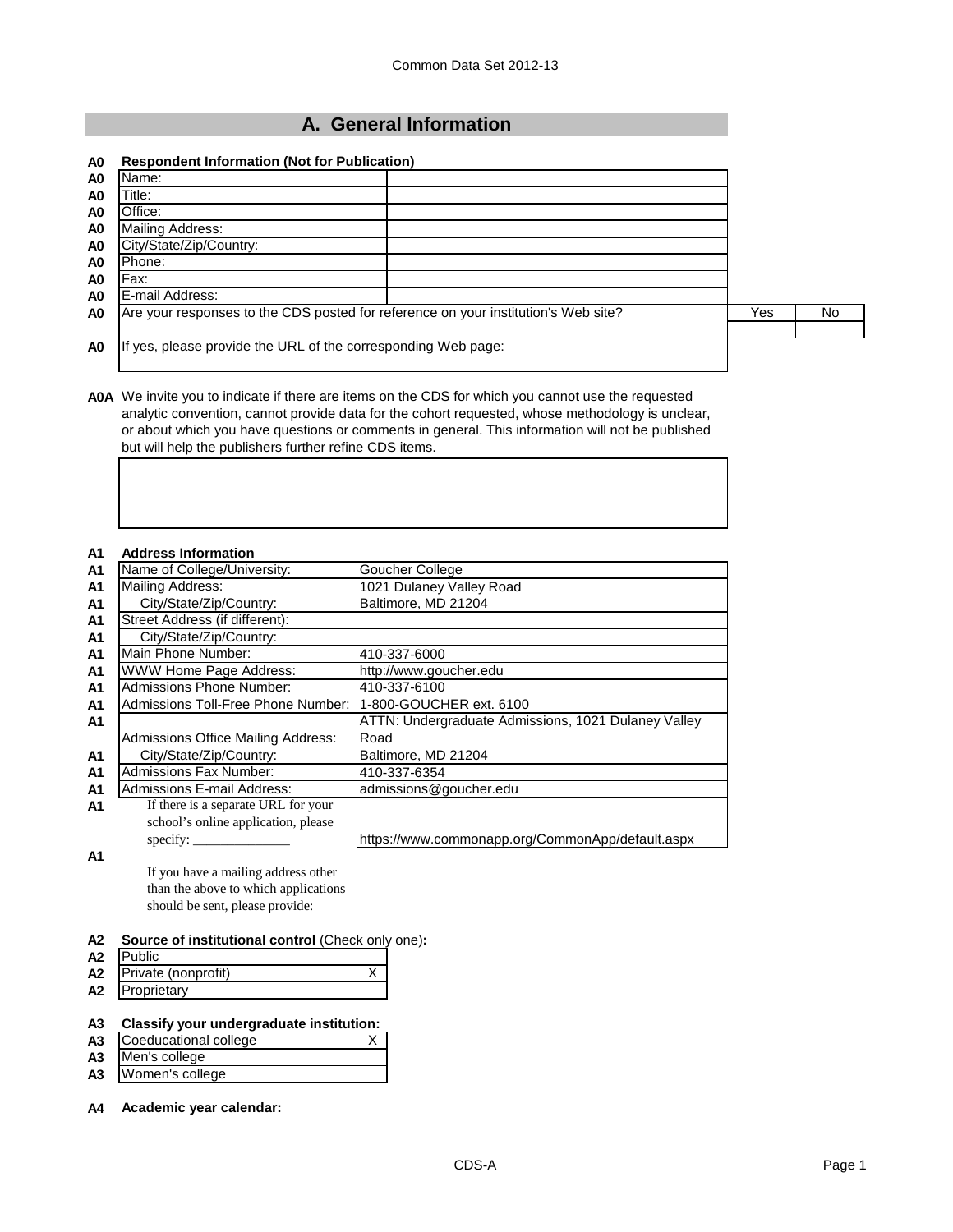| A <sub>4</sub> | Semester                       |  |
|----------------|--------------------------------|--|
| A <sub>4</sub> | Quarter                        |  |
| A <sub>4</sub> | Trimester                      |  |
| A <sub>4</sub> | $4 - 1 - 4$                    |  |
| A <sub>4</sub> | Continuous                     |  |
| A <sub>4</sub> | Differs by program (describe): |  |
|                |                                |  |
| A <sub>4</sub> | Other (describe):              |  |
|                |                                |  |

| Α5             | Degrees offered by your institution: |   |
|----------------|--------------------------------------|---|
| A5             | Certificate                          |   |
| A5             | Diploma                              |   |
| A5             | Associate                            |   |
| A5             | Transfer Associate                   |   |
| A5             | <b>Terminal Associate</b>            |   |
| A5             | Bachelor's                           | Х |
| A5             | Postbachelor's certificate           | X |
| A5             | Master's                             | X |
| A5             | Post-master's certificate            |   |
| А5             | Doctoral degree                      |   |
|                | research/scholarship                 |   |
| A <sub>5</sub> | Doctoral degree -                    |   |
|                | professional practice                |   |
| А5             | Doctoral degree -- other             |   |
|                |                                      |   |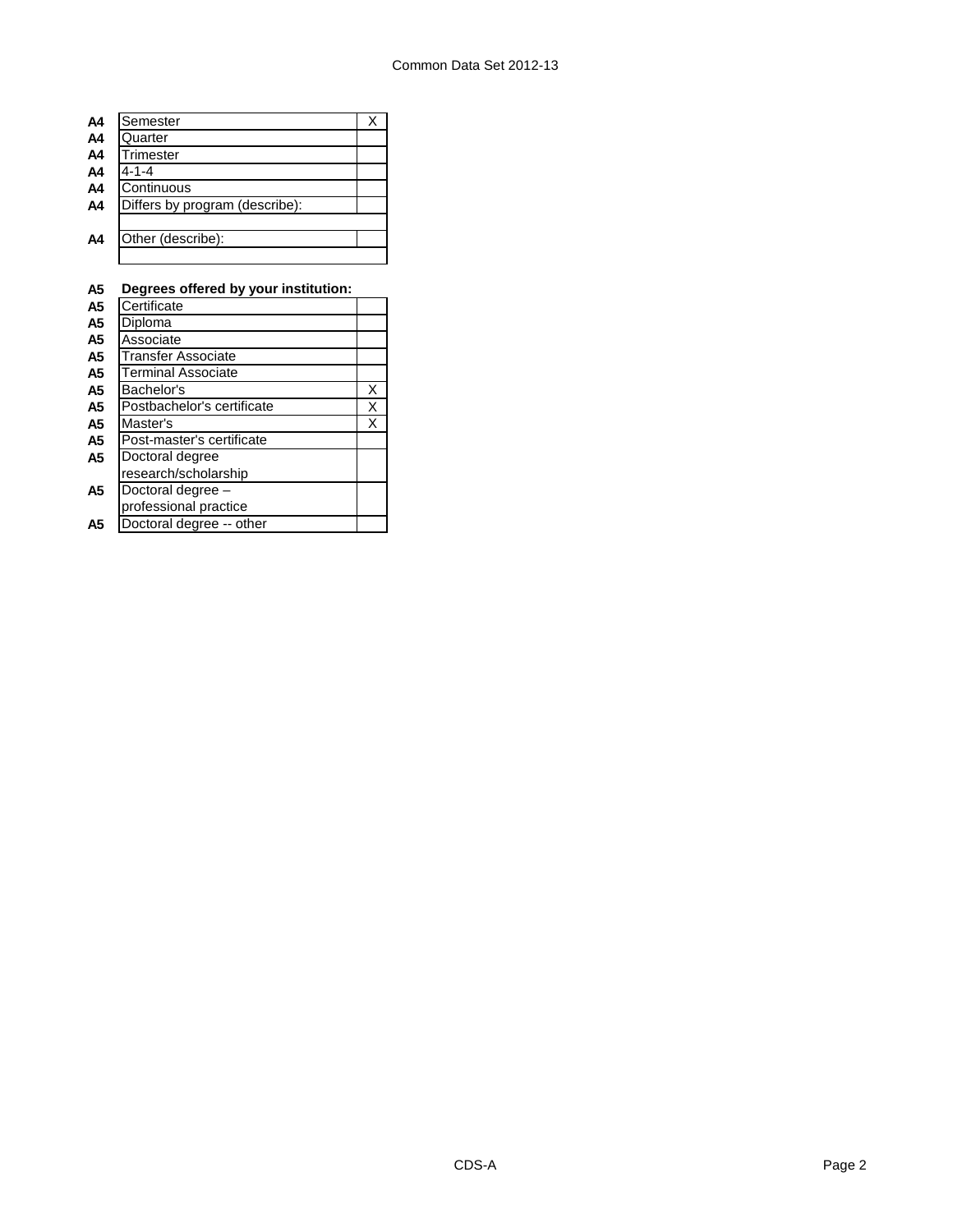## **B. ENROLLMENT AND PERSISTENCE**

**B1 Institutional Enrollment - Men and Women** Provide numbers of students for each of the following categories as of the institution's official fall reporting date or as of October 15, 2012. Note: Report students formerly designated as "first professional" in the graduate cells.

| <b>B1</b>                                     |     | <b>FULL-TIME</b> |                                 | <b>PART-TIME</b><br><b>Total</b> |       |
|-----------------------------------------------|-----|------------------|---------------------------------|----------------------------------|-------|
| <b>B1</b>                                     | Men | Women            | Men<br>Women                    |                                  |       |
| <b>B1</b><br><b>Undergraduates</b>            |     |                  |                                 |                                  |       |
| Degree-seeking, first-time<br><b>B1</b>       |     |                  |                                 |                                  |       |
| freshmen                                      | 126 | 284              | 0                               | 0                                | 410   |
| <b>B1</b><br>Other first-year, degree-seeking | 42  | 43               |                                 | 2                                | 88    |
| All other degree-seeking<br><b>B1</b>         | 310 | 636              | 10                              | 15                               | 971   |
| Total degree-seeking<br><b>B1</b>             | 478 | 963              | 11                              | 17                               | 1,469 |
| All other undergraduates enrolled             |     |                  |                                 |                                  |       |
| in credit courses                             | 2   | 3                |                                 | 3                                | 15    |
| <b>B1</b><br><b>Total undergraduates</b>      | 480 | 966              | 18                              | 20                               | 1,484 |
| <b>Graduate</b><br><b>B1</b>                  |     |                  |                                 |                                  |       |
| Degree-seeking, first-time<br><b>B1</b>       | 20  | 39               | 10                              | 31                               | 100   |
| All other degree-seeking                      | 36  | 89               | 61                              | 240                              | 426   |
| All other graduates enrolled in<br><b>B1</b>  |     |                  |                                 |                                  |       |
| credit courses                                |     | 0                | 37                              | 206                              | 244   |
| <b>Total graduate</b><br><b>B1</b>            | 57  | 128              | 108                             | 477                              | 770   |
| <b>B1</b>                                     |     |                  | <b>GRAND TOTAL ALL STUDENTS</b> |                                  | 2,254 |

**B2 Enrollment by Racial/Ethnic Category.** Provide numbers of undergraduate students for each of the following categories as of the institution's official fall reporting date or as of October 15, 2012. Include international students only in the category "Nonresident aliens." Complete the "Total Undergraduates" column only if you cannot provide data for the first two columns. Report as your institution reports to IPEDS: persons who are Hispanic/Latino should be reported only on the Hispanic/Latino line, not under any race, and persons who are non-Hispanic/Latino multi-racial should be reported only under "Two or more races."

| <b>B2</b> |                                                                           | Degree-Seeking<br>First-Time<br><b>First Year</b> | Degree-Seeking<br>Undergraduates<br>(include first-time<br>first-year) | Total<br>Undergraduates<br>(both degree- and<br>non-degree-<br>seeking) |
|-----------|---------------------------------------------------------------------------|---------------------------------------------------|------------------------------------------------------------------------|-------------------------------------------------------------------------|
| <b>B2</b> | Nonresident aliens                                                        | 6                                                 | 34                                                                     | 39                                                                      |
| <b>B2</b> | <b>Hispanic/Latino</b>                                                    | 47                                                | 108                                                                    | 108                                                                     |
| <b>B2</b> | Black or African American, non-Hispanic/Latino                            | 47                                                | 127                                                                    | 128                                                                     |
| <b>B2</b> | White, non-Hispanic/Latino                                                | 253                                               | 957                                                                    | 962                                                                     |
| <b>B2</b> | American Indian or Alaska Native, non-<br><b>Hispanic/Latino</b>          |                                                   | 4                                                                      | 4                                                                       |
| <b>B2</b> | Asian, non-Hispanic/Latino                                                | 12                                                | 39                                                                     | 39                                                                      |
| <b>B2</b> | Native Hawaiian or other Pacific Islander, non-<br><b>Hispanic/Latino</b> |                                                   | 3                                                                      | 3                                                                       |
| <b>B2</b> | Two or more races, non-Hispanic/Latino                                    | 26                                                | 73                                                                     | 73                                                                      |
|           |                                                                           |                                                   |                                                                        |                                                                         |
| <b>B2</b> | Race and/or ethnicity unknown/other                                       | 17                                                | 124                                                                    | 128                                                                     |
| <b>B2</b> | <b>TOTAL</b>                                                              | 410                                               | 1,469                                                                  | 1,484                                                                   |

## **Persistence**

- **B3 Number of degrees awarded from July 1, 2011 to June 30, 2012**
- **B3** Certificate/diploma
- **B3** Associate degrees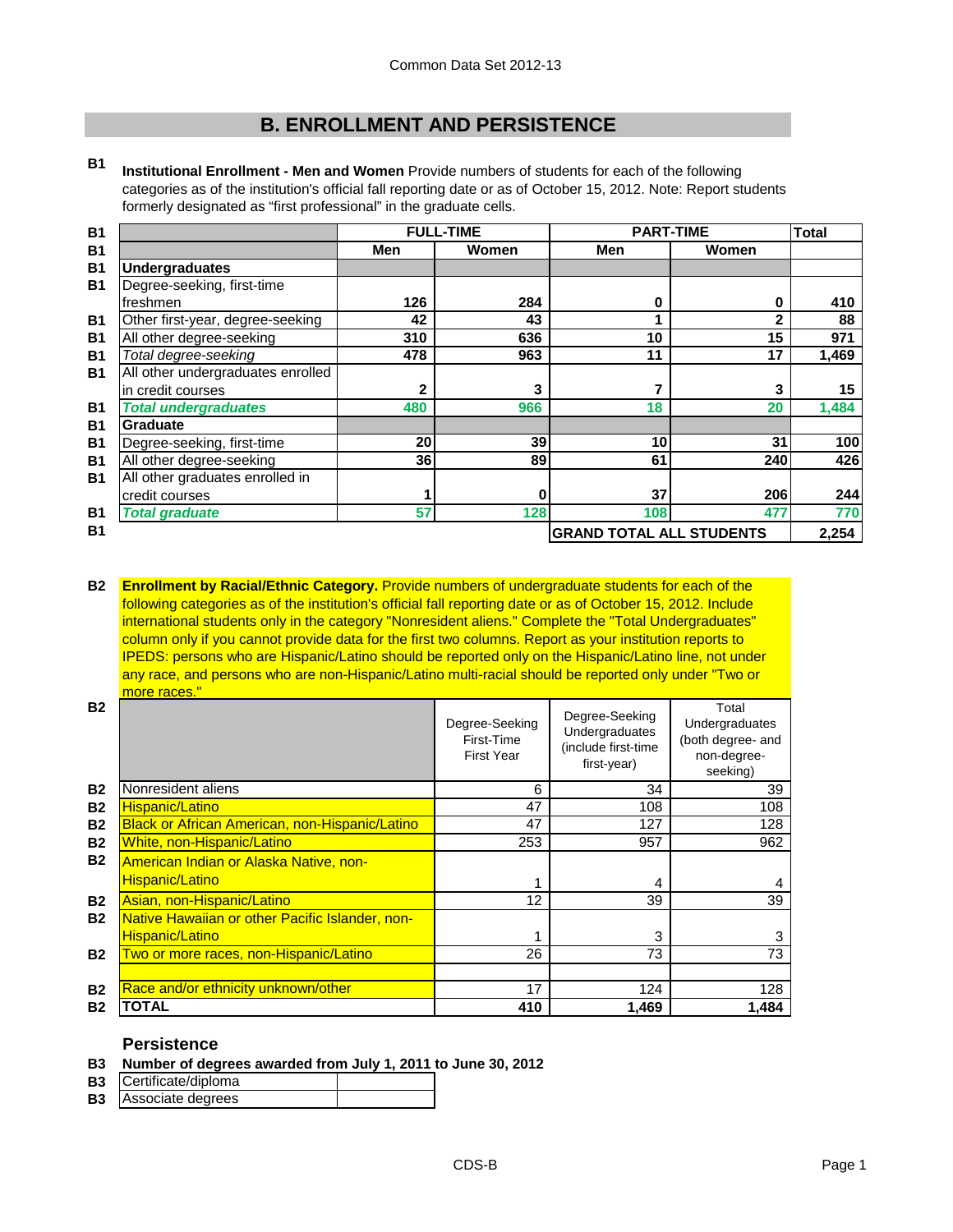| <b>B3</b>      | Bachelor's degrees              | 273 |
|----------------|---------------------------------|-----|
| <b>B3</b>      | Postbachelor's certificates     | 48  |
| <b>B3</b>      | Master's degrees                | 139 |
| <b>B3</b>      | Post-Master's certificates      |     |
| <b>B3</b>      | Doctoral degrees -              |     |
|                | research/scholarship            |     |
| B <sub>3</sub> | Doctoral degrees - professional |     |
|                | practice                        |     |
| Β3             | Doctoral degrees - other        |     |

## **Graduation Rates**

The items in this section correspond to data elements collected by the IPEDS Web-based Data Collection System's Graduation Rate Survey (GRS). For complete instructions and definitions of data elements, see the IPEDS GRS instructions and glossary on the 2012 Web-based survey.

#### **For Bachelor's or Equivalent Programs**

Please provide data for the Fall 2006 cohort if available. If Fall 2006 cohort data are not available, provide data for the Fall 2005 cohort.

#### *Fall 2006 Cohort*

Report for the cohort of full-time first-time bachelor's (or equivalent) degree-seeking undergraduate students who entered in Fall 2006. Include in the cohort those who entered your institution during the summer term preceding Fall 2006.

| <b>B4</b>  | Initial 2006 cohort of first-time, full-time bachelor's (or equivalent) degree-seeking<br>undergraduate students; total all students:                                                                                                                                           |          |
|------------|---------------------------------------------------------------------------------------------------------------------------------------------------------------------------------------------------------------------------------------------------------------------------------|----------|
|            |                                                                                                                                                                                                                                                                                 | 450      |
| <b>B5</b>  | Of the initial 2006 cohort, how many did not persist and did not graduate for the<br>following reasons: death, permanent disability, service in the armed forces, foreign aid<br>service of the federal government, or official church missions; total allowable<br>exclusions: | $\Omega$ |
| B6         | Final 2006 cohort, after adjusting for allowable exclusions: (subtract question B5 from<br>question B4)                                                                                                                                                                         |          |
|            |                                                                                                                                                                                                                                                                                 | 450      |
| <b>B7</b>  | Of the initial 2006 cohort, how many completed the program in four years or less (by<br>August 31, 2010):                                                                                                                                                                       |          |
|            |                                                                                                                                                                                                                                                                                 | 255      |
| <b>B8</b>  | Of the initial 2006 cohort, how many completed the program in more than four years<br>but in five years or less (after August 31, 2010 and by August 31, 2011):                                                                                                                 | 36       |
| <b>B</b> 9 | Of the initial 2006 cohort, how many completed the program in more than five years but<br>in six years or less (after August 31, 2011 and by August 31, 2012):                                                                                                                  | 8        |
| <b>B10</b> | Total graduating within six years (sum of questions B7, B8, and B9):                                                                                                                                                                                                            | 299      |
| <b>B11</b> | Six-year graduation rate for 2006 cohort (question B10 divided by question B6):                                                                                                                                                                                                 | 66%      |

*Fall 2005 Cohort*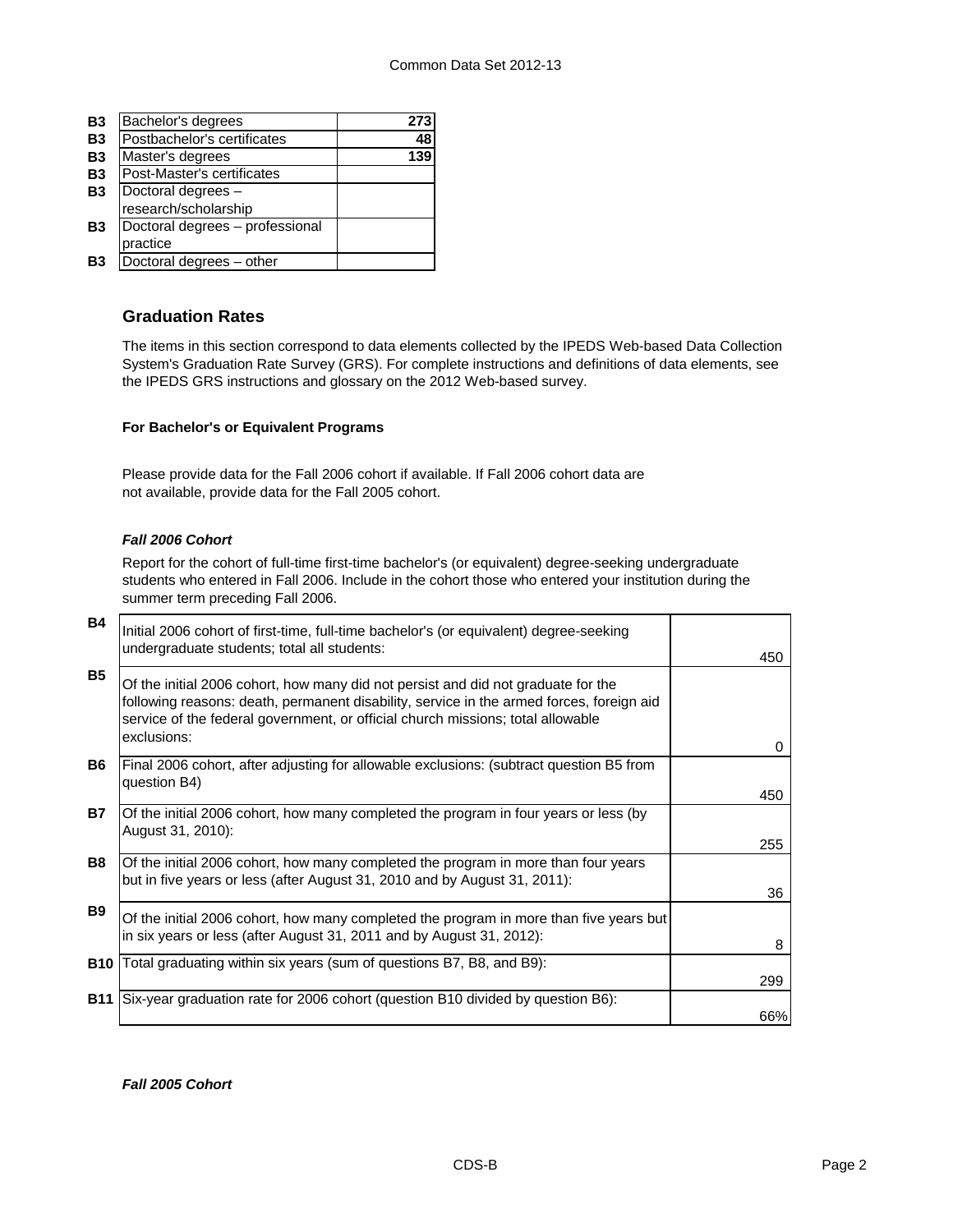Report for the cohort of full-time first-time bachelor's (or equivalent) degree-seeking undergraduate students who entered in Fall 2005. Include in the cohort those who entered your institution during the summer term preceding Fall 2005.

| <b>B4</b>  | Initial 2005 cohort of first-time, full-time bachelor's (or equivalent) degree-seeking<br>undergraduate students; total all students:                                                                                                                                           | 340      |
|------------|---------------------------------------------------------------------------------------------------------------------------------------------------------------------------------------------------------------------------------------------------------------------------------|----------|
| <b>B5</b>  | Of the initial 2005 cohort, how many did not persist and did not graduate for the<br>following reasons: death, permanent disability, service in the armed forces, foreign aid<br>service of the federal government, or official church missions; total allowable<br>exclusions: | $\Omega$ |
| <b>B6</b>  | Final 2005 cohort, after adjusting for allowable exclusions: (subtract question B5 from<br>question B4)                                                                                                                                                                         | 340      |
| <b>B7</b>  | Of the initial 2005 cohort, how many completed the program in four years or less (by<br>August 31, 2009):                                                                                                                                                                       | 210      |
| <b>B8</b>  | Of the initial 2005 cohort, how many completed the program in more than four years<br>but in five years or less (after August 31, 2009 and by August 31, 2010):                                                                                                                 | 25       |
| <b>B</b> 9 | Of the initial 2005 cohort, how many completed the program in more than five years but<br>in six years or less (after August 31, 2010 and by August 31, 2011):                                                                                                                  | 3        |
| <b>B10</b> | Total graduating within six years (sum of questions B7, B8, and B9):                                                                                                                                                                                                            | 238      |
| <b>B11</b> | Six-year graduation rate for 2005 cohort (question B10 divided by question B6):                                                                                                                                                                                                 | 70%      |

#### **Retention Rates**

Report for the cohort of all full-time, first-time bachelor's (or equivalent) degree-seeking undergraduate students who entered in Fall 2011 (or the preceding summer term). The initial cohort may be adjusted for students who departed for the following reasons: death, permanent disability, service in the armed forces, foreign aid service of the federal government or official church missions. No other adjustments to the initial cohort should be made.

| <b>B22</b> For the cohort of all full-time bachelor's (or equivalent) degree-seeking undergraduate |     |
|----------------------------------------------------------------------------------------------------|-----|
| students who entered your institution as freshmen in Fall 2011 (or the preceding                   |     |
| summer term), what percentage was enrolled at your institution as of the date your                 |     |
| linstitution calculates its official enrollment in Fall 2012?                                      |     |
|                                                                                                    | 84% |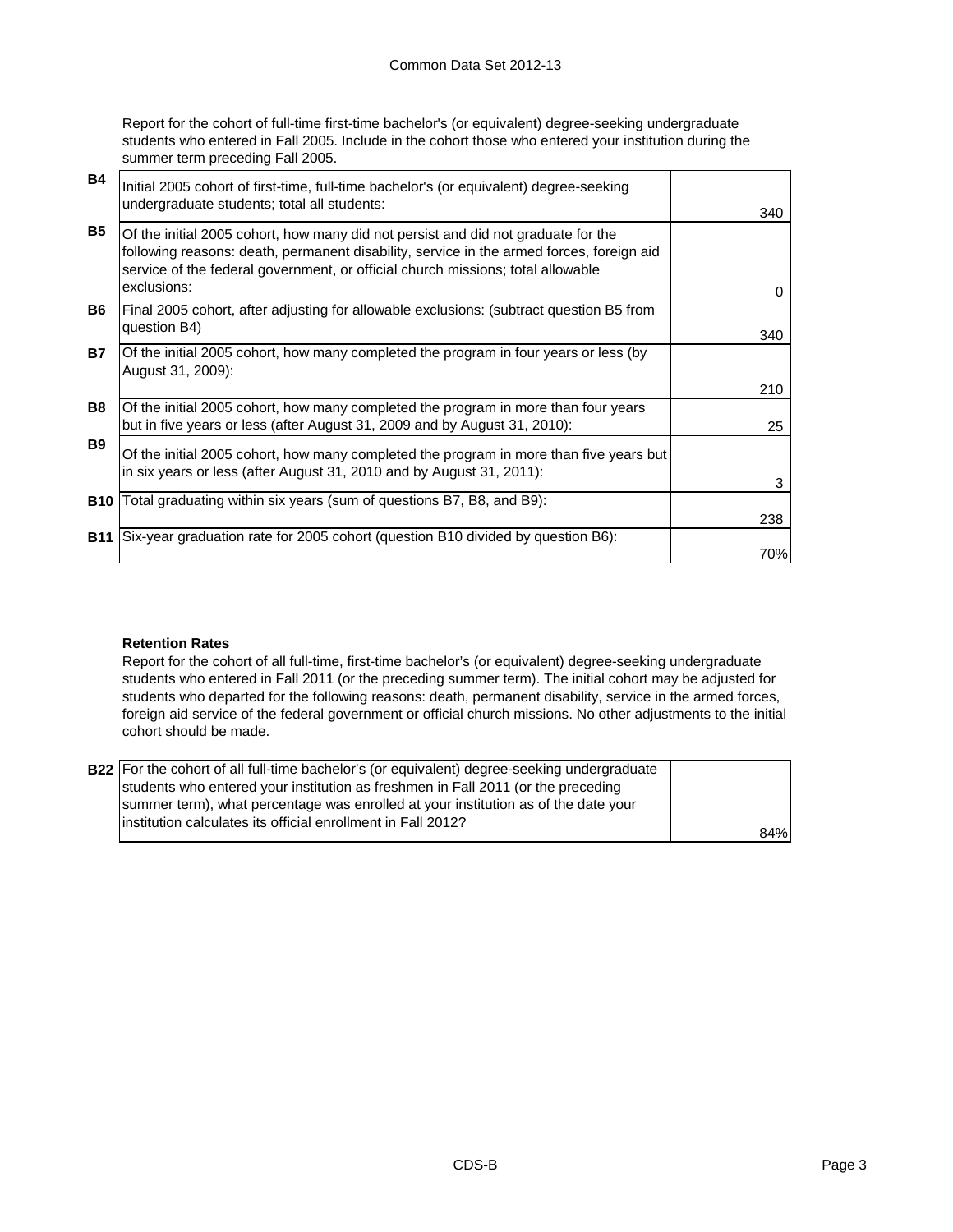## **C. FIRST-TIME, FIRST-YEAR (FRESHMAN) ADMISSION**

#### **Applications**

**C1 First-time, first-year, (freshmen) students:** Provide the number of degree-seeking, first-time, first-year students who applied, were admitted, and enrolled (full- or part-time) in Fall 2012. Include early decision, early action, and students who began studies during summer in this cohort. Applicants should include only those students who fulfilled the requirements for consideration for admission (i.e., who completed actionable applications) and who have been notified of one of the following actions: admission, nonadmission, placement on waiting list, or application withdrawn (by applicant or institution). Admitted applicants should include waitlisted students who were subsequently offered admission.

| C <sub>1</sub> | Total first-time, first-year (freshman) men who applied               | 1236                   |      |
|----------------|-----------------------------------------------------------------------|------------------------|------|
| C <sub>1</sub> | Total first-time, first-year (freshman) women who applied             |                        | 2379 |
|                |                                                                       | <b>Total Applicant</b> | 3615 |
|                |                                                                       |                        |      |
| C <sub>1</sub> | Total first-time, first-year (freshman) men who were admitted         |                        | 803  |
| C <sub>1</sub> | Total first-time, first-year (freshman) women who were admitted       |                        | 1790 |
|                |                                                                       | Total Admitted         | 2593 |
|                |                                                                       |                        |      |
| C <sub>1</sub> | Total full-time, first-time, first-year (freshman) men who enrolled   |                        | 126  |
| C <sub>1</sub> | Total part-time, first-time, first-year (freshman) men who enrolled   | 0                      |      |
|                |                                                                       |                        |      |
| C <sub>1</sub> | Total full-time, first-time, first-year (freshman) women who enrolled | 284                    |      |
| C <sub>1</sub> | Total part-time, first-time, first-year (freshman) women who enrolled | 0                      |      |
|                |                                                                       | Total Enrolled         | 410  |

#### **C2 Freshman wait-listed students (students who met admission requirements but whose final admission was contingent on space availability)**

|                |                                                                     | Yes | No |
|----------------|---------------------------------------------------------------------|-----|----|
| C <sub>2</sub> | Do you have a policy of placing students on a waiting list?         |     |    |
| C <sub>2</sub> | If yes, please answer the questions below for Fall 2012 admissions: |     |    |
| C <sub>2</sub> | Number of qualified applicants offered a place on waiting list      | 201 |    |
| C <sub>2</sub> | Number accepting a place on the waiting list                        | 75  |    |
| C <sub>2</sub> | Number of wait-listed students admitted                             | 20  |    |
|                |                                                                     |     |    |

**C2** Is your waiting list ranked?

**C2** If yes, do you release that information to students?

**C2** Do you release that information to school counselors?

## **Admission Requirements**

#### **C3 High school completion requirement**

| C <sub>3</sub> | High school diploma is required and GED is        |  |
|----------------|---------------------------------------------------|--|
|                | accepted                                          |  |
| C <sub>3</sub> | High school diploma is required and GED is not    |  |
|                | accepted                                          |  |
| C <sub>3</sub> | High school diploma or equivalent is not required |  |

**C4 Does your institution require or recommend a general college-preparatory program for degree-seeking students?**

| C4 Require                              |  |
|-----------------------------------------|--|
| <b>C4</b> Recommend                     |  |
| <b>C4</b> Neither require nor recommend |  |

**C5 Distribution of high school units required and/or recommended.** Specify the distribution of academic high school course units required and/or recommended of all or most degree-seeking students using Carnegie units (one unit equals one year of study or its equivalent). If you use a different system for calculating units, please convert.

| C <sub>5</sub> |                      | Units<br>Required | Units<br>Recommended |
|----------------|----------------------|-------------------|----------------------|
| C <sub>5</sub> | Total academic units | 16                |                      |
| C <sub>5</sub> | -nalish              |                   |                      |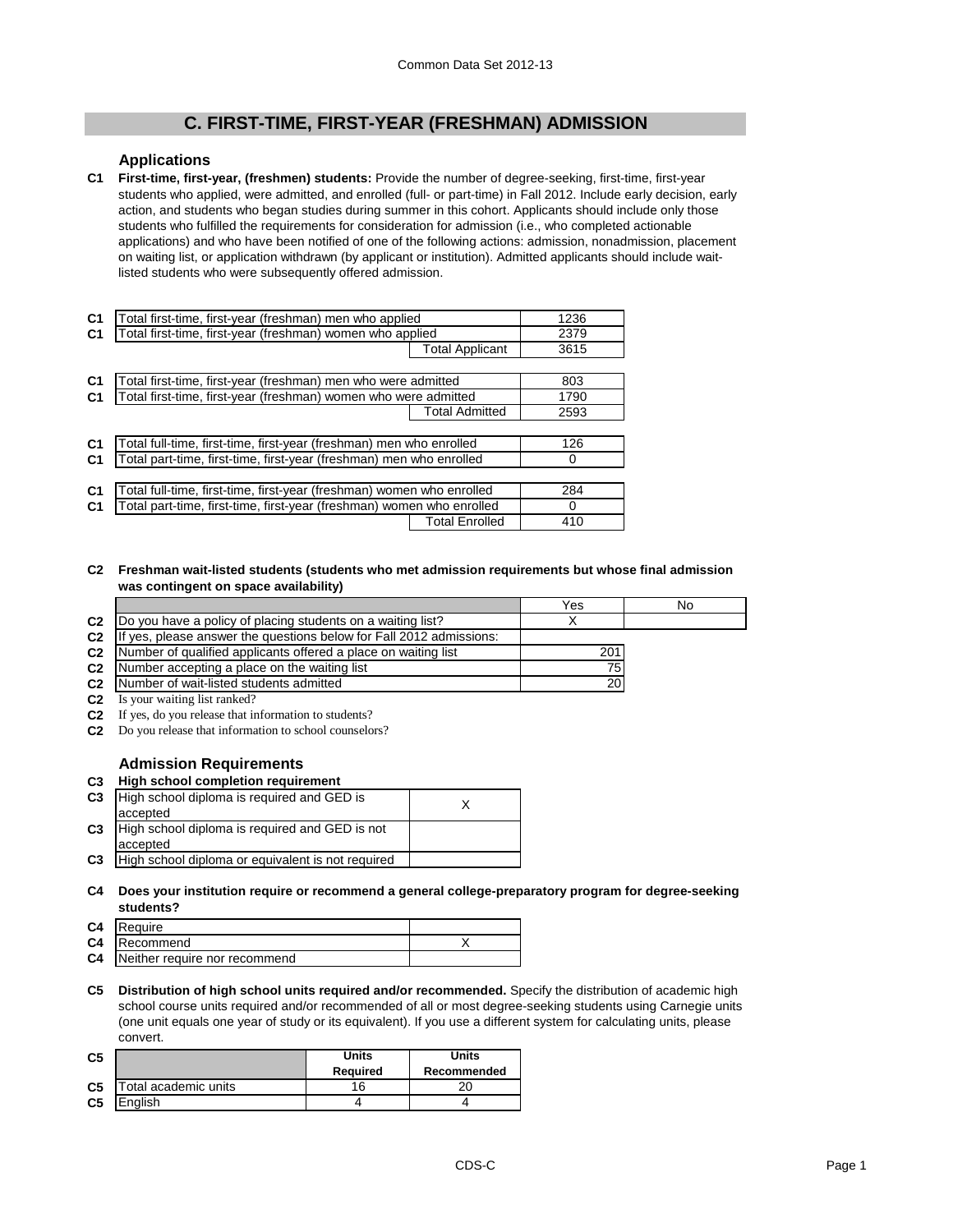۰

| C <sub>5</sub> | <b>Mathematics</b>                  | 3 |   |
|----------------|-------------------------------------|---|---|
| C <sub>5</sub> | Science                             | 2 |   |
| C <sub>5</sub> | Of these, units that must be<br>lab |   | 3 |
| C <sub>5</sub> | Foreign language                    | 2 |   |
| C <sub>5</sub> | Social studies                      | 3 |   |
| C <sub>5</sub> | History                             |   |   |
| C <sub>5</sub> | Academic electives                  | っ | っ |
| C <sub>5</sub> | <b>Computer Science</b>             |   |   |
| C <sub>5</sub> | <b>Visual/Performing Arts</b>       |   |   |
| C <sub>5</sub> | Other (specify)                     |   |   |

## **Basis for Selection**

**C6** Do you have an open admission policy, under which virtually all secondary school graduates or students with GED equivalency diplomas are admitted without regard to academic record, test scores, or other qualifications? If so, check which applies:

| qualifications: in so, shook minon applice.                                                                      |  |  |  |
|------------------------------------------------------------------------------------------------------------------|--|--|--|
| <b>C</b> Department of the property and the property of the property of the property of the property of $\alpha$ |  |  |  |

|                | <b>C6</b> [Open admission policy as described above for all students |  |
|----------------|----------------------------------------------------------------------|--|
| C <sub>6</sub> | Open admission policy as described above for most students, but--    |  |
| C <sub>6</sub> | selective admission for out-of-state students                        |  |
| C <sub>6</sub> | selective admission to some programs                                 |  |
| C <sub>6</sub> | Other (explain)                                                      |  |
|                |                                                                      |  |

#### **C7 Relative importance of each of the following academic and nonacademic factors in first-time, first-year, degree-seeking (freshman) admission decisions.**

| C7             |                               | <b>Very Important</b> | Important               | <b>Considered</b>       | <b>Not Considered</b> |
|----------------|-------------------------------|-----------------------|-------------------------|-------------------------|-----------------------|
| C7             | Academic                      |                       |                         |                         |                       |
| C <sub>7</sub> | Rigor of secondary school     | X                     |                         |                         |                       |
|                | record                        |                       |                         |                         |                       |
| C7             | Class rank                    |                       |                         | X                       |                       |
| C7             | Academic GPA                  | X                     |                         |                         |                       |
| C7             | Standardized test scores      |                       |                         | X                       |                       |
| C7             | <b>Application Essay</b>      |                       | X                       |                         |                       |
| C7             | Recommendation(s)             |                       | X                       |                         |                       |
| C7             | Nonacademic                   |                       |                         |                         |                       |
| C7             | Interview                     |                       |                         | X                       |                       |
| C7             | Extracurricular activities    |                       | X                       |                         |                       |
| C7             | Talent/ability                |                       | $\overline{\mathsf{x}}$ |                         |                       |
| C7             | Character/personal qualities  |                       |                         | X                       |                       |
| C7             | First generation              |                       |                         | Χ                       |                       |
| C7             | Alumni/ae relation            |                       |                         | X                       |                       |
| C7             | Geographical residence        |                       |                         | Χ                       |                       |
| C7             | State residency               |                       |                         | $\overline{\mathsf{x}}$ |                       |
| C7             | Religious                     |                       |                         |                         | X                     |
|                | affiliation/commitment        |                       |                         |                         |                       |
| C7             | Racial/ethnic status          |                       |                         | X                       |                       |
| C7             | Volunteer work                |                       |                         | X                       |                       |
| C7             | Work experience               |                       |                         | X                       |                       |
| C7             | Level of applicant's interest |                       |                         | X                       |                       |

## **SAT and ACT Policies**

#### **C8 Entrance exams**  Yes No **C8A** Does your institution make use of SAT, ACT, or SAT Subject Test scores in admission decisions for first-time, first-year, degree-seeking applicants?

**C8A** If yes, place check marks in the appropriate boxes below to reflect your institution's policies for use in

## admission for **Fall 2013**.

| C <sub>8</sub> A |                | <b>ADMISSION</b> |           |                         |                                 |                 |
|------------------|----------------|------------------|-----------|-------------------------|---------------------------------|-----------------|
| C8A'             |                | Require          | Recommend | <b>Require for Some</b> | Consider if<br><b>Submitted</b> | <b>Not Used</b> |
|                  | C8A SAT or ACT |                  |           |                         |                                 |                 |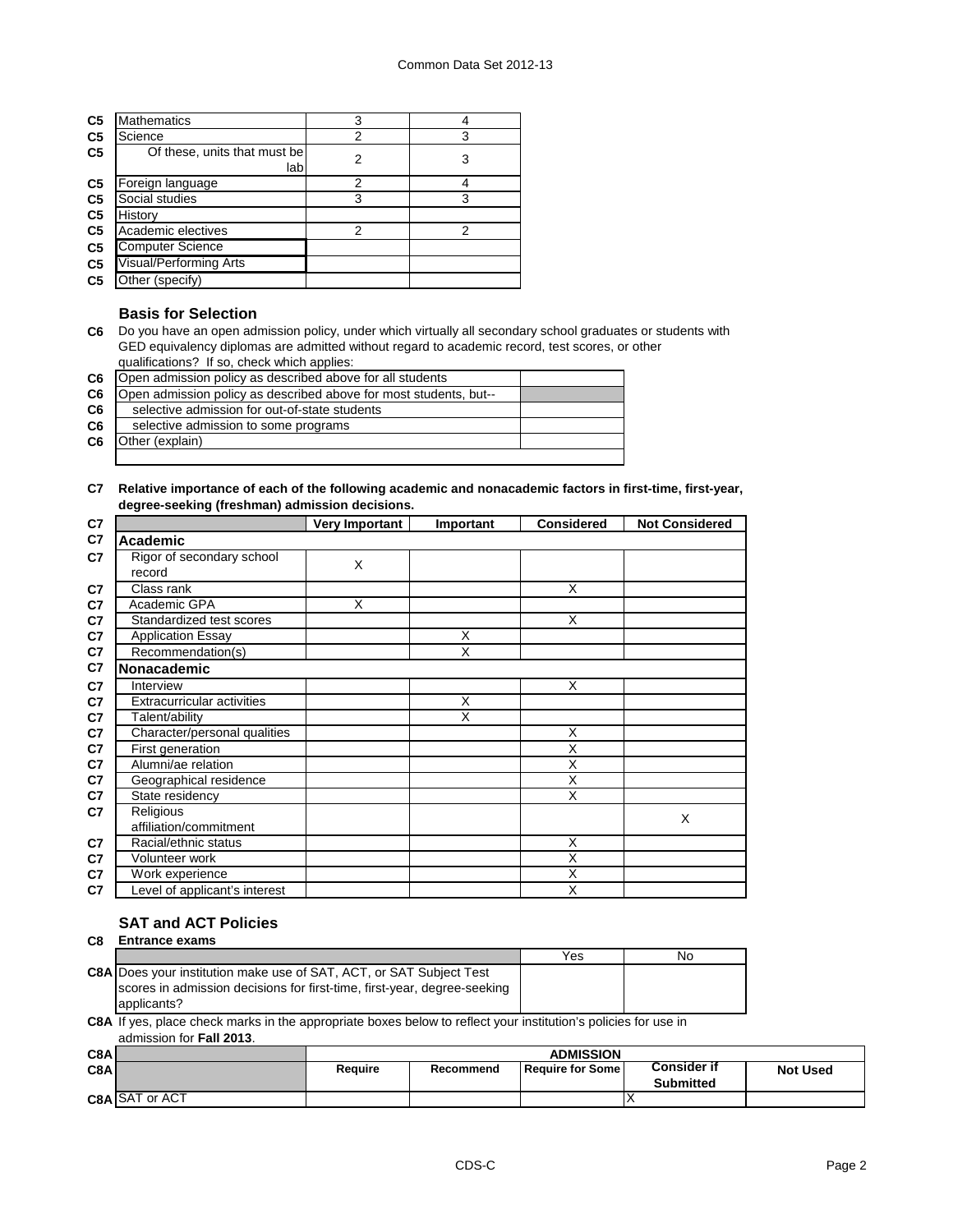| <b>C8A ACT only</b>                                                                                                                          | X                                                                                                                                     |
|----------------------------------------------------------------------------------------------------------------------------------------------|---------------------------------------------------------------------------------------------------------------------------------------|
| <b>C8A SAT only</b>                                                                                                                          | X                                                                                                                                     |
| <b>C8A</b> SAT and SAT Subject Tests or                                                                                                      | X                                                                                                                                     |
| <b>ACT</b>                                                                                                                                   |                                                                                                                                       |
| <b>C8A</b> SAT Subject Tests only                                                                                                            | X                                                                                                                                     |
| C8B If your institution will make use of the ACT in admission decisions for first-time, first-year, degree-seeking applicants for Fall 2013, | please indicate which ONE of the following applies: (regardless of whether the writing score will be used in the admissions process): |
| <b>C8B</b> ACT with Writing Component required                                                                                               |                                                                                                                                       |
| C8B ACT with Writing component recommended                                                                                                   |                                                                                                                                       |
| C8B ACT with or without Writing component accepted                                                                                           |                                                                                                                                       |
|                                                                                                                                              |                                                                                                                                       |
| <b>C8C</b> Please indicate how your institution will use the SAT or ACT writing component; check all that apply:                             |                                                                                                                                       |
| C8C                                                                                                                                          | <b>SAT</b> essay<br><b>ACT</b> essay                                                                                                  |
| <b>C8C</b> For admission                                                                                                                     |                                                                                                                                       |
| <b>C8C</b> For placement                                                                                                                     |                                                                                                                                       |
| C8C For advising                                                                                                                             |                                                                                                                                       |
| C8C In place of an application essay                                                                                                         |                                                                                                                                       |
| C8C As a validity check on the                                                                                                               |                                                                                                                                       |
| application essay                                                                                                                            |                                                                                                                                       |
| C8C No college policy as of now                                                                                                              |                                                                                                                                       |
| C8C Not using essay component                                                                                                                |                                                                                                                                       |
|                                                                                                                                              |                                                                                                                                       |
| C8D In addition, does your institution use applicants' test scores for academic advising?<br>C8D<br>Yes<br>No                                |                                                                                                                                       |
|                                                                                                                                              |                                                                                                                                       |
|                                                                                                                                              |                                                                                                                                       |
| C8E Latest date by which SAT or ACT scores must be received for fall-term                                                                    |                                                                                                                                       |
| admission                                                                                                                                    | February 1                                                                                                                            |
|                                                                                                                                              |                                                                                                                                       |
| C8E Latest date by which SAT Subject Test scores must be received for fall-                                                                  | February 1                                                                                                                            |
| term admission                                                                                                                               |                                                                                                                                       |
|                                                                                                                                              |                                                                                                                                       |
|                                                                                                                                              |                                                                                                                                       |
| C8F If necessary, use this space to clarify your test policies (e.g., if tests are recommended for some students, or if                      |                                                                                                                                       |
| C8F                                                                                                                                          |                                                                                                                                       |
|                                                                                                                                              |                                                                                                                                       |
|                                                                                                                                              |                                                                                                                                       |
| C8G Please indicate which tests your institution uses for placement (e.g., state tests):                                                     |                                                                                                                                       |

| C8G SAT |                                  |  |
|---------|----------------------------------|--|
| C8G ACT |                                  |  |
|         | <b>C8G</b> SAT Subject Tests     |  |
| C8G AP  |                                  |  |
|         | C8G CLEP                         |  |
|         | <b>C8G</b> Institutional Exam    |  |
|         | <b>C8G</b> State Exam (specify): |  |
|         |                                  |  |

#### **Freshman Profile**

Provide percentages for **ALL enrolled, degree-seeking, full-time and part-time, first-time, first-year (freshman) students** enrolled in Fall 2012, including students who began studies during summer, international students/nonresident aliens, and students admitted under special arrangements.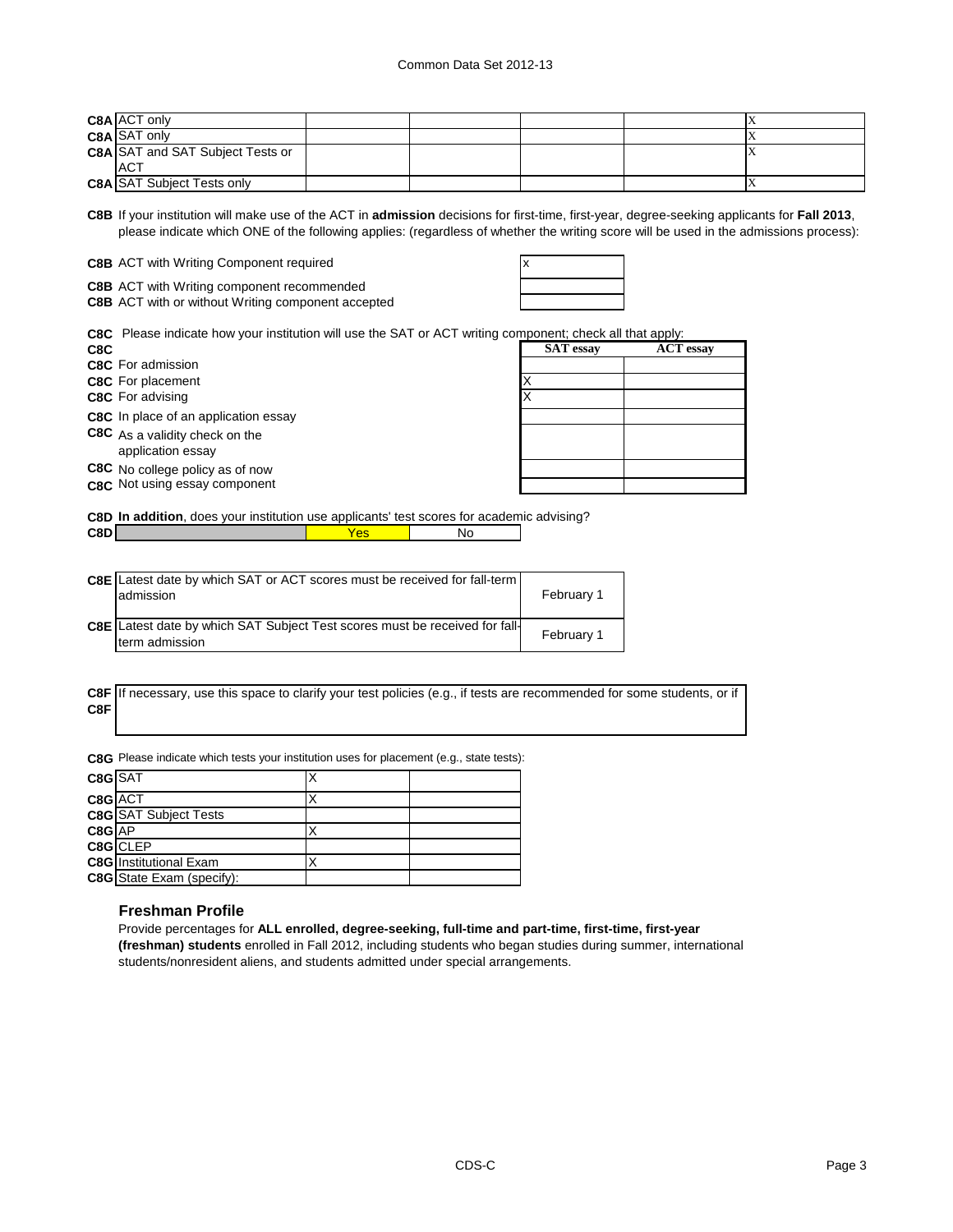**C9 Percent and number of first-time, first-year (freshman) students enrolled in Fall 2012 who submitted national standardized (SAT/ACT) test scores.** Include information for **ALL enrolled, degree-seeking, firsttime, first-year (freshman) students who submitted test scores**. Do not include partial test scores (e.g., mathematics scores but not critical reading for a category of students) or combine other standardized test results (such as TOEFL) in this item. Do not convert SAT scores to ACT scores and vice versa. The 25th percentile is the score that 25 percent scored at or below; the 75th percentile score is the one that 25 percent scored at or above.

| C <sub>9</sub> | <b>Percent submitting SAT scores</b>        | 82% Number submitting SAT scores    | 336 |
|----------------|---------------------------------------------|-------------------------------------|-----|
| C <sub>9</sub> | <b>I</b> Percent submitting ACT<br>⊺ scores | 24% Number submitting ACT<br>scores |     |

| C <sub>9</sub> |                             | 25th Percentile | 75th Percentile |
|----------------|-----------------------------|-----------------|-----------------|
| C <sub>9</sub> | <b>SAT Critical Reading</b> | 510             | 640             |
| C <sub>9</sub> | <b>SAT Math</b>             | 480             | 620             |
|                | <b>SAT Writing</b>          | 500             | 630             |
|                | <b>SAT Essay</b>            |                 | 9               |
| C <sub>9</sub> | <b>ACT Composite</b>        | 22              | 28              |
| C <sub>9</sub> | <b>ACT Math</b>             | 20              | 27              |
| C <sub>9</sub> | <b>ACT English</b>          | 23              | 29              |
| C <sub>9</sub> | <b>ACT Reading</b>          | 20              | 31              |

**C9** Percent of first-time, first-year (freshman) students with scores in each range:

| C9 |                         | <b>SAT Critical</b>  |                    |                    |
|----|-------------------------|----------------------|--------------------|--------------------|
|    |                         | Reading              | <b>SAT Math</b>    | <b>SAT Writing</b> |
| C9 | 700-800                 | 11.01%               | 5.06%              | 5.97%              |
| C9 | 600-699                 | 29.17%               | 30.36%             | 32.24%             |
| C9 | 500-599                 | 39.88%               | 36.90%             | 38.51%             |
| C9 | 400-499                 | 17.56%               | 22.92%             | 22.00%             |
| C9 | 300-399                 | 2.38%                | 4.76%              | 1.49%              |
| C9 | 200-299                 |                      |                    |                    |
|    | Below 200               |                      |                    |                    |
|    | Totals should = $100\%$ | 100.00%              | 100.00%            | 100.21%            |
| C9 |                         | <b>ACT Composite</b> | <b>ACT English</b> | <b>ACT Math</b>    |
| C9 | 30-36                   | 13.0%                | 25%                | 8%                 |
| C9 | 24-29                   | 50.0%                | 46%                | 49%                |
| C9 | 18-23                   | 33.0%                | 23%                | 28%                |
| C9 | $12 - 17$               | 4.0%                 | 5%                 | 14%                |
| C9 | $6 - 11$                |                      | 1%                 |                    |
| C9 | Below 6                 |                      |                    |                    |
|    | Totals should = $100\%$ | 100%                 | 100%               | 100%               |

**C10** Percent of all degree-seeking, first-time, first-year (freshman) students who had high school class rank within each of the following ranges (report information for those students from whom you collected high school rank information).

| C <sub>10</sub> IPercent in top tenth of high school graduating class                             | 26% |                           |
|---------------------------------------------------------------------------------------------------|-----|---------------------------|
| <b>C10</b> Percent in top quarter of high school graduating class                                 | 57% |                           |
| <b>C10</b> Percent in top half of high school graduating class                                    |     | 87% Top half +            |
| <b>C10</b> Percent in bottom half of high school graduating class                                 |     | 13% bottom half = $100\%$ |
| <b>C10</b> Percent in bottom quarter of high school graduating class                              | 1%  |                           |
| C10   Percent of total first-time, first-year (freshmen) students who submitted high school class |     |                           |
| rank:                                                                                             |     | 35%                       |

**C11** Percentage of all enrolled, degree-seeking, first-time, first-year (freshman) students who had high school gradepoint averages within each of the following ranges (using 4.0 scale). Report information only for those students from whom you collected high school GPA.

| C11 Percent who had GPA of 3.75 and higher    | 14.71% |
|-----------------------------------------------|--------|
| C11 Percent who had GPA between 3.50 and 3.74 | 10.78% |
| C11 Percent who had GPA between 3.25 and 3.49 | 15.44% |
| C11 Percent who had GPA between 3.00 and 3.24 | 23.04% |
| C11 Percent who had GPA between 2.50 and 2.99 | 30.88% |
| C11 Percent who had GPA between 2.0 and 2.49  | 4.90%  |
| C11 Percent who had GPA between 1.0 and 1.99  | 0.25%  |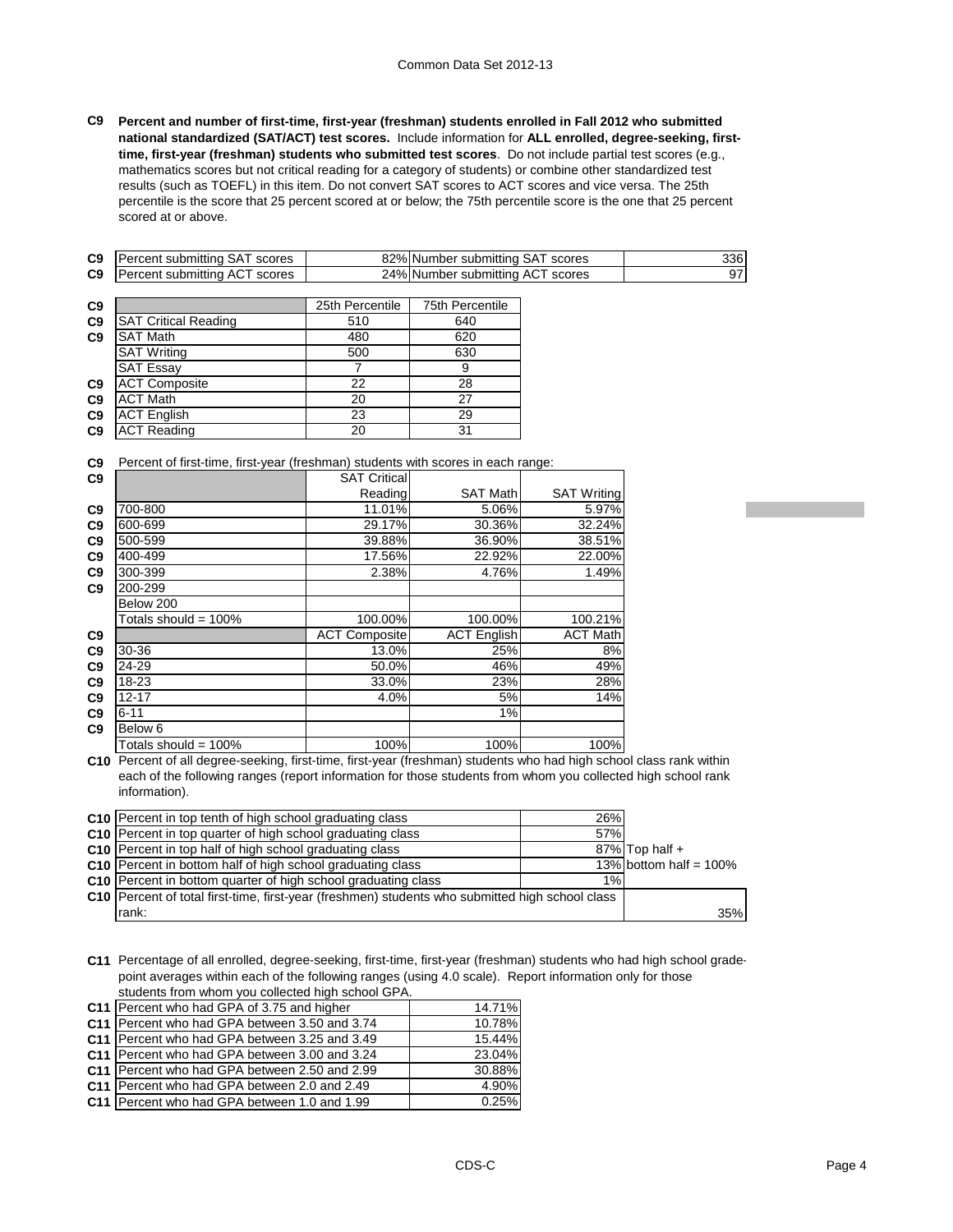| C11 Percent who had GPA below 1.0                                                                                   | $0.00\%$ |        |
|---------------------------------------------------------------------------------------------------------------------|----------|--------|
| Totals should = 100%                                                                                                | 100.00%  |        |
|                                                                                                                     |          |        |
| C12 Average high school GPA of all degree-seeking, first-time, first-year<br>(freshman) students who submitted GPA: |          |        |
|                                                                                                                     |          | 3.16   |
| C12 Percent of total first-time, first-year (freshman) students who submitted                                       |          |        |
| high school GPA:                                                                                                    |          | 99.51% |
|                                                                                                                     |          |        |

## **Admission Policies**

## **C13 Application Fee**

| C13             |                                                       | Yes     | No |
|-----------------|-------------------------------------------------------|---------|----|
|                 | C13 Does your institution have an<br>application fee? |         |    |
|                 | C13 Amount of application fee:                        | \$55.00 |    |
| C <sub>13</sub> |                                                       | Yes     | No |
|                 | C13 Can it be waived for applicants                   |         |    |
|                 | with financial need?                                  |         |    |

**C13** If you have an application fee and an on-line application option, please indicate policy for students who apply on-line:

| C13 Same fee: |  |
|---------------|--|
| $C13$ Free:   |  |
| C13 Reduced:  |  |
|               |  |

| C <sub>13</sub> |                                    | Yes | N٥ |
|-----------------|------------------------------------|-----|----|
|                 | C13 Can on-line application fee be |     |    |
|                 | waived for applicants with         |     |    |
|                 | financial need?                    |     |    |

#### **C14 Application closing date**

| C <sub>14</sub> |                                      | Yes | No |
|-----------------|--------------------------------------|-----|----|
|                 | C14 Does your institution have an    |     |    |
|                 | application closing date?            |     |    |
|                 | C14 Application closing date (fall): | 2/1 |    |
|                 | C <sub>14</sub> Priority date:       |     |    |

| C <sub>15</sub> |                                                                       | Yes | Nc |
|-----------------|-----------------------------------------------------------------------|-----|----|
|                 | C15 Are first-time, first-year students accepted for terms other than |     |    |

**C16 Notification to applicants of admission decision sent** *(fill in one only)*

| C16 On a rolling basis beginning |       |
|----------------------------------|-------|
| (data):                          | 1-Apr |
| $C16$ By (date):                 |       |
| C <sub>16</sub> Other:           |       |
|                                  |       |

#### **C17 Reply policy for admitted applicants** *(fill in one only)*

|                 | C17 Must reply by (date):              | 5/1 |              |
|-----------------|----------------------------------------|-----|--------------|
| C <sub>17</sub> | No set date:                           |     |              |
|                 | C17 Must reply by May 1 or within      |     |              |
|                 | weeks if notified                      |     |              |
|                 | thereafter                             |     |              |
| C <sub>17</sub> | Other:                                 |     |              |
|                 |                                        |     |              |
| C <sub>17</sub> | Deadline for housing deposit (MM/DD):  |     | 5/1          |
| C <sub>17</sub> | Amount of housing deposit:             |     | \$<br>100.00 |
| C <sub>17</sub> | Refundable if student does not enroll? |     |              |
| C <sub>17</sub> | Yes, in full                           |     |              |
| C <sub>17</sub> | Yes, in part                           |     |              |
|                 |                                        |     |              |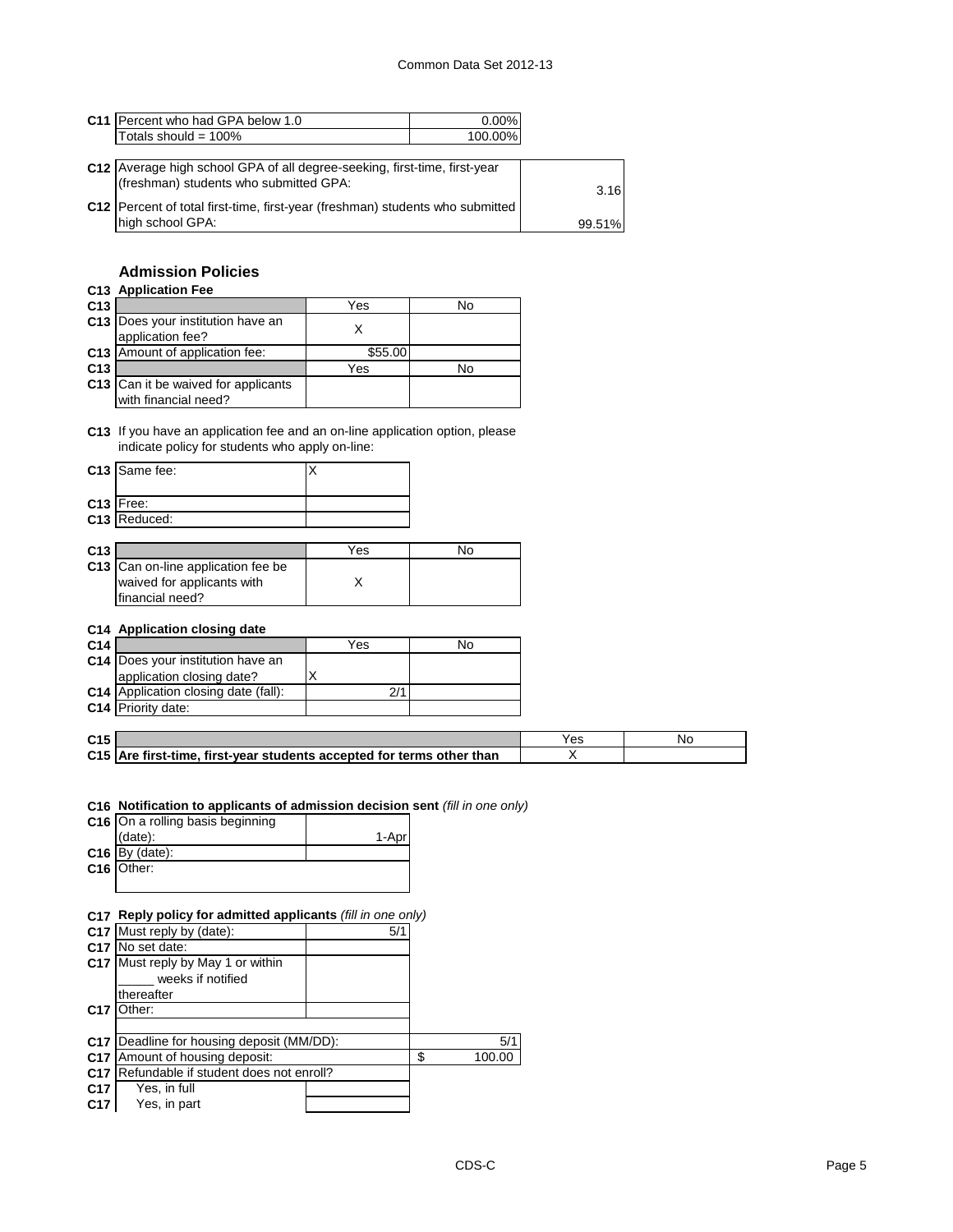#### **C17** No X

|                 | C <sub>18</sub> Deferred admission                                                    |             |     |    |
|-----------------|---------------------------------------------------------------------------------------|-------------|-----|----|
| C <sub>18</sub> |                                                                                       |             | Yes | No |
|                 | C18   Does your institution allow students to postpone enrollment after<br>admission? |             |     |    |
|                 | C18 If yes, maximum period of postponement:                                           | <b>YFAR</b> |     |    |
|                 |                                                                                       |             |     |    |

#### **C19 Early admission of high school students**

| C19 |                                                                                     | Yes | No |
|-----|-------------------------------------------------------------------------------------|-----|----|
|     | <b>C19</b> Does your institution allow high school students to enroll as full-time, |     |    |
|     | lfirst-time, first-year (freshman) students one year or more before high            |     |    |
|     | school graduation?                                                                  |     |    |
|     |                                                                                     |     |    |

Question removed from CDS.

**C20 Common Application** Question removed from CDS. (Initiated during 2006-2007 cycle)

## **Early Decision and Early Action Plans**

| C <sub>21</sub>                                                                                                                                                                                                                                                                                                                                                | Yes   | No |
|----------------------------------------------------------------------------------------------------------------------------------------------------------------------------------------------------------------------------------------------------------------------------------------------------------------------------------------------------------------|-------|----|
| Does your institution offer an early decision plan (an admission plan<br>C <sub>21</sub><br>that permits students to apply and be notified of an admission decision<br>well in advance of the regular notification date and that asks students<br>to commit to attending if accepted) for first-time, first-year (freshman)<br>applicants for fall enrollment? | X     |    |
| If "yes," please complete the following:<br>C <sub>21</sub>                                                                                                                                                                                                                                                                                                    |       |    |
| C21 First or only early decision plan closing date                                                                                                                                                                                                                                                                                                             | 11/15 |    |
| C21 First or only early decision plan notification date                                                                                                                                                                                                                                                                                                        | 12/15 |    |
| <b>C21</b> Other early decision plan closing date                                                                                                                                                                                                                                                                                                              | 1/15  |    |
| <b>C21</b> Other early decision plan notification date                                                                                                                                                                                                                                                                                                         | 2/15  |    |
|                                                                                                                                                                                                                                                                                                                                                                |       |    |
| C21 For the Fall 2012 entering class:                                                                                                                                                                                                                                                                                                                          |       |    |
| C21 Number of early decision applications received by your institution                                                                                                                                                                                                                                                                                         | 83    |    |

#### **C22 Early action C22** Yes No **C22** Do you have a nonbinding early action plan whereby students are X **C22** If "yes," please complete the following: **C22** Early action closing date **and the control of the control of the control of the control of the control of the control of the control of the control of the control of the control of the control of the control of the c C22** Early action notification date **C22** 2/1 notified of an admission decision well in advance of the regular notification date but do not have to commit to attending your college?

**C22** Is your early action plan a "restrictive" plan under which you limit students from applying to other early plans?

**C22** Yes No **C22** X

| Number of early action applications received by your institution | 1635 |
|------------------------------------------------------------------|------|
| Number of applicants admitted under early action plan            | 1292 |
| Number of early action enrolled                                  | 192  |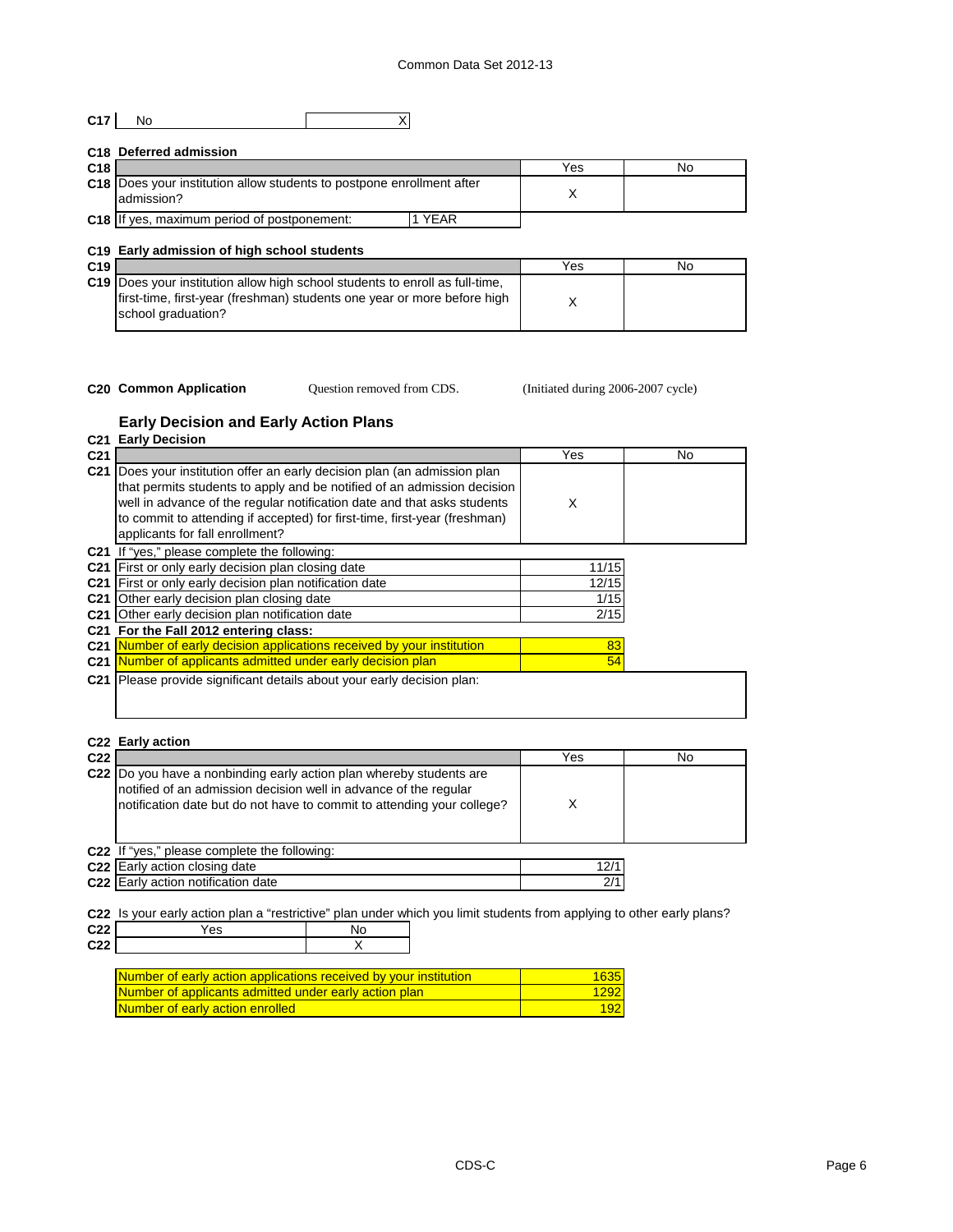# **D. TRANSFER ADMISSION**

## **Fall Applicants**

| D <sub>1</sub> |                                                                                                                                                             | Yes | Nο |
|----------------|-------------------------------------------------------------------------------------------------------------------------------------------------------------|-----|----|
| D1             | Does your institution enroll transfer students? (If no,<br>please skip to Section E)                                                                        |     |    |
| D1             | If yes, may transfer students earn advanced standing credit<br>by transferring credits earned from course work completed<br>at other colleges/universities? |     |    |

**D2** Provide the number of students who applied, were admitted, and enrolled as degree-seeking transfer students in Fall 2012.

| D <sub>2</sub> |             | Applicants | Admitted   | Enrolled   |
|----------------|-------------|------------|------------|------------|
|                |             |            | Applicants | Applicants |
| D <sub>2</sub> | Men         | 70         | 45         | 16         |
| D <sub>2</sub> | Women       | 122        | 82         | 28         |
| D <sub>2</sub> | <b>otal</b> | 192        | 127        | 44         |

## **Application for Admission**

**D3** Indicate terms for which transfers may enroll:

|    | D <sub>3</sub>   Fall |  |  |
|----|-----------------------|--|--|
|    | D3 Winter             |  |  |
| רח | $l$ Corina            |  |  |

- **D3** Spring **D3** Summer
- 

| D4             |                                                                                                                         | Yes | No |
|----------------|-------------------------------------------------------------------------------------------------------------------------|-----|----|
| D <sub>4</sub> | Must a transfer applicant have a minimum number of<br>credits completed or else must apply as an entering<br>lfreshman? |     |    |
| D4             | If yes, what is the minimum number of credits and the unit<br>of measure?                                               |     |    |

**D5** Indicate all items required of transfer students to apply for admission:

| D <sub>5</sub> |                                                         | Required of All | Recommended<br>of All | Recommended<br>of Some | Required of Some | Not Required |
|----------------|---------------------------------------------------------|-----------------|-----------------------|------------------------|------------------|--------------|
| D <sub>5</sub> | High school transcript                                  |                 |                       |                        |                  |              |
| D <sub>5</sub> | College transcript(s)                                   |                 |                       |                        |                  |              |
| D <sub>5</sub> | Essay or personal<br>statement                          |                 |                       |                        |                  |              |
| D <sub>5</sub> | Interview                                               |                 |                       |                        |                  |              |
| D <sub>5</sub> | Standardized test scores                                |                 |                       | Х                      |                  |              |
| D <sub>5</sub> | Statement of good standing<br>from prior institution(s) |                 |                       |                        | Χ                |              |

| <b>D6</b> If a minimum high school grade point average is required of |  |
|-----------------------------------------------------------------------|--|
| transfer applicants, specify (on a 4.0 scale):                        |  |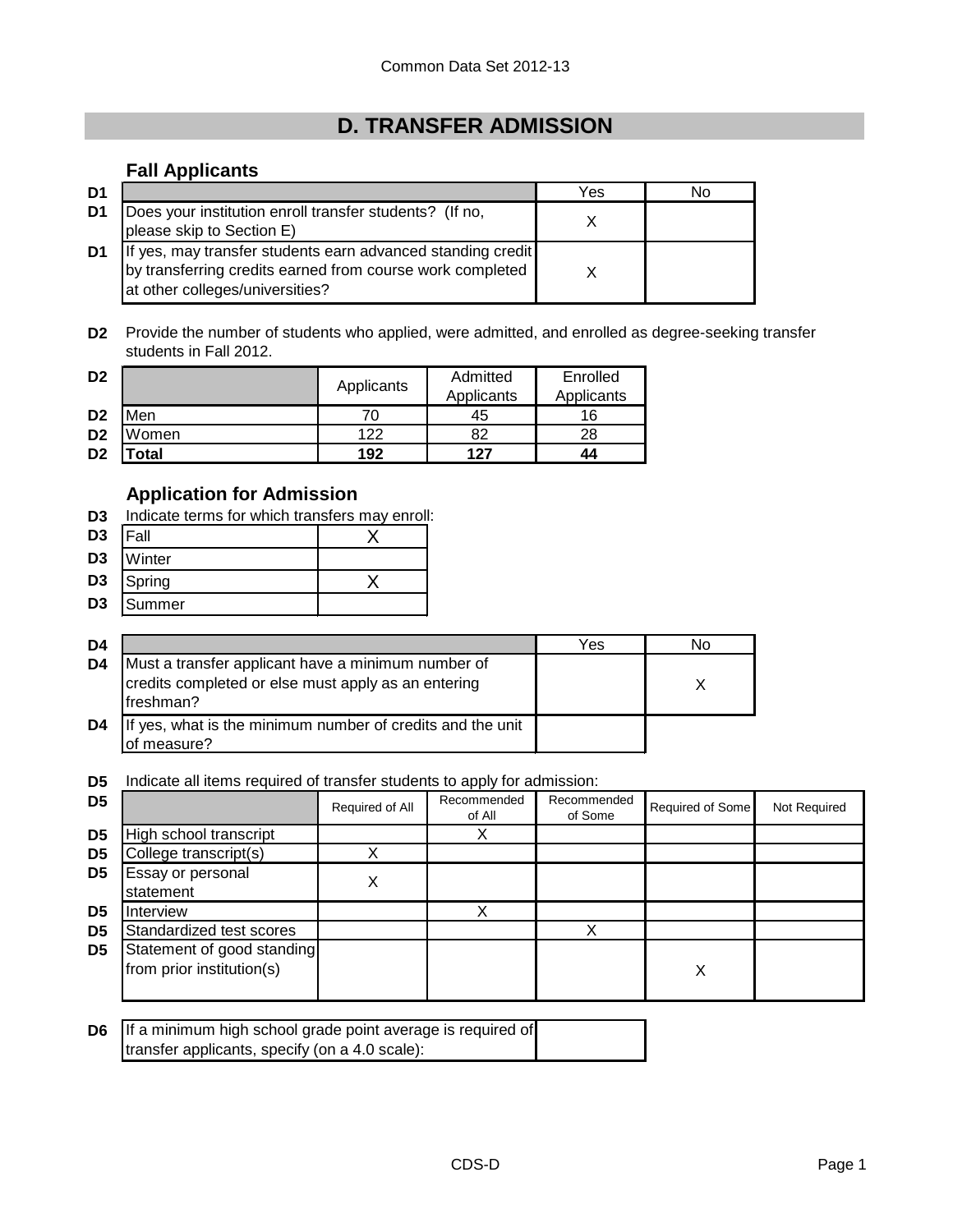| <b>D7</b> If a minimum college grade point average is required of |  |
|-------------------------------------------------------------------|--|
| transfer applicants, specify (on a 4.0 scale):                    |  |

**D8** List any other application requirements specific to transfer applicants:

**D9** List application priority, closing, notification, and candidate reply dates for transfer students. If applications are reviewed on a continuous or rolling basis, place a check mark in the "Rolling admission" column.

| D <sub>9</sub> |        | <b>Priority Date</b> | <b>Closing Date</b> | Notification Date | <b>Reply Date</b> | <b>Rolling</b><br><b>Admission</b> |
|----------------|--------|----------------------|---------------------|-------------------|-------------------|------------------------------------|
| D <sub>9</sub> | Fall   | 4/1                  | 5/1                 | 6/1               | 7/15              |                                    |
| D <sub>9</sub> | Winter |                      |                     |                   |                   |                                    |
| D <sub>9</sub> | Spring | 12/1                 |                     | 12/20             | 1/15              |                                    |
| D <sub>9</sub> | Summer |                      |                     |                   |                   |                                    |

C

| D <sub>10</sub> |                                                                                        | Yes | Nc |
|-----------------|----------------------------------------------------------------------------------------|-----|----|
|                 | <b>D10</b> Does an open admission policy, if reported, apply to<br>Itransfer students? |     |    |
|                 |                                                                                        |     |    |

**D11** Describe additional requirements for transfer admission, if applicable:

## **Transfer Credit Policies**

| <b>D12</b> Report the lowest grade earned for any course that may be |  |
|----------------------------------------------------------------------|--|
| transferred for credit:                                              |  |

| D <sub>13</sub> |                                                      | Number | Unit Type      |
|-----------------|------------------------------------------------------|--------|----------------|
|                 | D13 Maximum number of credits or courses that may be | 60     | <b>CREDITS</b> |
|                 | transferred from a two-year institution:             |        |                |

| D14 |                                                                                                                  | Number | Unit Type      |
|-----|------------------------------------------------------------------------------------------------------------------|--------|----------------|
|     | D14   Maximum number of credits or courses that may be<br>transferred from a four-year institution:              | 60     | <b>CREDITS</b> |
|     |                                                                                                                  |        |                |
|     | D15   Minimum number of credits that transfers must complete at<br>your institution to earn an associate degree: |        |                |
|     |                                                                                                                  |        |                |
|     | D16 Minimum number of credits that transfers must complete at                                                    |        |                |
|     | your institution to earn a bachelor's degree:                                                                    | 60     |                |
|     |                                                                                                                  |        |                |

**D17** Describe other transfer credit policies:

## **Fall 2012 New Transfers**

| D <sub>22</sub> | % entered as first-semester freshman:              | 25%1 |
|-----------------|----------------------------------------------------|------|
|                 | <b>D22</b>  % entered as second-semester freshman: | 16%  |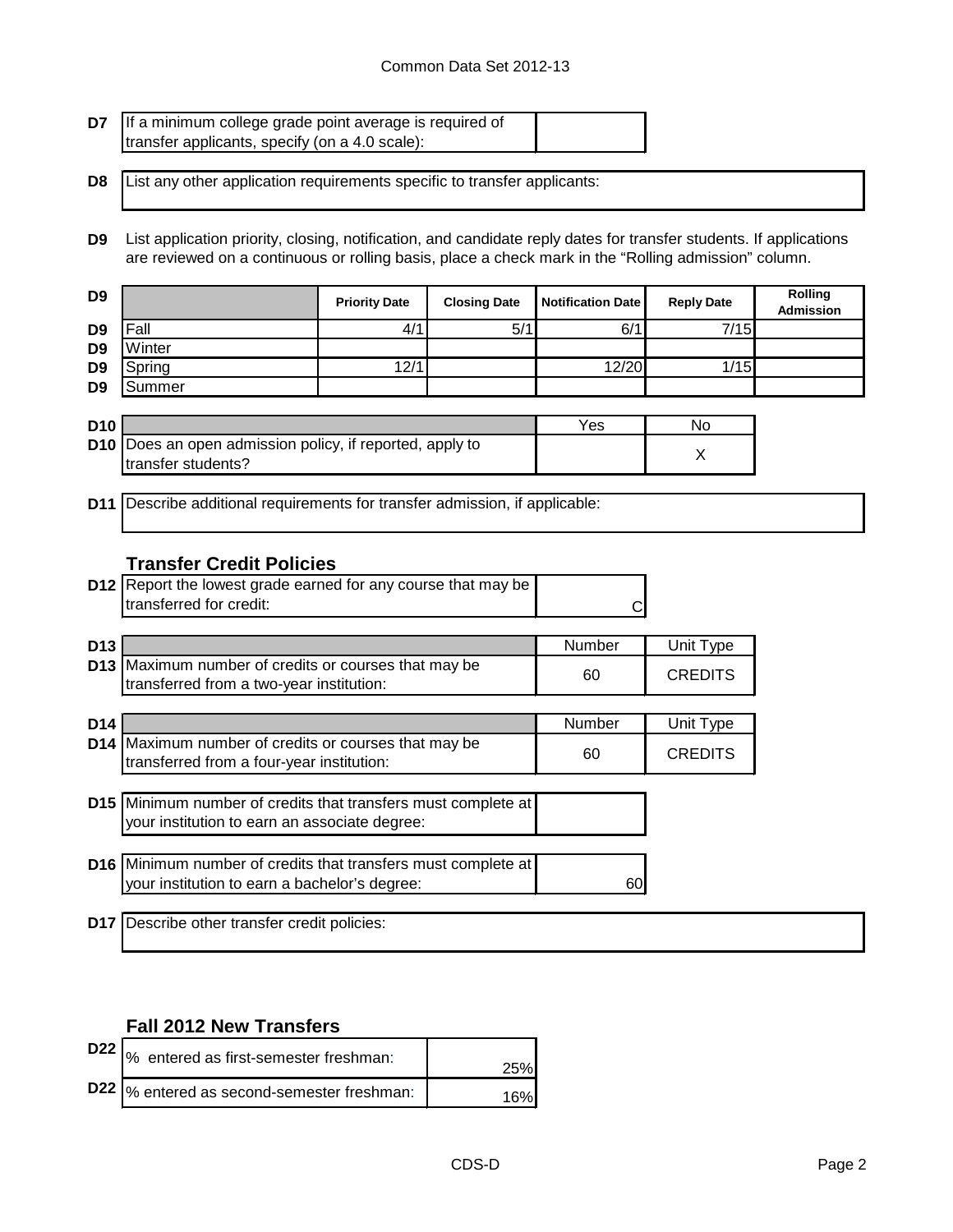| D22 $\vert\%$ entered as a freshman: | 41% |
|--------------------------------------|-----|
| D22  % entered as sophomores:        |     |
| D22  % entered as juniors:           | 14% |
| D22  % entered as seniors:           |     |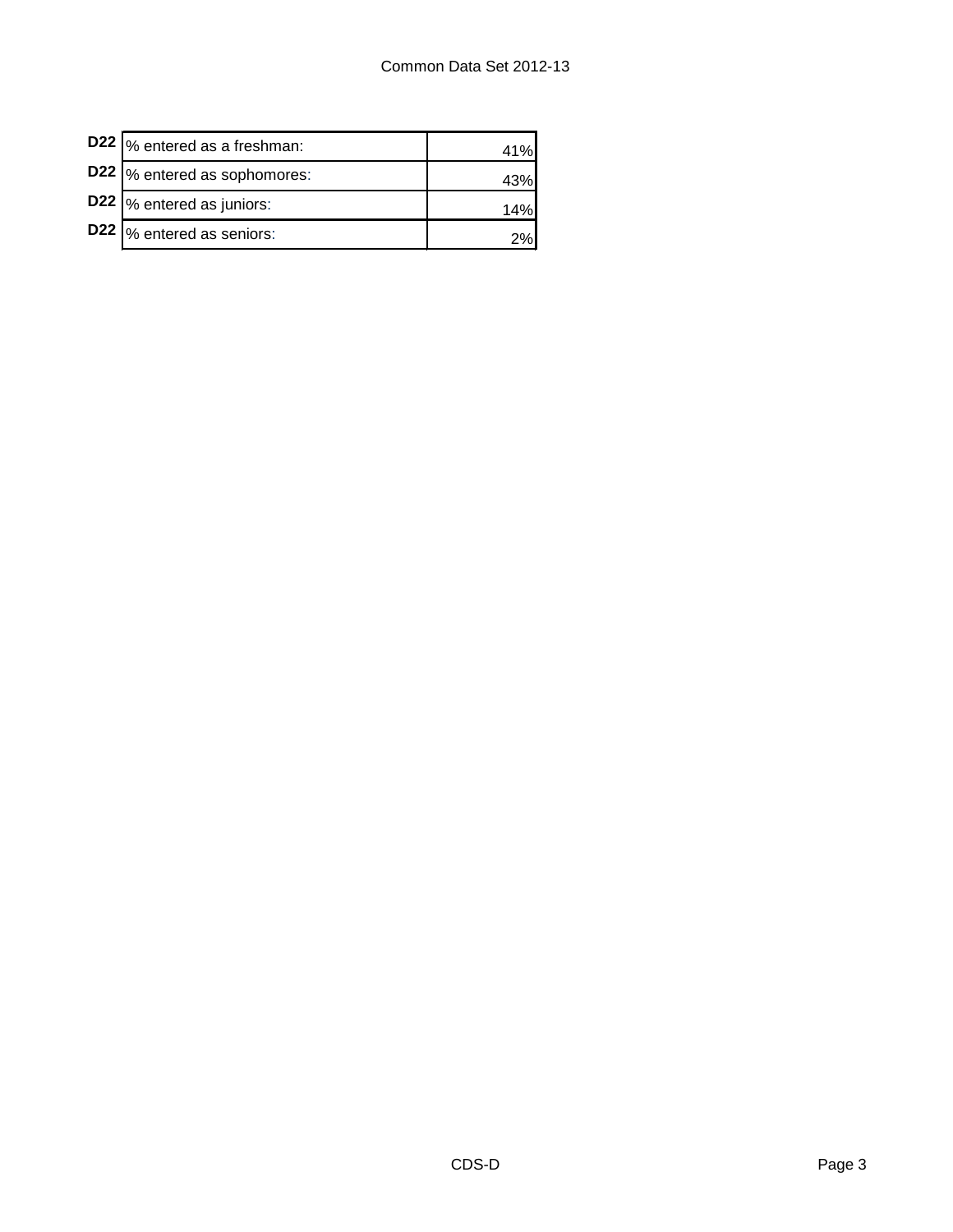# **E. ACADEMIC OFFERINGS AND POLICIES**

**E1 Special study options:** Identify those programs available at your institution. Refer to the glossary for definitions.

| E1             | Accelerated program                 |    |
|----------------|-------------------------------------|----|
| E <sub>1</sub> | Cooperative education program       | ΙX |
| E <sub>1</sub> | Cross-registration                  |    |
| E <sub>1</sub> | Distance learning                   | Ιx |
| E <sub>1</sub> | Double major                        | ΙX |
| E <sub>1</sub> | Dual enrollment                     |    |
| E <sub>1</sub> | English as a Second Language (ESL)  | ΙX |
| E <sub>1</sub> | Exchange student program (domestic) |    |
| E <sub>1</sub> | External degree program             |    |
| E <sub>1</sub> | Honors Program                      |    |
| E <sub>1</sub> | Independent study                   | X  |
| E <sub>1</sub> | <b>Internships</b>                  | X  |
| E <sub>1</sub> | Liberal arts/career combination     |    |
| E <sub>1</sub> | Student-designed major              | Ιx |
| E <sub>1</sub> | Study abroad                        | X  |
| E <sub>1</sub> | Teacher certification program       | X  |
| E <sub>1</sub> | Weekend college                     |    |
| E <sub>1</sub> | Other (specify):                    |    |
|                |                                     |    |

**E2 This question has been removed from the Common Data Set.**

#### **E3 Areas in which all or most students are required to complete some course work prior to graduation:**

|                | complete some course work prior to graduation: |  |  |
|----------------|------------------------------------------------|--|--|
| E <sub>3</sub> | Arts/fine arts                                 |  |  |
| E <sub>3</sub> | Computer literacy                              |  |  |
| E <sub>3</sub> | English (including composition)                |  |  |
| E <sub>3</sub> | Foreign languages                              |  |  |
| E <sub>3</sub> | History                                        |  |  |
| E <sub>3</sub> | <b>Humanities</b>                              |  |  |
| E <sub>3</sub> | <b>Mathematics</b>                             |  |  |
| E <sub>3</sub> | Philosophy                                     |  |  |
| E <sub>3</sub> | Sciences (biological or physical)              |  |  |
| E <sub>3</sub> | Social science                                 |  |  |
| E <sub>3</sub> | Other (describe):                              |  |  |
|                |                                                |  |  |

**Library Collections: The CDS Publishers will collect library data again when a new Academic Libraries Survey is in place.**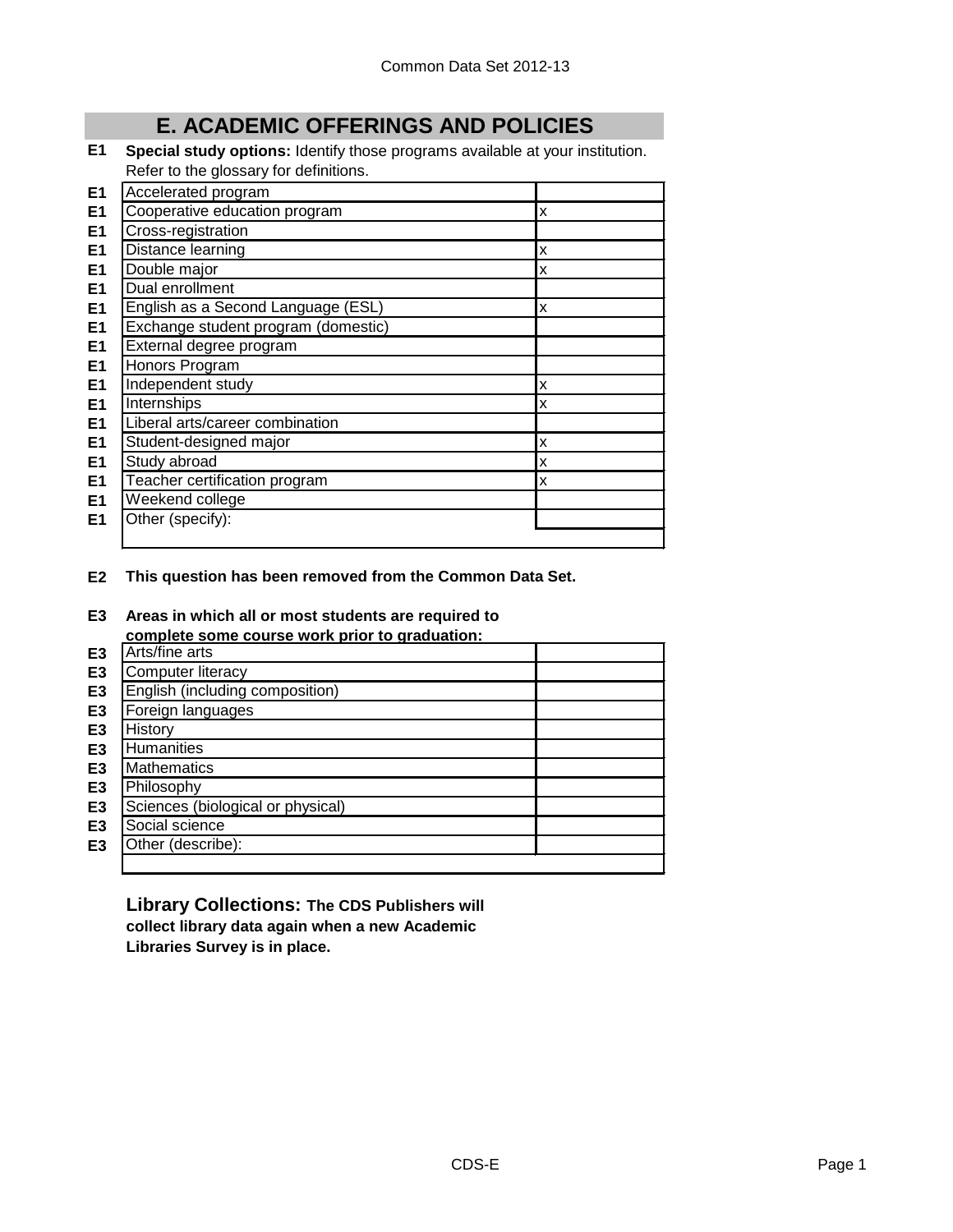# **F. STUDENT LIFE**

**F1** Percentages of first-time, first-year (freshman) degree-seeking students and degree-seeking undergraduates enrolled in Fall 2012 who fit the following categories:

| F <sub>1</sub> |                                                     | First-time, first-year |                |
|----------------|-----------------------------------------------------|------------------------|----------------|
|                |                                                     | (freshman)             | Undergraduates |
|                |                                                     | students               |                |
| F1             | Percent who are from out of state (exclude          |                        |                |
|                | international/nonresident aliens from the numerator |                        |                |
|                | and denominator)                                    | 74%                    | 73%            |
| F <sub>1</sub> | Percent of men who join fraternities                |                        |                |
| F1             | Percent of women who join sororities                |                        |                |
| F1             | Percent who live in college-owned, -operated, or -  |                        |                |
|                | affiliated housing                                  | 98%                    | 86%            |
| F <sub>1</sub> | Percent who live off campus or commute              | 2%                     | 14%            |
| F <sub>1</sub> | Percent of students age 25 and older                | 0%                     | 2%             |
| F1             | Average age of full-time students                   | 19                     | 20             |
| F <sub>1</sub> | Average age of all students (full- and part-time)   | 19                     | 21             |

**F2 Activities offered** Identify those programs available at your institution.

| F <sub>2</sub> | <b>Campus Ministries</b>     | X |
|----------------|------------------------------|---|
| F <sub>2</sub> | Choral groups                | x |
| F <sub>2</sub> | Concert band                 |   |
| F <sub>2</sub> | Dance                        | x |
| F <sub>2</sub> | Drama/theater                | x |
| F <sub>2</sub> | <b>International Student</b> | x |
|                | Organization                 |   |
| F <sub>2</sub> | Jazz band                    | x |
| F <sub>2</sub> | Literary magazine            | x |
| F <sub>2</sub> | Marching band                |   |
| F <sub>2</sub> | Model UN                     | x |
| F <sub>2</sub> | Music ensembles              | x |
| F <sub>2</sub> | <b>Musical theater</b>       | x |
| F <sub>2</sub> | Opera                        | x |
| F <sub>2</sub> | Pep band                     |   |
| F <sub>2</sub> | Radio station                | x |
| F <sub>2</sub> | Student government           | x |
| F <sub>2</sub> | Student newspaper            | X |
| F <sub>2</sub> | Student-run film society     | x |
| F <sub>2</sub> | Symphony orchestra           | x |
| F <sub>2</sub> | <b>Television station</b>    | X |
| F <sub>2</sub> | Yearbook                     | X |

## **F3 ROTC** (program offered in cooperation with Reserve Officers' Training Corps)

| F <sub>3</sub> |                        | On Campus | At Cooperating<br><b>Institution</b> | Name of Cooperating<br>Institution |
|----------------|------------------------|-----------|--------------------------------------|------------------------------------|
| F <sub>3</sub> | Army ROTC is offered:  |           | Loyola College of<br>Marvland        |                                    |
| F <sub>3</sub> | Naval ROTC is offered: |           |                                      |                                    |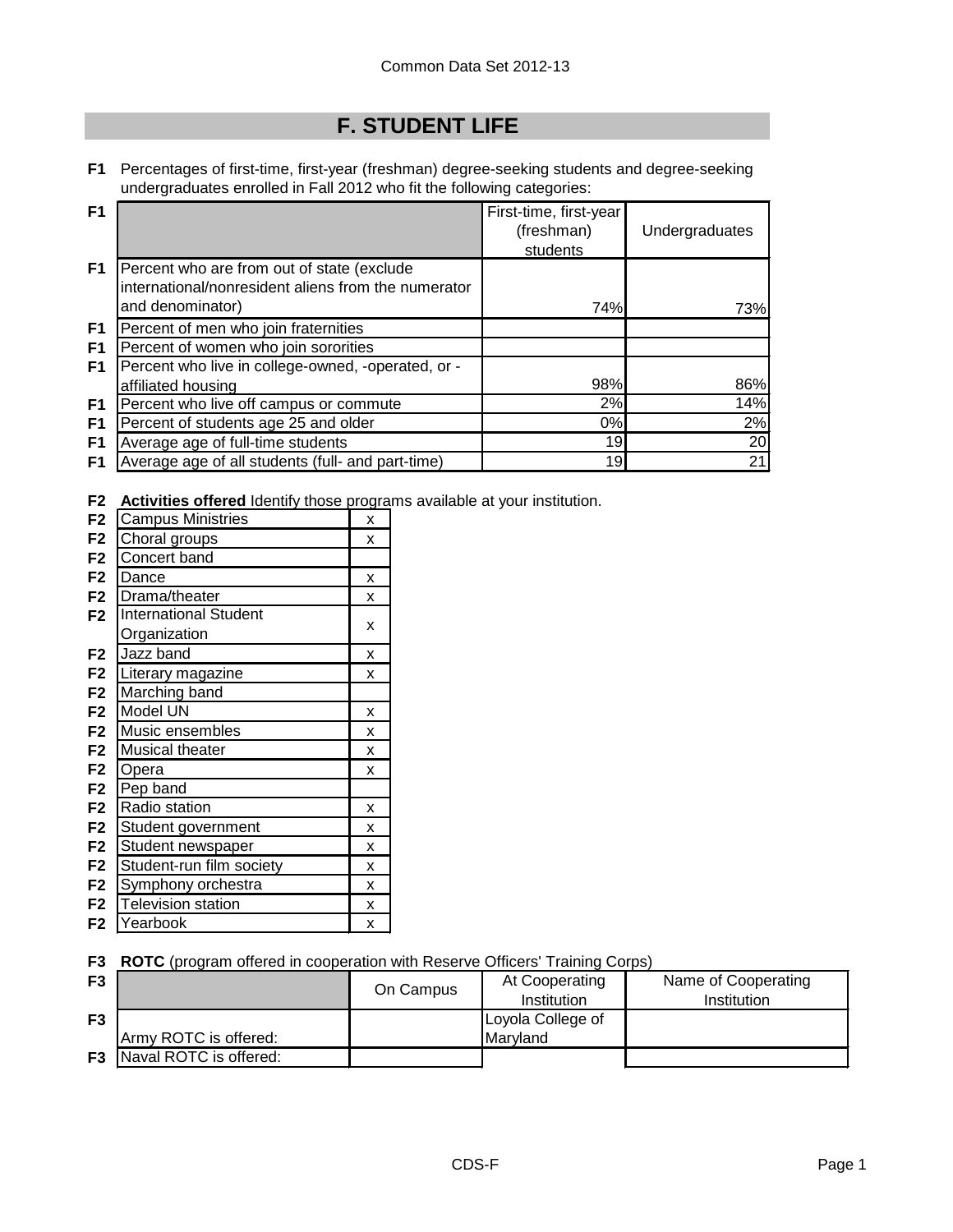| F <sub>3</sub> |                            | University of       |  |
|----------------|----------------------------|---------------------|--|
|                |                            | Maryland at College |  |
|                | Air Force ROTC is offered: | Park                |  |

**F4 Housing:** Check all types of college-owned, -operated, or -affiliated housing available for undergraduates at your institution.

|    | $1001$ gradaatoo at your motitativ            |   |
|----|-----------------------------------------------|---|
| F4 | Coed dorms                                    | x |
| F4 | Men's dorms                                   | x |
| F4 | Women's dorms                                 | x |
| F4 | Apartments for married students               |   |
| F4 | Apartments for single students                |   |
| F4 | Special housing for disabled<br>students      |   |
| F4 | Special housing for international<br>students |   |
| F4 | Fraternity/sorority housing                   |   |
| F4 | Cooperative housing                           |   |
| F4 | Theme housing                                 | x |
| F4 | Wellness housing                              | x |
| F4 | Other housing options (specify):              |   |
|    |                                               |   |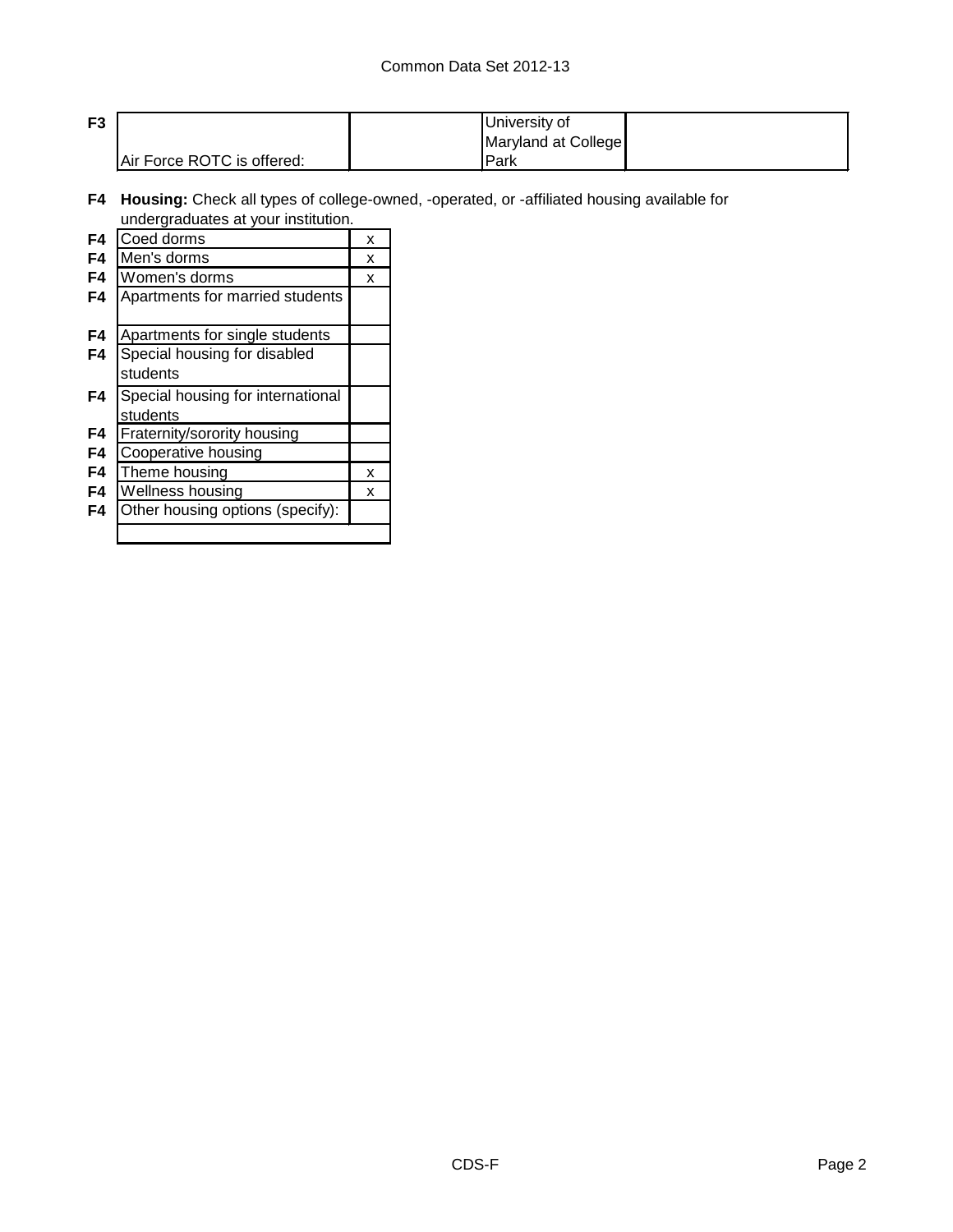# **G. ANNUAL EXPENSES**

## **G0** Please provide the URL of your institution's net price calculator:

**Provide 2012-2013 academic year costs of attendance for the following categories that are applicable to your institution.**

Check here if your institution's 2012-2013 academic year costs of attendance are not available at this time and provide an approximate date (i.e., month/day) when your institution's final 2012-2013 academic year costs of attendance will be available:

**G1 Undergraduate full-time tuition, required fees, room and board List the typical tuition, required fees, and room and board for a full-time undergraduate student for the FULL 2012-2013 academic year (30 semester or 45 quarter hours for institutions that derive annual tuition by multiplying credit hour cost by number of credits). A full academic year refers to the period of time generally extending from September to June; usually equated to two semesters, two trimesters, three quarters, or the period covered by a four-one-four plan. Room and board is defined as double occupancy and 19 meals per week or the maximum meal plan. Required fees include only charges that all full-time students must pay that are not included in tuition (e.g., registration, health, or activity fees.) Do not include optional fees (e.g., parking, laboratory use).**

| G <sub>1</sub> |                                                       | First-Year | Undergraduates |
|----------------|-------------------------------------------------------|------------|----------------|
| G <sub>1</sub> | PRIVATE INSTITUTIONS                                  |            |                |
|                | Tuition:                                              | \$37,072   | \$37,072       |
| G <sub>1</sub> | PUBLIC INSTITUTIONS                                   |            |                |
|                | Tuition:                                              |            |                |
|                | In-district                                           |            |                |
| G1             | PUBLIC INSTITUTIONS                                   |            |                |
|                | In-state (out-of-district):                           |            |                |
| G1             | PUBLIC INSTITUTIONS                                   |            |                |
|                | Out-of-state:                                         |            |                |
| G <sub>1</sub> | NONRESIDENT ALIENS                                    |            |                |
|                | Tuition:                                              | \$37,072   | \$37,072       |
|                |                                                       |            |                |
| G <sub>1</sub> | <b>REQUIRED FEES:</b>                                 | \$568      | \$568          |
|                |                                                       |            |                |
| G <sub>1</sub> | ROOM AND BOARD:                                       |            |                |
|                | (on-campus)                                           |            |                |
| G <sub>1</sub> | <b>ROOM ONLY:</b>                                     |            |                |
|                | (on-campus)                                           | \$6,532    | \$6,532        |
| G1             | <b>BOARD ONLY:</b>                                    |            |                |
|                | (on-campus meal plan)                                 | \$4,790    | \$4,790        |
|                |                                                       |            |                |
| G <sub>1</sub> | Comprehensive tuition and room and board fee (if your |            |                |
|                | college cannot provide separate tuition and room and  |            |                |
|                | board fees):                                          |            |                |
|                |                                                       |            |                |
| G1             | Other:                                                |            |                |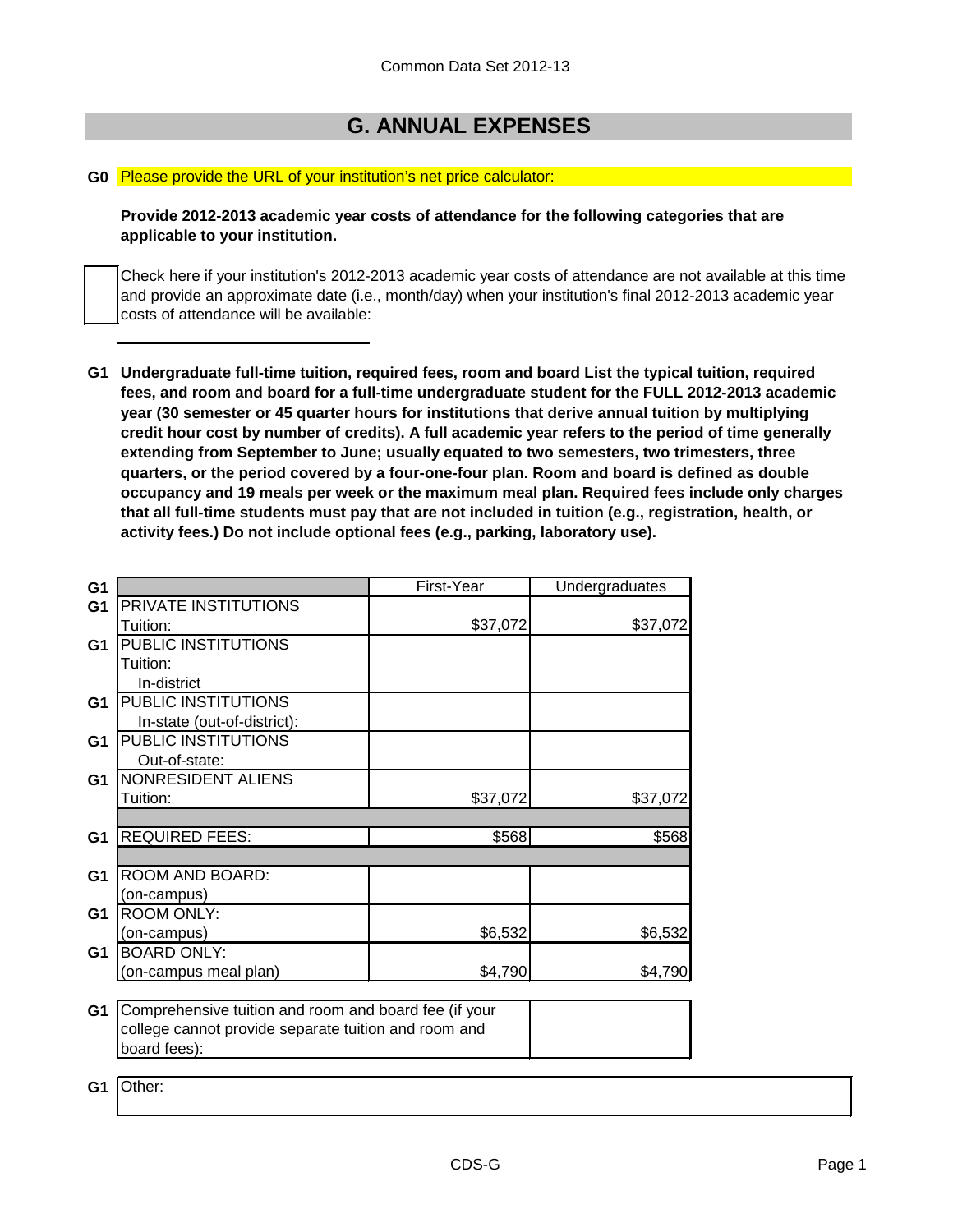| G <sub>2</sub> |                                                             | Minimum | Maximum |
|----------------|-------------------------------------------------------------|---------|---------|
| G <sub>2</sub> | Number of credits per term a student can take for the       |         |         |
|                | stated full-time tuition                                    | 12      | 18      |
|                |                                                             |         |         |
| G <sub>3</sub> |                                                             | Yes     | No      |
| G <sub>3</sub> | Do tuition and fees vary by year of study (e.g., sophomore, |         | Х       |
|                | junior, senior)?                                            |         |         |
|                |                                                             |         |         |
| G4             |                                                             | Yes     | No      |
| G4             | Do tuition and fees vary by undergraduate instructional     |         |         |
|                | program?                                                    |         | х       |
| G4             | If yes, what percentage of full-time undergraduates pay     |         |         |
|                | more than the tuition and fees reported in G1?              |         |         |
|                |                                                             |         |         |

**G5** Provide the estimated expenses for a typical full-time undergraduate student:

| G <sub>5</sub> |                                                                                                                                  | <b>Residents</b> | Commuters        | Commuters            |
|----------------|----------------------------------------------------------------------------------------------------------------------------------|------------------|------------------|----------------------|
|                |                                                                                                                                  |                  | (living at home) | (not living at home) |
| G <sub>5</sub> | Books and supplies                                                                                                               | \$800            | \$800            | \$800                |
| G <sub>5</sub> | Room only                                                                                                                        |                  |                  |                      |
| G5             | Board only                                                                                                                       |                  |                  |                      |
| G5             | Room and board total (if your<br>college cannot provide separate<br>room and board figures for<br>commuters not living at home): |                  |                  |                      |
| G <sub>5</sub> | ransportation                                                                                                                    |                  |                  |                      |
| G5             | Other expenses                                                                                                                   | \$1,398          | \$1,718          | \$1,718              |

**G6** Undergraduate per-credit-hour charges (tuition only)

| G6 | <b>PRIVATE INSTITUTIONS:</b> |                                   |
|----|------------------------------|-----------------------------------|
|    |                              | \$1,236.00 for part-time students |
| G6 | PUBLIC INSTITUTIONS          |                                   |
|    | In-district:                 |                                   |
| G6 | <b>PUBLIC INSTITUTIONS</b>   |                                   |
|    | In-state (out-of-district):  |                                   |
| G6 | <b>PUBLIC INSTITUTIONS</b>   |                                   |
|    | Out-of-state:                |                                   |
| G6 | <b>NONRESIDENT ALIENS:</b>   |                                   |
|    |                              |                                   |
|    |                              |                                   |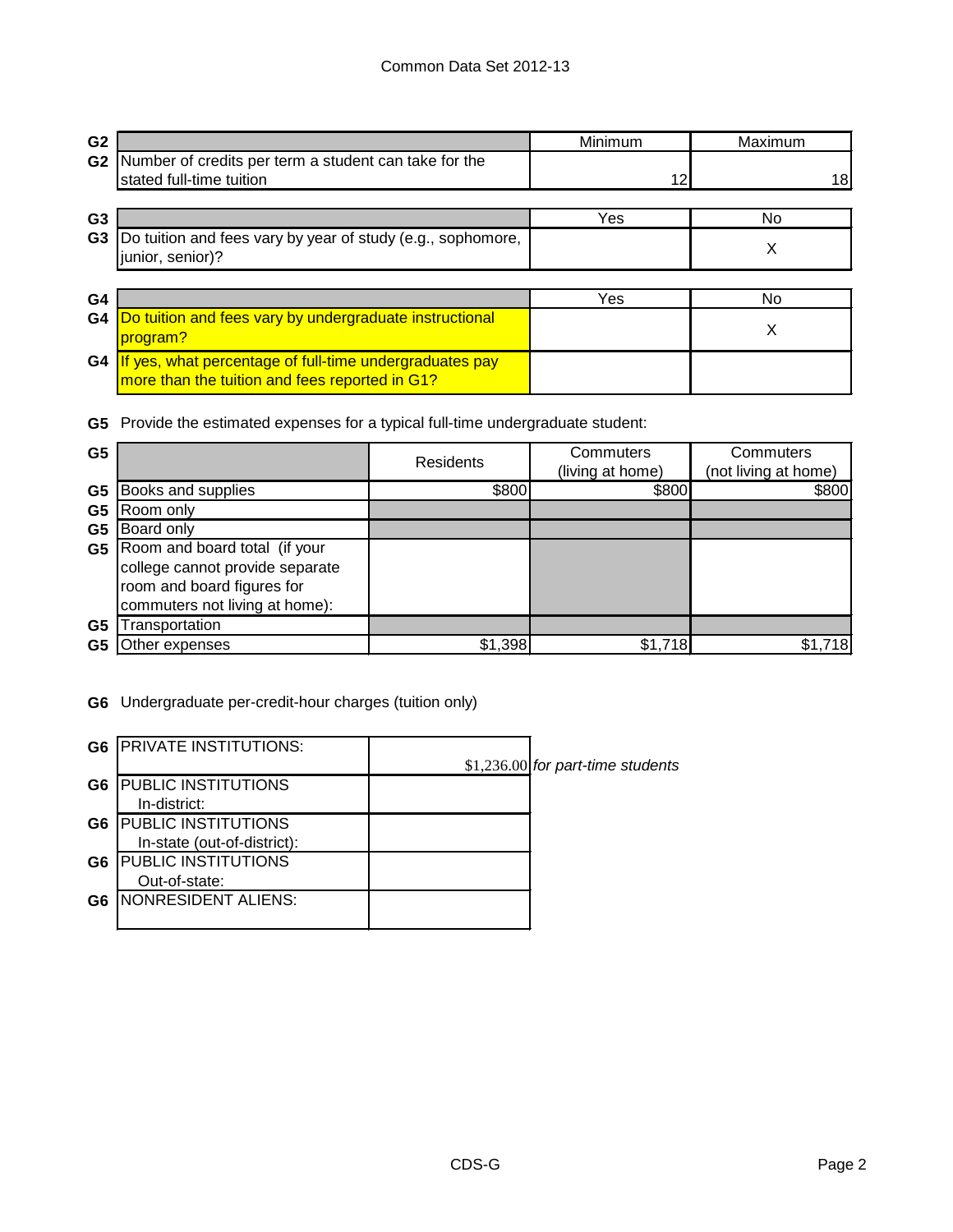# **H. FINANCIAL AID**

## **Aid Awarded to Enrolled Undergraduates**

Enter total dollar amounts **awarded** to enrolled full-time and less than full-time degree-seeking undergraduates **(using the same cohort reported in CDS Question B1, "total degree-seeking" undergraduates)** in the following categories. (Note: If the data being reported are final figures for the 2010-2011 academic year (see the next item below), use the 2010-2011 academic year's CDS Question B1 cohort.) Include aid awarded to international students (i.e., those not qualifying for federal aid). **Aid that is non-need-based but that was used to meet need should be reported in the need-based aid columns. (For a suggested order of precedence in assigning categories of aid to cover need, see the entry for "non-need-based scholarship or grant aid" on the last page of the definitions section.)**

| H1 |                                                                                                                                      | 2012-2013 | 2011-2012 |
|----|--------------------------------------------------------------------------------------------------------------------------------------|-----------|-----------|
|    |                                                                                                                                      | estimated | final     |
| H1 | Indicate the academic year for which data are reported for items H1,<br>H <sub>2</sub> , H <sub>2</sub> A, and H <sub>6</sub> below: |           |           |

**H3** Which needs-analysis methodology does your institution use in awarding institutional aid?

| H <sub>3</sub> | Federal methodology (FM)       |  |
|----------------|--------------------------------|--|
| H <sub>3</sub> | Institutional methodology (IM) |  |
| H <sub>3</sub> | <b>IBoth FM and IM</b>         |  |

| H1              |                                                                                                                                                                                         | Need-based \$<br>(Include non-need-<br>based aid used to<br>meet need.) | Non-need-<br>based \$<br>(Exclude non-need-<br>based aid used to<br>meet need.) |
|-----------------|-----------------------------------------------------------------------------------------------------------------------------------------------------------------------------------------|-------------------------------------------------------------------------|---------------------------------------------------------------------------------|
| H1              | <b>Scholarships/Grants</b>                                                                                                                                                              |                                                                         |                                                                                 |
| H1              | Federal                                                                                                                                                                                 | \$1,731,528                                                             | \$0                                                                             |
| H1              | State (i.e., all states, not only the state in which your institution is<br>located)                                                                                                    | \$835,367                                                               | \$27,208                                                                        |
| <b>H1</b>       | Institutional: Endowed scholarships, annual gifts and tuition funded<br>grants, awarded by the college, excluding athletic aid and tuition<br>waivers (which are reported below).       | \$18,621,276                                                            | \$4,305,315                                                                     |
| H1              | Scholarships/grants from external sources (e.g., Kiwanis, National<br>Merit) not awarded by the college                                                                                 | \$768,661                                                               | \$456,060                                                                       |
| H1              | <b>Total Scholarships/Grants</b>                                                                                                                                                        | \$21,956,832                                                            | \$4,788,583                                                                     |
| H1              | <b>Self-Help</b>                                                                                                                                                                        |                                                                         |                                                                                 |
| H1              | Student loans from all sources (excluding parent loans)                                                                                                                                 | \$5,427,398                                                             | \$2,157,252                                                                     |
| H1              | <b>Federal Work-Study</b>                                                                                                                                                               | \$574,476                                                               |                                                                                 |
| H1              | State and other (e.g., institutional) work-study/employment (Note:                                                                                                                      |                                                                         |                                                                                 |
|                 | Excludes Federal Work-Study captured above.)                                                                                                                                            | \$0                                                                     | \$0                                                                             |
| H1              | <b>Total Self-Help</b>                                                                                                                                                                  | \$6,001,874                                                             | \$2,157,252                                                                     |
| H1              | <b>Other</b>                                                                                                                                                                            |                                                                         |                                                                                 |
| H1              | <b>Parent Loans</b>                                                                                                                                                                     | \$1,130,024                                                             | \$2,061,779                                                                     |
| <b>H1</b><br>H1 | <b>Tuition Waivers</b><br>Reporting is optional. Report tuition waivers in this row if you choose to report them. Do<br>not report tuition waivers elsewhere.<br><b>Athletic Awards</b> | \$278,772                                                               | \$229,116                                                                       |
|                 |                                                                                                                                                                                         |                                                                         |                                                                                 |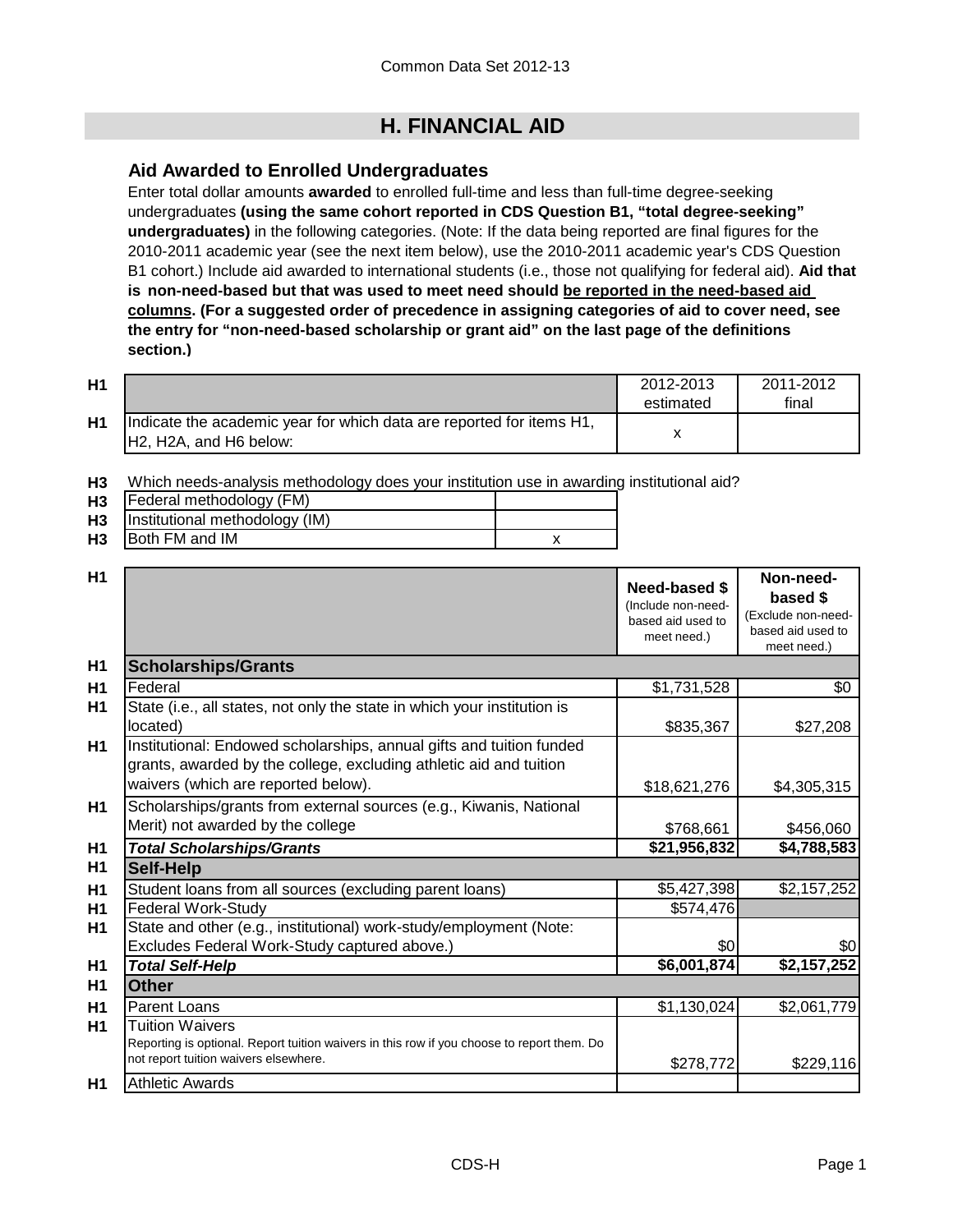**H2 Number of Enrolled Students Awarded Aid:** List the number of degree-seeking full-time and less-thanfull-time undergraduates who applied for and were awarded financial aid from any source. **Aid that is nonneed-based but that was used to meet need should be counted as need-based aid.** Numbers should reflect the cohort awarded the dollars reported in H1. Note: In the chart below, students may be counted in more than one row, and full-time freshmen should also be counted as full-time undergraduates.

| H <sub>2</sub> |       |                                                                                                                                                                                                                                                                                              | <b>First-time</b><br><b>Full-time</b><br><b>Freshmen</b> | <b>Full-time</b><br>Undergraduate<br>(Incl. Fresh.) | <b>Less Than</b><br><b>Full-time</b><br>Undergraduate |
|----------------|-------|----------------------------------------------------------------------------------------------------------------------------------------------------------------------------------------------------------------------------------------------------------------------------------------------|----------------------------------------------------------|-----------------------------------------------------|-------------------------------------------------------|
| H <sub>2</sub> |       | a) Number of degree-seeking undergraduate students<br>(CDS Item B1 if reporting on Fall 2012 cohort)                                                                                                                                                                                         | 410                                                      | 1440                                                | 28                                                    |
| H <sub>2</sub> |       | b) Number of students in line a who applied for need-<br>based financial aid                                                                                                                                                                                                                 | 341                                                      | 1039                                                | 10                                                    |
| H <sub>2</sub> |       | c) Number of students in line <b>b</b> who were determined to<br>have financial need                                                                                                                                                                                                         | 290                                                      | 914                                                 | 8                                                     |
| H <sub>2</sub> |       | d) Number of students in line c who were awarded any<br>financial aid                                                                                                                                                                                                                        | 290                                                      | 911                                                 | 8                                                     |
| H <sub>2</sub> |       | e) Number of students in line <b>d</b> who were awarded any<br>need-based scholarship or grant aid                                                                                                                                                                                           | 285                                                      | 883                                                 | 6                                                     |
| H <sub>2</sub> | $f$ ) | Number of students in line d who were awarded any<br>need-based self-help aid                                                                                                                                                                                                                | 254                                                      | 798                                                 | 8                                                     |
| H <sub>2</sub> |       | g) Number of students in line d who were awarded any<br>non-need-based scholarship or grant aid                                                                                                                                                                                              | 31                                                       | 77                                                  | $\mathbf 0$                                           |
| H <sub>2</sub> |       | h) Number of students in line <b>d</b> whose need was fully met<br>(exclude PLUS loans, unsubsidized loans, and private<br>alternative loans)                                                                                                                                                | 39                                                       | 99                                                  | $\mathbf 0$                                           |
| H <sub>2</sub> |       | On average, the percentage of need that was met of<br>students who were awarded any need-based aid.<br>Exclude any aid that was awarded in excess of need as<br>well as any resources that were awarded to replace<br>EFC (PLUS loans, unsubsidized loans, and private<br>alternative loans) | 80.6%                                                    | 75.7%                                               | 44.94%                                                |
| H <sub>2</sub> | li)   | The average financial aid package of those in line d.<br>Exclude any resources that were awarded to replace<br>EFC (PLUS loans, unsubsidized loans, and private<br>alternative loans)                                                                                                        | \$<br>30,410                                             | \$<br>28,225                                        | 7,991<br>\$                                           |
| H <sub>2</sub> | k)    | Average need-based scholarship and grant award of<br>those in line e                                                                                                                                                                                                                         | \$27,204                                                 | \$24,804                                            | \$5,221                                               |
| H <sub>2</sub> |       | Average need-based self-help award (excluding PLUS<br>loans, unsubsidized loans, and private alternative loans)<br>of those in line f                                                                                                                                                        | \$4,195                                                  | \$4,821                                             | \$4,075                                               |
| H <sub>2</sub> |       | m) Average need-based loan (excluding PLUS loans,<br>unsubsidized loans, and private alternative loans) of<br>those in line f who were awarded a need-based loan                                                                                                                             | \$3,237                                                  | \$4,102                                             | 3,850<br>\$                                           |

**H2A Number of Enrolled Students Awarded Non-need-based Scholarships and Grants**: List the number of degree-seeking full-time and less-than-full-time undergraduates who had no financial need and who were awarded institutional non-need-based scholarship or grant aid. Numbers should reflect the cohort awarded the dollars reported in H1. Note: In the chart below, students may be counted in more than one row, and full-time freshmen should also be counted as full-time undergraduates.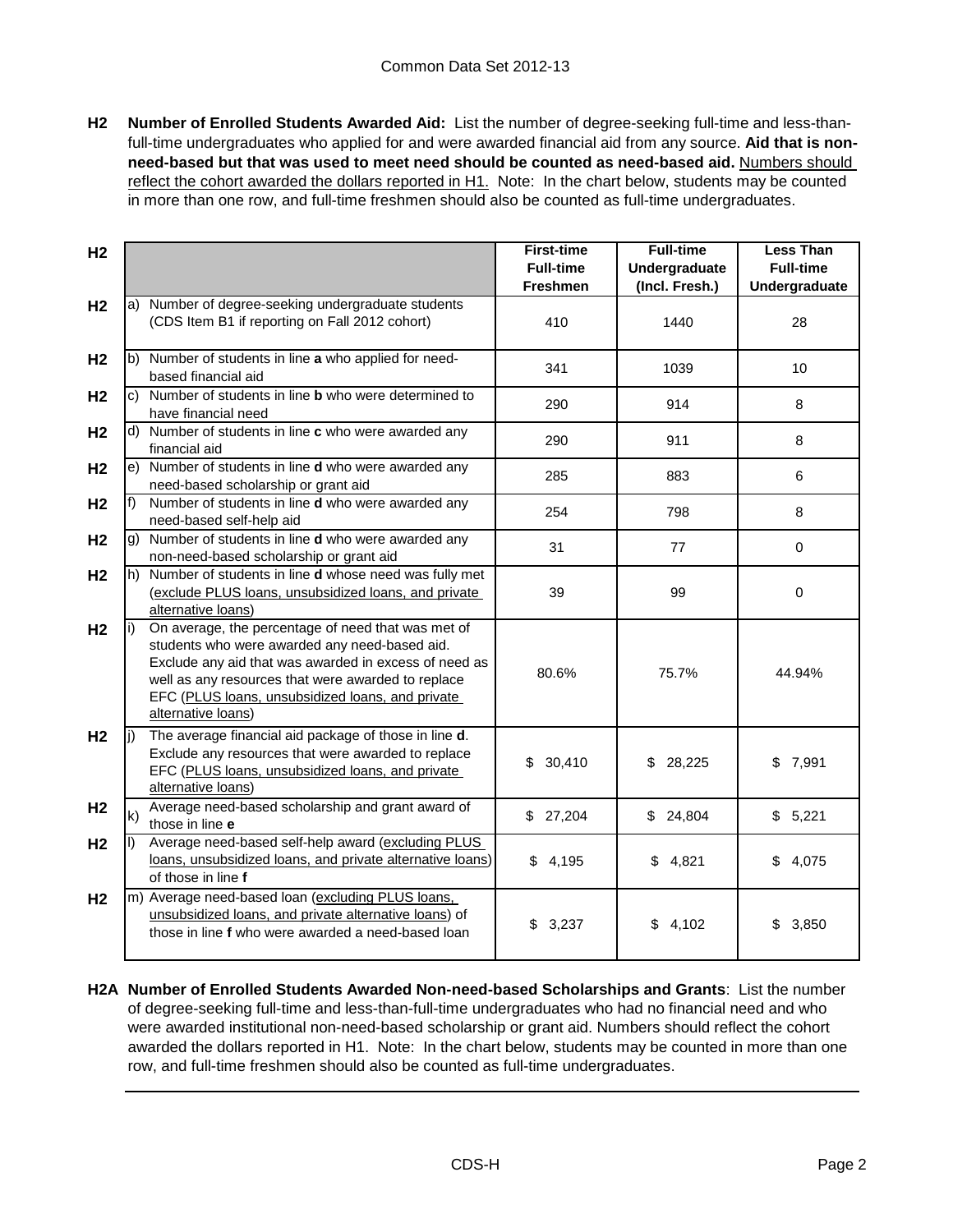| H2A               |                                                         | <b>First-time</b>                   | <b>Full-time</b>                   | <b>Less Than</b> |
|-------------------|---------------------------------------------------------|-------------------------------------|------------------------------------|------------------|
|                   |                                                         | <b>Full-time</b><br><b>Freshmen</b> | <b>Undergrad</b><br>(Incl. Fresh.) | <b>Full-time</b> |
|                   |                                                         |                                     |                                    | <b>Undergrad</b> |
| $H2A \ln$         | Number of students in line a who had no financial need  |                                     |                                    |                  |
|                   | and who were awarded institutional non-need-based       | 76                                  | 277                                | 0                |
|                   | scholarship or grant aid (exclude those who were        |                                     |                                    |                  |
|                   | awarded athletic awards and tuition benefits)           |                                     |                                    |                  |
| $H2A$ (0)         | Average dollar amount of institutional non-need-based   |                                     |                                    |                  |
|                   | scholarship and grant aid awarded to students in line n | 13,867<br>S                         | 14,301<br>\$                       | \$0              |
|                   |                                                         |                                     |                                    |                  |
| $H2A$ $ p\rangle$ | Number of students in line <b>a</b> who were awarded an |                                     |                                    |                  |
|                   | institutional non-need-based athletic scholarship or    | 0                                   | $\Omega$                           | 0                |
|                   | grant                                                   |                                     |                                    |                  |
| $H2A  q\rangle$   | Average dollar amount of institutional non-need-based   |                                     |                                    |                  |
|                   | athletic scholarships and grants awarded to students in | \$0                                 | \$0                                | \$0              |
|                   | line <b>p</b>                                           |                                     |                                    |                  |

## **H3** Incorporated into H1 above.

**Note:** These are the graduates and loan types to include and exclude in order to fill out CDS H4, H4a, H5, and H5a.

Include: \* 2012 undergraduate class who started at your institution as first- time students and

received a bachelor's degree between July 1,

2011 and June 30, 2012.

\* only loans made to students who borrowed

while enrolled at your institution.

\* co-signed loans.

Exclude: \* those who transferred in.

\* money borrowed at other institutions.

| <b>H4</b> | Provide the percentage of the class (defined above) who borrowed at any time through<br>any loan programs (institutional, state, Federal Perkins, Federal Stafford Subsidized and<br>Unsubsidized, private loans that were certified by your institution, etc.; exclude parent<br>loans). Include both Federal Direct Student Loans and Federal Family Education Loans.                                                    | 43%      |
|-----------|----------------------------------------------------------------------------------------------------------------------------------------------------------------------------------------------------------------------------------------------------------------------------------------------------------------------------------------------------------------------------------------------------------------------------|----------|
| H4a       | Provide the percentage of the class (defined above) who borrowed at any time through<br>federal loan programs--Federal Perkins, Federal Stafford Subsidized and Unsubsidized.<br>Include both Federal Direct Student Loans and Federal Family Education Loans. NOTE:<br>exclude all institutional, state, private alternative loans and parent loans.                                                                      | 43%      |
| <b>H5</b> | Report the average per-undergraduate-borrower cumulative principal borrowed of those<br>in line H4.                                                                                                                                                                                                                                                                                                                        | \$29,135 |
|           | <b>H5a</b> Report the average per-undergraduate-borrower cumulative principal borrowed, of those<br>in H4a, through federal loan programs--Federal Perkins, Federal Stafford Subsidized<br>and Unsubsidized. Include both Federal Direct Student Loans and Federal Family<br>Education Loans. These are listed in line H4a. NOTE: exclude all institutional, state,<br>private alternative loans and exclude parent loans. | \$22,356 |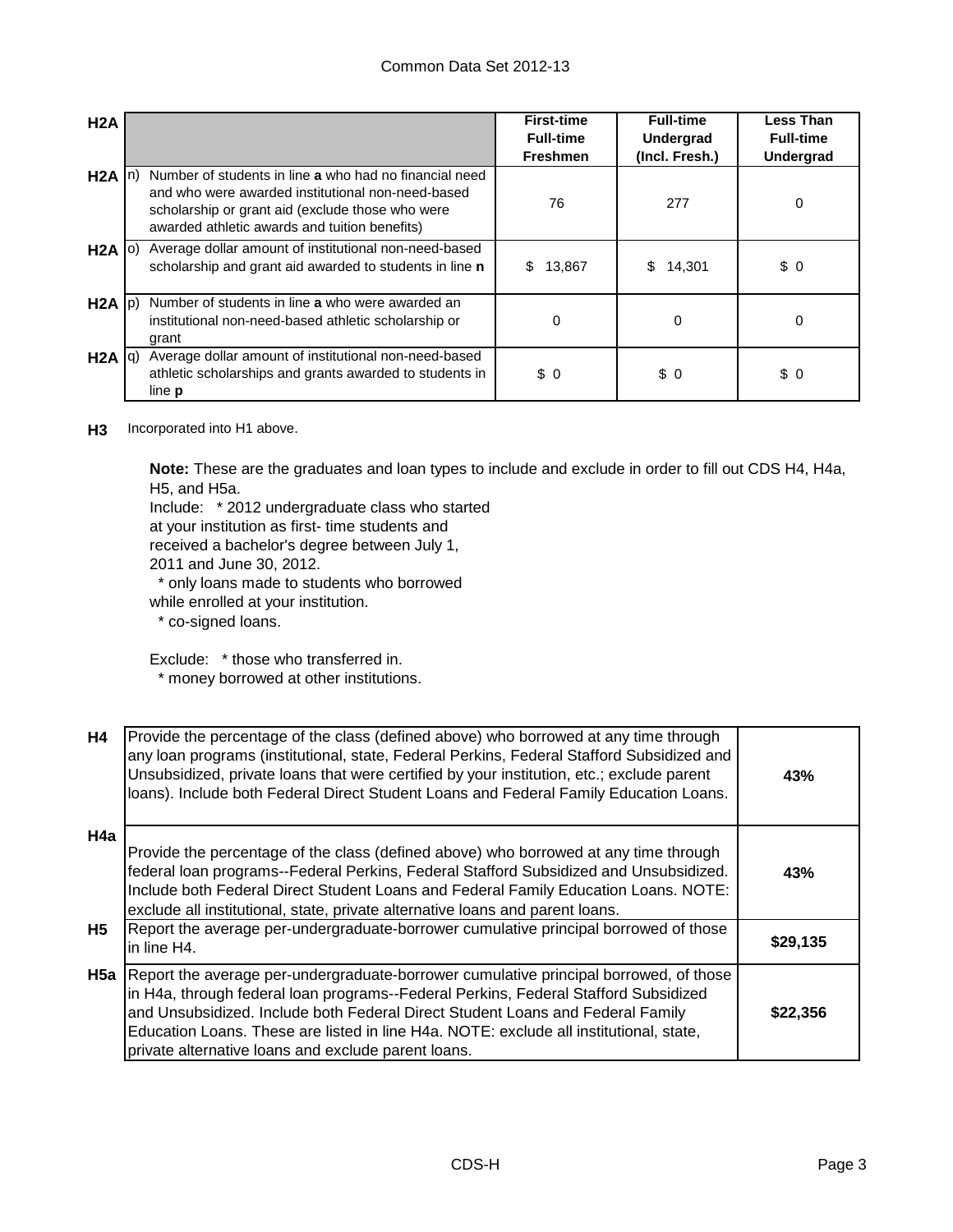**Aid to Undergraduate Degree-seeking Nonresident Aliens** (Note: Report numbers and dollar amounts for the same academic year checked in item H1.)

**H6** Indicate your institution's policy regarding institutional scholarship and grant aid for undergraduate degreeseeking nonresident aliens:

| H <sub>6</sub> | Institutional need-based scholarship or grant aid is available         |  |
|----------------|------------------------------------------------------------------------|--|
|                | H6  Institutional non-need-based scholarship or grant aid is available |  |
|                | H6  Institutional scholarship or grant aid is not available            |  |

| H <sub>6</sub> | If institutional financial aid is available for undergraduate degree-seeking nonresident<br>aliens, provide the number of undergraduate degree-seeking nonresident aliens who<br>were awarded need-based or non-need-based aid: | 26       |
|----------------|---------------------------------------------------------------------------------------------------------------------------------------------------------------------------------------------------------------------------------|----------|
| H <sub>6</sub> | Average dollar amount of institutional financial aid awarded to undergraduate degree-<br>seeking nonresident aliens:                                                                                                            | \$25.128 |

| H6   Total dollar amount of institutional financial aid awarded to undergraduate degree- | \$653,317 |
|------------------------------------------------------------------------------------------|-----------|
| seeking nonresident aliens:                                                              |           |

## **H7** Check off all financial aid forms nonresident alien first-year financial aid applicants must submit:

| <b>H7</b> | Institution's own financial aid form              |  |
|-----------|---------------------------------------------------|--|
| <b>H7</b> | <b>CSS/Financial Aid PROFILE</b>                  |  |
| <b>H7</b> | International Student's Financial Aid Application |  |
| <b>H7</b> | International Student's Certification of Finances |  |
| <b>H7</b> | Other (specify):                                  |  |
|           |                                                   |  |

## **Process for First-Year/Freshman Students**

**H8** Check off all financial aid forms domestic first-year (freshman) financial aid applicants must submit:

| H <sub>8</sub> | FAFSA                                | Iχ |
|----------------|--------------------------------------|----|
| H <sub>8</sub> | Institution's own financial aid form |    |
| H <sub>8</sub> | <b>CSS/Financial Aid PROFILE</b>     |    |
| H <sub>8</sub> | State aid form                       |    |
| H <sub>8</sub> | Noncustodial PROFILE                 |    |
| H <sub>8</sub> | <b>Business/Farm Supplement</b>      |    |
| H <sub>8</sub> | Other (specify):                     |    |
|                |                                      |    |

| H <sub>9</sub> | Indicate filing dates for first-year (freshman) students: 2/1  |
|----------------|----------------------------------------------------------------|
| H <sub>9</sub> | <b>IPriority date for filing required financial aid forms:</b> |

| H9        | Priority date for filing required financial aid forms:             | 2/1 |
|-----------|--------------------------------------------------------------------|-----|
| <b>H9</b> | Deadline for filing required financial aid forms:                  | 4/1 |
| H9        | No deadline for filing required forms (applications processed on a |     |
|           | rolling basis):                                                    |     |

**H10** Indicate notification dates for first-year (freshman) students (answer a or b):

|            | <b>H10</b> a) Students notified on or about (date): |     | 4/1 |
|------------|-----------------------------------------------------|-----|-----|
| <b>H10</b> |                                                     | Yes | No  |
|            | H10  b) Students notified on a rolling basis:       | Yes |     |
| <b>H10</b> | If yes, starting date:                              |     |     |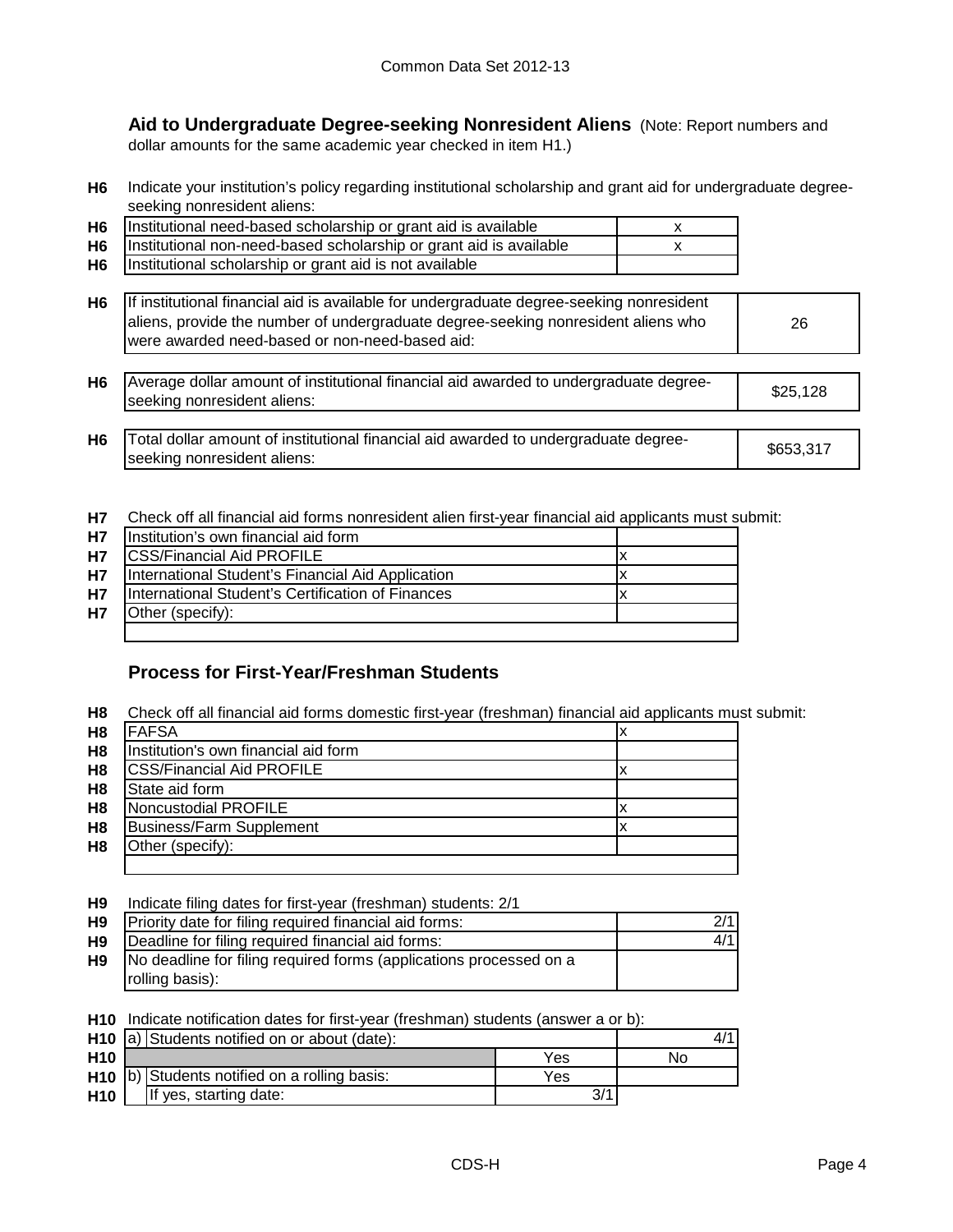## **H11** Indicate reply dates:

| <b>H11</b> Students must reply by (date): |                        |      |
|-------------------------------------------|------------------------|------|
| H <sub>11</sub> or within                 | weeks of notification. | 2.00 |

## **Types of Aid Available**

Please check off all types of aid available to undergraduates at your institution:

**H12** Loans

**H12** FEDERAL DIRECT STUDENT LOAN PROGRAM (DIRECT LOAN)

| <b>H12</b> Direct Subsidized Stafford Loans   |  |
|-----------------------------------------------|--|
| <b>H12</b> Direct Unsubsidized Stafford Loans |  |
| <b>H12</b> Direct PLUS Loans                  |  |

| <b>H12</b> Federal Perkins Loans                      |  |
|-------------------------------------------------------|--|
| <b>H12</b> Federal Nursing Loans                      |  |
| <b>H12</b> State Loans                                |  |
| H12 College/university loans from institutional funds |  |
| $H12$ Other (specify):                                |  |
|                                                       |  |

## **H13** Scholarships and Grants

**H13** NEED-BASED: **H13** x Federal Pell **H13** x SEOG **H13** State scholarships/grants x **H13** Private scholarships in the set of the set of the set of the set of the set of the set of the set of the set of the set of the set of the set of the set of the set of the set of the set of the set of the set of the s **H13** College/university scholarship or grant aid from institutional funds Telecton State **H13** United Negro College Fund**H13** Federal Nursing Scholarship **H13** Other (specify):

**H14** Check off criteria used in awarding institutional aid. Check all that apply.

| H14             |                          | Non-Need Based | Need-Based |
|-----------------|--------------------------|----------------|------------|
| H <sub>14</sub> | Academics                | x              |            |
| H <sub>14</sub> | Alumni affiliation       |                |            |
| H <sub>14</sub> | Art                      | X              |            |
| H <sub>14</sub> | <b>Athletics</b>         |                |            |
| H <sub>14</sub> | Job skills               |                |            |
| H <sub>14</sub> | <b>ROTC</b>              |                |            |
| H <sub>14</sub> | Leadership               |                |            |
| H <sub>14</sub> | Minority status          |                |            |
| H <sub>14</sub> | Music/drama              | X              |            |
| H <sub>14</sub> | Religious affiliation    |                |            |
| H <sub>14</sub> | State/district residency |                |            |
|                 |                          |                |            |

**H15**

If your institution has recently implemented any major financial aid policy, program, or initiative to make your institution more affordable to incoming students such as replacing loans with grants, or waiving costs for families below a certain income level please provide details below: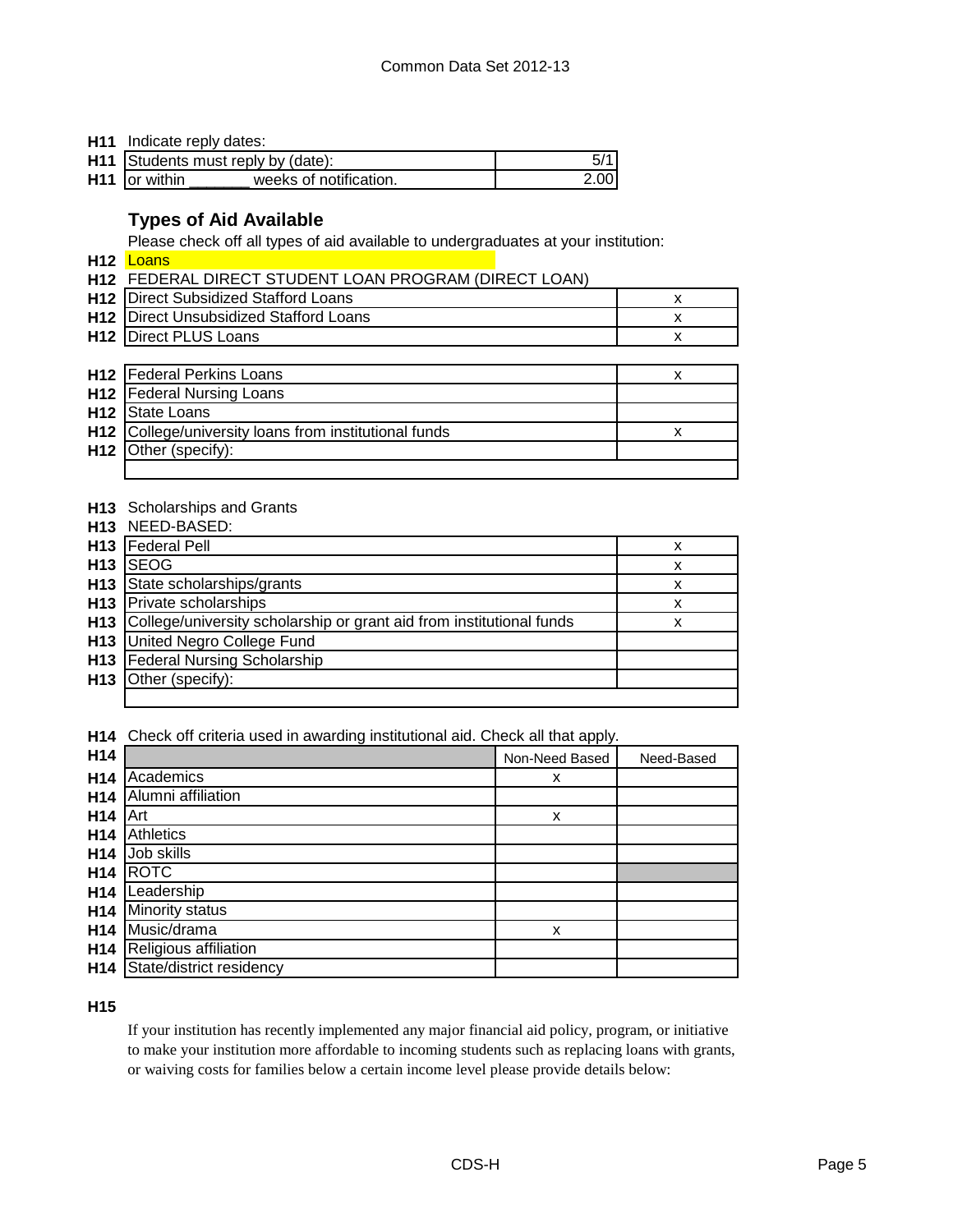Common Data Set 2012-13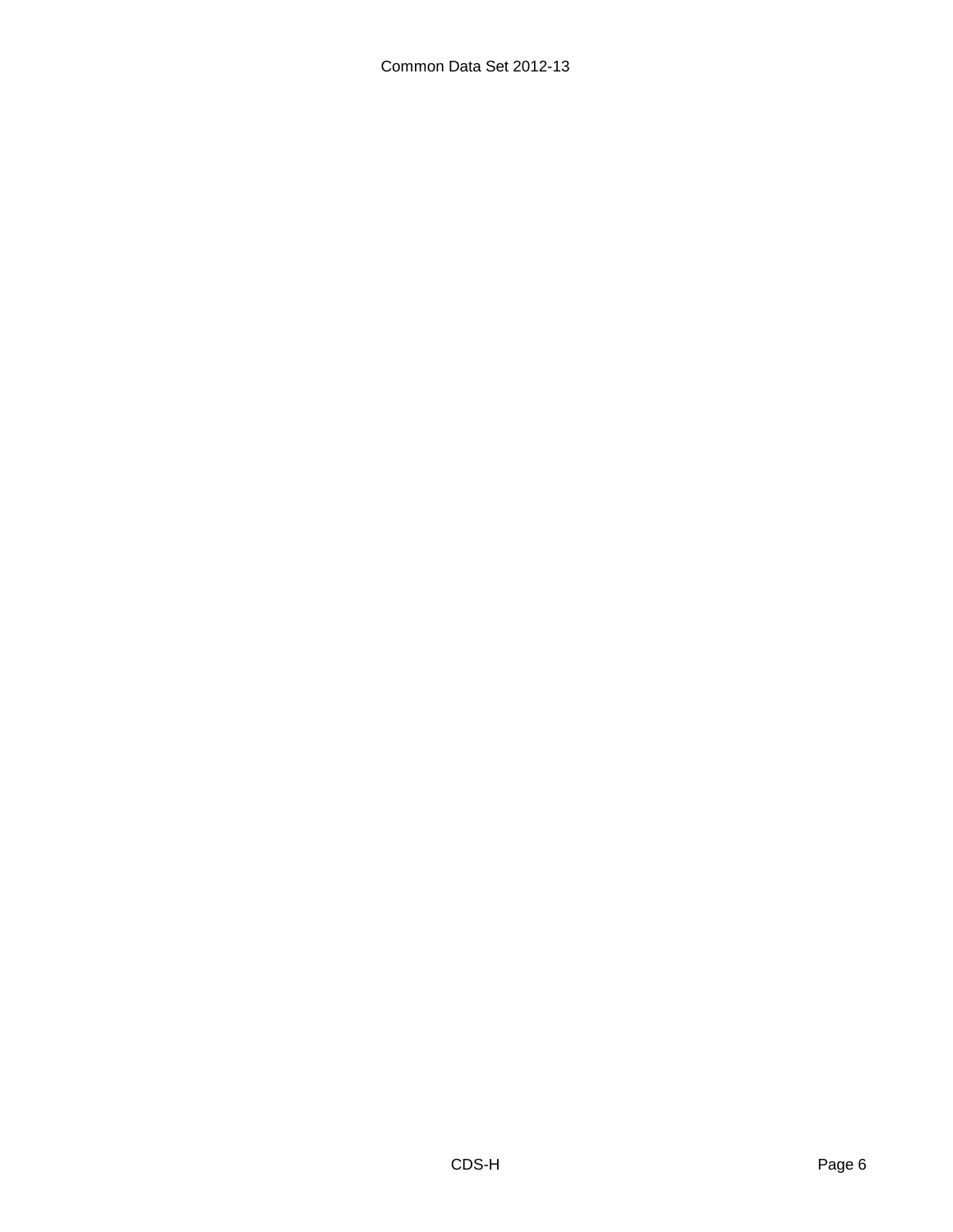## **I. INSTRUCTIONAL FACULTY AND CLASS SIZE**

#### **Please report the number of instructional faculty members in each category for Fall 2012. Include faculty who are on your institution's payroll on the census date your institution uses for IPEDS/AAUP.**

#### **I1**

The following definition of full-time instructional faculty is used by the American Association of University Professors (AAUP) in its annual Faculty Compensation Survey (the part time definitions are not used by AAUP). Instructional Faculty is defined as those members of the instructional-research staff whose major regular assignment is instruction, including those with released time for research. Use the chart below to determine inclusions and exclusions:

|                                                                                                                                                                                                                                          | Full-time | Part-time                                                                       |
|------------------------------------------------------------------------------------------------------------------------------------------------------------------------------------------------------------------------------------------|-----------|---------------------------------------------------------------------------------|
| (a) instructional faculty in preclinical and clinical medicine, faculty who are not paid (e.g.,<br>those who donate their services or are in the military), or research-only faculty, post-<br>doctoral fellows, or pre-doctoral fellows | Exclude   | Include only if<br>they teach one<br>or more non-<br>clinical credit<br>courses |
| (b) administrative officers with titles such as dean of students, librarian, registrar, coach,<br>and the like, even though they may devote part of their time to classroom instruction and<br>may have faculty status                   | Exclude   | Include if they<br>teach one or<br>more non-<br>clinical credit<br>courses      |
| (c) other administrators/staff who teach one or more non-clinical credit courses even<br>though they do not have faculty status                                                                                                          | Exclude   | Include                                                                         |
| (d) undergraduate or graduate students who assist in the instruction of courses, but have Exclude<br>titles such as teaching assistant, teaching fellow, and the like                                                                    |           | Exclude                                                                         |
| (e) faculty on sabbatical or leave with pay                                                                                                                                                                                              | Include   | Exclude                                                                         |
| (f) faculty on leave without pay                                                                                                                                                                                                         | Exclude   | Exclude                                                                         |
| (g) replacement faculty for faculty on sabbatical leave or leave with pay                                                                                                                                                                | Exclude   | Include                                                                         |

*Full-time instructional faculty:* faculty employed on a full-time basis for instruction (including those with released time for research)

*Part-time instructional faculty:* Adjuncts and other instructors being paid solely for part-time classroom instruction. Also includes full-time faculty teaching less than two semesters, three quarters, two trimesters, or two four-month sessions. Employees who are not considered full-time instructional faculty but who teach one or more non-clinical credit courses may be counted as part-time faculty.

*Minority faculty: includes faculty who designate themselves as Black, non-Hispanic; American Indian or Alaska Native; Asian, Native Hawaiian or other Pacific Islander, or Hispanic.* 

*Doctorate: includes such degrees as Doctor of Philosophy, Doctor of Education, Doctor of Juridical Science, and Doctor of Public Health in any field such as arts, sciences, education, engineering, business, and public administration. Also includes terminal degrees formerly designated as "first professional," including dentistry (DDS or DMD), medicine (MD), optometry (OD), osteopathic medicine (DO), pharmacy (DPharm or BPharm), podiatric medicine (DPM), veterinary medicine (DVM), chiropractic (DC or DCM), or law (JD).*

*Terminal degree:* the highest degree in a field: example, M. Arch (architecture) and MFA (master of fine arts).

| $\mathbf{I}$ |     | Fall 2012, FY 2012-13                                              | Full-Time | Part-Time | Total       |
|--------------|-----|--------------------------------------------------------------------|-----------|-----------|-------------|
| $\mathbf{I}$ | a)  | Total number of instructional faculty                              | 135       | 83        | 218         |
| $\mathsf{I}$ | lb) | Total number who are members of minority groups                    | 23        | 9         | 32          |
| $\mathbf{I}$ | C)  | Total number who are women                                         | 75        | 52        | 127         |
| $\mathbf{I}$ | d)  | Total number who are men                                           | 60        | 31        | 91          |
| $\mathbf{I}$ | e)  | Total number who are nonresident aliens (international)            |           |           | $\mathbf 0$ |
|              |     | Total number with doctorate, or other terminal degree              |           |           |             |
| $\mathsf{I}$ |     |                                                                    | 121       | 37        | 158         |
|              | lg) | Total number whose highest degree is a master's but not a terminal |           |           |             |
| $\mathbf{I}$ |     | master's                                                           | 12        | 28        | 40          |
| $\mathsf{I}$ |     | Total number whose highest degree is a bachelor's                  |           | 8         | 9           |
|              |     | Total number whose highest degree is unknown or other (Note:       |           |           |             |
| 11           |     | Items f, g, h, and i must sum up to item a.)                       |           | 10        |             |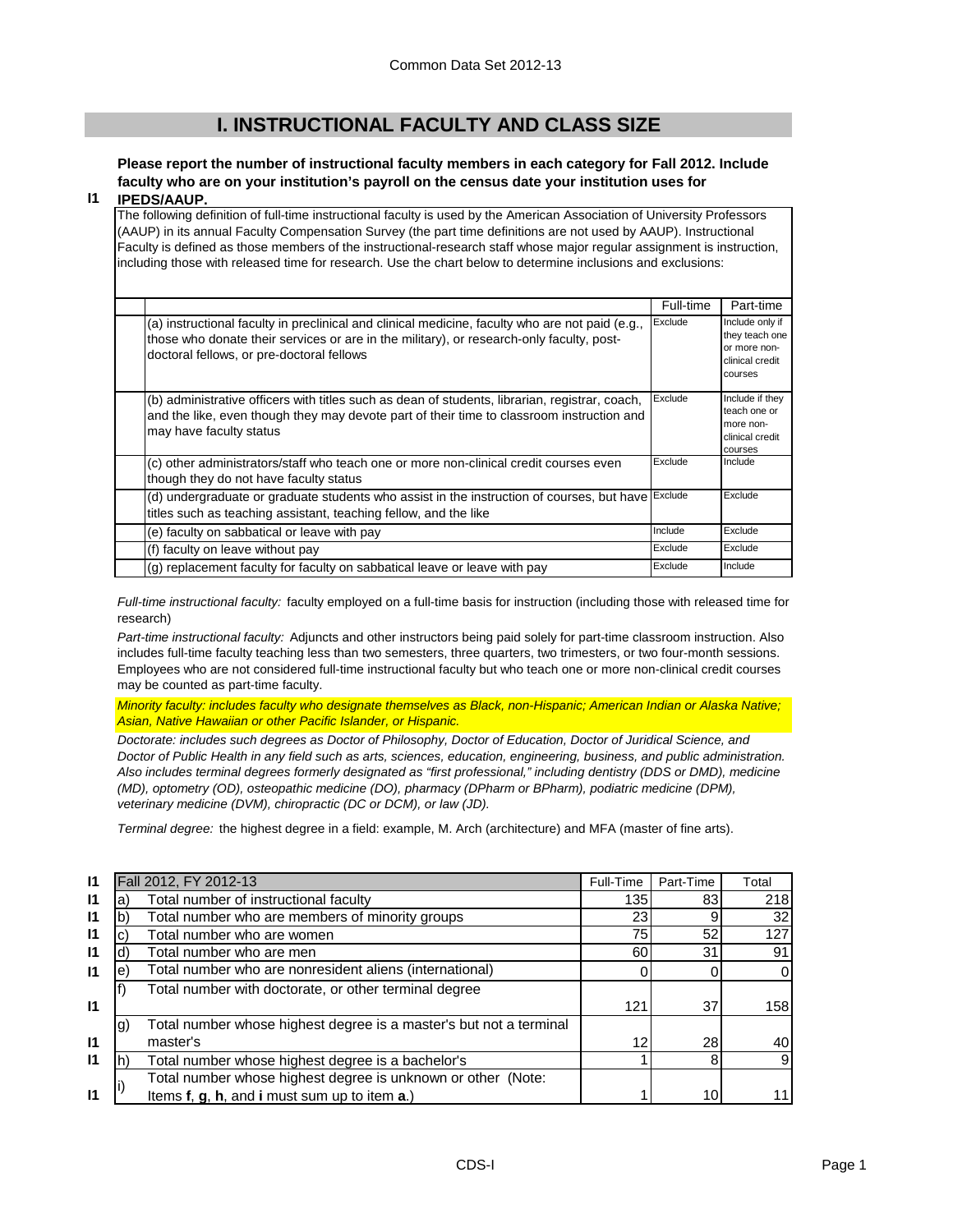|     | Total number in stand-alone graduate/ professional programs in |  |  |
|-----|----------------------------------------------------------------|--|--|
| IJ, | which faculty teach virtually only graduate-level students     |  |  |

## **I2 Student to Faculty Ratio**

Report the Fall 2012 ratio of full-time equivalent students (full-time plus 1/3 part time) to full-time equivalent instructional faculty (full time plus 1/3 part time). In the ratio calculations, exclude both faculty and students in stand-alone graduate or professional programs such as medicine, law, veterinary, dentistry, social work, business, or public health in which faculty teach virtually only graduate-level students. Do not count undergraduate or graduate student teaching assistants as faculty.

| <b>12</b>   Fall 2012 Student to Faculty ratio | I (based on I | 1458.67 students     | ft+ (1/3)pt    |
|------------------------------------------------|---------------|----------------------|----------------|
|                                                | and           | 162.67 $ $ faculty). | $ft + (1/3)pt$ |

#### **I3 Undergraduate Class Size**

In the table below, please use the following definitions to report information about the size of classes and class sections offered in the Fall 2012 term.

*Class Sections:* A class section is an organized course offered for credit, identified by discipline and number, meeting at a stated time or times in a classroom or similar setting, and not a subsection such as a laboratory or discussion session. Undergraduate class sections are defined as any sections in which at least one degree-seeking undergraduate student is enrolled for credit. Exclude distance learning classes and noncredit classes and individual instruction such as dissertation or thesis research, music instruction, or one-to-one readings. Exclude students in independent study, co-operative programs, internships, foreign language taped tutor sessions, practicums, and all students in one-on-one classes. Each class section should be counted only once and should not be duplicated because of course catalog cross-listings.

*Class Subsections:* A class subsection includes any subsection of a course, such as laboratory, recitation, and discussion subsections that are supplementary in nature and are scheduled to meet separately from the lecture portion of the course. Undergraduate subsections are defined as any subsections of courses in which degree-seeking undergraduate students enrolled for credit. As above, exclude noncredit classes and individual instruction such as dissertation or thesis research, music instruction, or one-to-one readings. Each class subsection should be counted only once and should not be duplicated because of cross-listings.

Using the above definitions, please report for each of the following class-size intervals the number of class sections and class subsections offered in Fall 2012. For example, a lecture class with 800 students who met at another time in 40 separate labs with 20 students should be counted once in the "100+" column in the class section column and 40 times under the "20-29" column of the class subsections table.

| I<br>٠<br>× |
|-------------|
| ×<br>۰.     |

## **Number of Class Sections with Undergraduates Enrolled**

| 13 | Undergraduate Class Size (provide numbers) |         |           |           |       |       |       |         |              |  |  |
|----|--------------------------------------------|---------|-----------|-----------|-------|-------|-------|---------|--------------|--|--|
| 13 | <b>CLASS</b>                               | $2 - 9$ | $10 - 19$ | $20 - 29$ | 30-39 | 40-49 | 50-99 | $100 +$ | $\sf{Total}$ |  |  |
| 13 | <b>SECTIONS</b>                            | 55      | 191       | 69        |       |       |       |         | 328          |  |  |

#### **Percentages**

| $\sim$ - 00116000 |                                |         |       |       |       |       |       |        |             |  |
|-------------------|--------------------------------|---------|-------|-------|-------|-------|-------|--------|-------------|--|
| $\sim$<br>IJ      | <b>ASS SUB-</b><br>יי<br>ulaงง | $2 - 9$ | 10-19 | 20-29 | 30-39 | 40-49 | 50-99 | $100+$ | $\tau$ otal |  |
| 13                | <b>SECTIONS</b>                |         |       |       |       |       |       |        |             |  |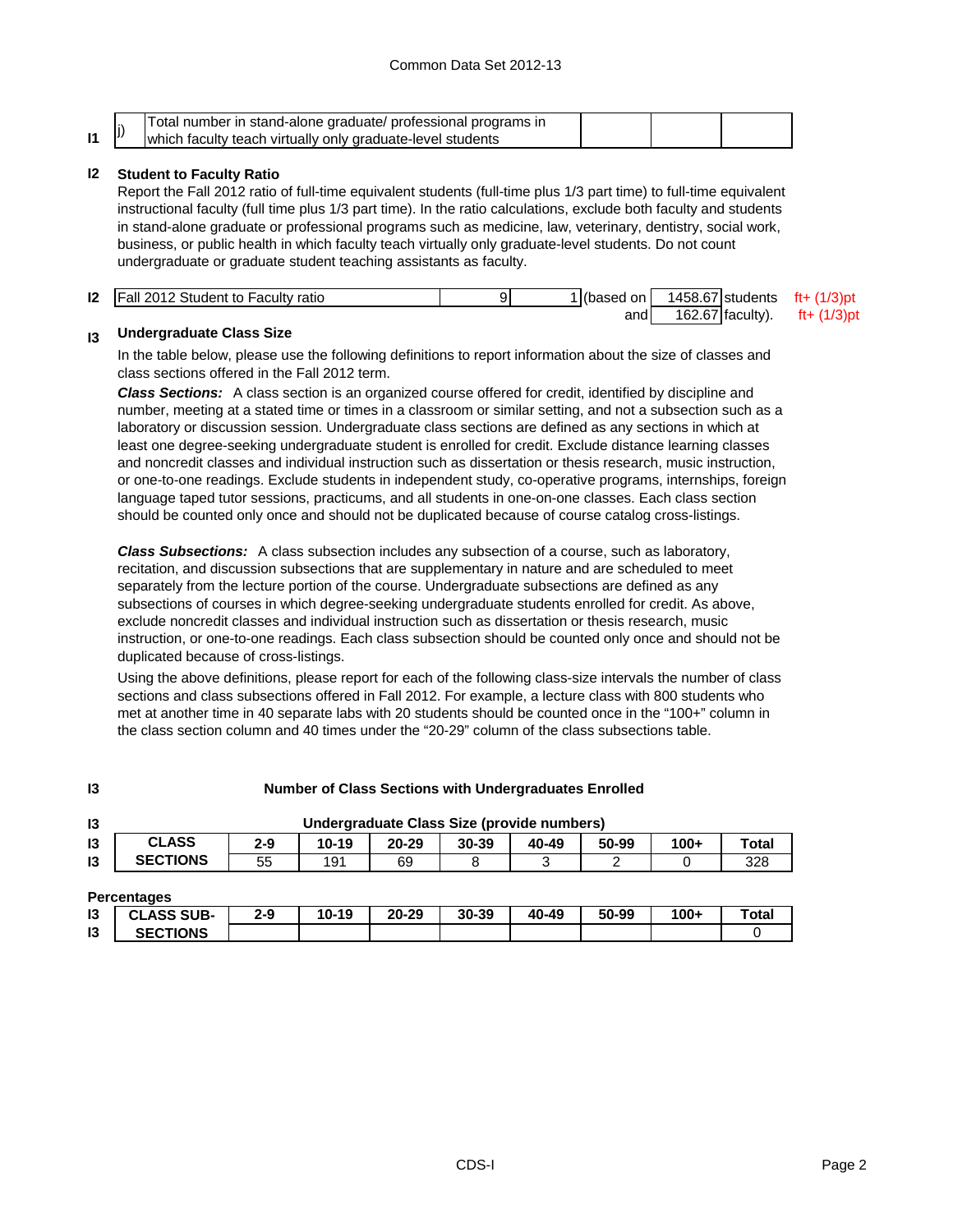#### **J. DEGREES CONFERRED**

J1 Degrees conferred between July 1, 2011 and June 30, 2012<br>The reach of the following discipline areas, provide the percentage of diplomas/certificates, associate, and bachelor's degrees<br>awarded. To determine the percenta each CIP code as the numerator and the sum of the Grand Total by 1st Majors and the Grand Total by 2nd major as the denominator. If you prefer, you can compute the percentages using 1st majors only.

| J <sub>1</sub> | Category                                   | # of BA<br>degrees (1st<br>major) | # of BA<br>degrees<br>(2nd)<br>maior) | # of BA degrees<br>$(1st + 2nd)$<br>majors) | % of BA<br>degrees | CIP 2000 Categories<br>to Include | <b>Notes</b>                                                           |
|----------------|--------------------------------------------|-----------------------------------|---------------------------------------|---------------------------------------------|--------------------|-----------------------------------|------------------------------------------------------------------------|
| J1             | Agriculture                                |                                   |                                       |                                             | $0.0\%$            | 01                                |                                                                        |
| J1             | Natural resources/environmental science    |                                   |                                       |                                             | 0.0%               | 03                                |                                                                        |
| J1             | Architecture                               |                                   |                                       |                                             | $0.0\%$            | 04                                |                                                                        |
| J1             | Area and ethnic studies                    | 5                                 |                                       | 5                                           | 1.7%               | 0 <sub>5</sub>                    | American Studies + Women's Studies                                     |
| J1             | Communication/journalism                   | 30                                |                                       | 30                                          | 10.0%              | 09                                |                                                                        |
| J1             | Communication technologies                 |                                   |                                       |                                             | $0.0\%$            | 10                                |                                                                        |
| J1             | Computer and information sciences          |                                   |                                       | 5                                           | 1.7%               | 11                                |                                                                        |
| J1             | Personal and culinary services             |                                   |                                       |                                             | $0.0\%$            | 12                                |                                                                        |
| J1             | Education                                  |                                   |                                       | 10                                          | 3.3%               | 13                                |                                                                        |
| J1             | Engineering                                |                                   |                                       |                                             | $0.0\%$            | 14                                |                                                                        |
| J1             | Engineering technologies                   |                                   |                                       |                                             | $0.0\%$            | 15                                |                                                                        |
| J1             | Foreign languages and literature           | 16                                |                                       | 20                                          | 6.7%               | 16                                | Russian + French + Spanish                                             |
| J1             | Family and consumer sciences               |                                   |                                       |                                             | $0.0\%$            | 19                                |                                                                        |
| J1             | Law/legal studies                          |                                   |                                       |                                             | $0.0\%$            | 22                                |                                                                        |
| J1             | English                                    | 20                                |                                       | 21                                          | 7.0%               | 23                                |                                                                        |
| J1             | Liberal arts/general studies               |                                   |                                       |                                             | 0.0%               | 24                                |                                                                        |
| J1             | Library science                            |                                   |                                       |                                             | $0.0\%$            | 25                                |                                                                        |
| J1             | Biological/life sciences                   | 18                                |                                       | $\overline{21}$                             | 7.0%               | 26                                |                                                                        |
| J1             | Mathematics and statistics                 |                                   |                                       |                                             | 0.3%               | $\overline{27}$                   |                                                                        |
| J1             | Military science and military technologies |                                   |                                       |                                             | $0.0\%$            | 28 & 29                           |                                                                        |
| J1             | Interdisciplinary studies                  |                                   |                                       | 10                                          | 3.3%               | 30                                | Peace Studies +<br>Interdisciplinary+Individualized major              |
| J1             | Parks and recreation                       |                                   |                                       |                                             | $0.0\%$            | 31                                |                                                                        |
| J1             | Philosophy and religious studies           |                                   |                                       | 11                                          | 3.7%               | 38                                | Philosphy + Religion                                                   |
| J1             | Theology and religious vocations           |                                   |                                       | 1                                           | 0.3%               | 39                                |                                                                        |
| J1             | Physical sciences                          | $\Omega$                          |                                       | 10                                          | 3.3%               | 40                                | Chemistry + Physics                                                    |
| J1             | Science technologies                       |                                   |                                       |                                             | $0.0\%$            | 41                                |                                                                        |
| J1             | Psychology                                 | 35                                |                                       | 36                                          | 12.0%              | 42                                |                                                                        |
| J1             | Homeland Security, law enforcement,        |                                   |                                       |                                             | $0.0\%$            | 43                                |                                                                        |
|                | firefighting, and protective services      |                                   |                                       |                                             |                    |                                   |                                                                        |
| J1             | Public administration and social services  |                                   |                                       |                                             | $0.0\%$            | 44                                |                                                                        |
| J1             | Social sciences                            | 35                                | 6                                     | 41                                          | 13.7%              | 45                                | Economics + International Relations +<br>Political Science + Sociology |
| J1             | Construction trades                        |                                   |                                       |                                             | $0.0\%$            | 46                                |                                                                        |
| J1             | Mechanic and repair technologies           |                                   |                                       |                                             | $0.0\%$            | 47                                |                                                                        |
| J1             | Precision production                       |                                   |                                       |                                             | $0.0\%$            | 48                                |                                                                        |
| J1             | Transportation and materials moving        |                                   |                                       |                                             | $0.0\%$            | 49                                |                                                                        |
| J1             | Visual and performing arts                 | 31                                |                                       | 31                                          | 10.3%              | 50                                | Dance + Theatre + Studio Art/Art History +<br>Music+Art + Art History  |
| J1             | Health professions and related sciences    |                                   |                                       |                                             | $0.0\%$            | 51                                |                                                                        |
| J1             | Business/marketing                         | 12                                | 5                                     | 17                                          | 5.7%               | 52                                |                                                                        |
| J1             | History                                    | 30                                |                                       | 30                                          | 10.0%              | 54                                |                                                                        |
| J1             | Other                                      | $\Omega$                          |                                       |                                             |                    |                                   |                                                                        |
|                | J1 TOTAL (should = 100%)                   | 273                               | 27                                    | 300                                         | 100.00%            |                                   |                                                                        |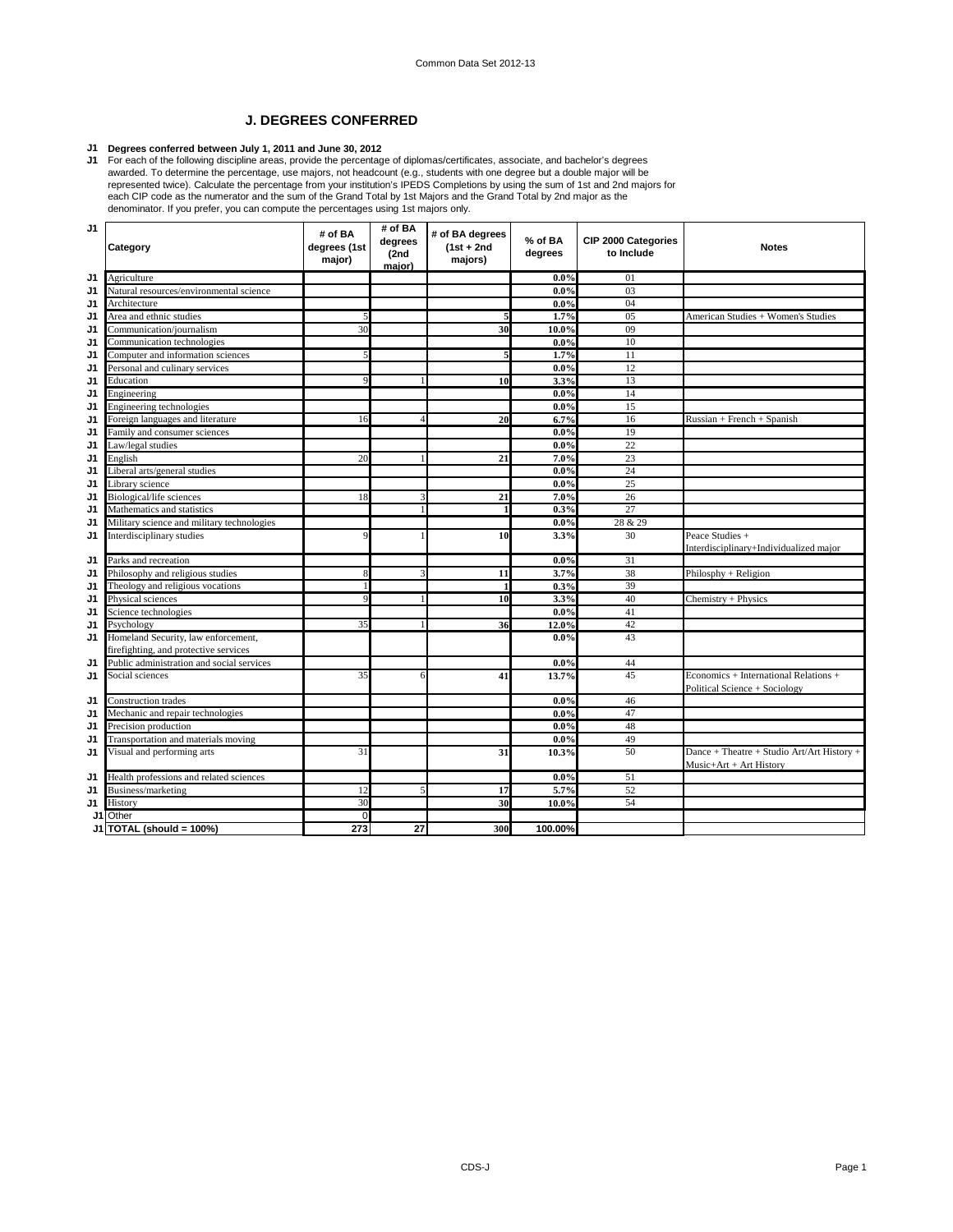# **Common Data Set Definitions**

**All definitions related to the financial aid section appear at the end of the Definitions document.**

Items preceded by an asterisk (\*) represent definitions agreed to among publishers which do not appear on the CDS document but may be present on individual publishers' surveys.

**\*Academic advisement:** Plan under which each student is assigned to a faculty member or a trained adviser, who, through regular meetings, helps the student plan and implement immediate and long-term academic and vocational goals.

**Accelerated program:** Completion of a college program of study in fewer than the usual number of years, most often by attending summer sessions and carrying extra courses during the regular academic term**.**

**Admitted student:** Applicant who is offered admission to a degree-granting program at your institution. **\*Adult student services:** Admission assistance, support, orientation, and other services expressly for adults who have started college for the first time, or who are re-entering after a lapse of a few years.

**American Indian or Alaska Native:** A person having origins in any of the original peoples of North and South America (including Central America) who maintains cultural identification through tribal affiliation or community attachment.

**Applicant (first-time, first year):** An individual who has fulfilled the institution's requirements to be considered for admission (including payment or waiving of the application fee, if any) and who has been notified of one of the following actions: admission, nonadmission, placement on waiting list, or application withdrawn (by applicant or institution).

**Application fee:** That amount of money that an institution charges for processing a student's application for acceptance. This amount is *not* creditable toward tuition and required fees, nor is it refundable if the student is not admitted to the institution.

**Asian:** A person having origins in any of the original peoples of the Far East, Southeast Asia, or the Indian Subcontinent, including, for example, Cambodia, China, India, Japan, Korea, Malaysia, Pakistan, the Philippine Islands, Thailand, and Vietnam.

**Associate degree:** An award that normally requires at least two but less than four years of full-time equivalent college work.

**Bachelor's degree:** An award (baccalaureate or equivalent degree, as determined by the Secretary of the U.S. Department of Education) that normally requires at least four years but *not* more than five years of fulltime equivalent college-level work. This includes ALL bachelor's degrees conferred in a five-year cooperative (work-study plan) program. (A cooperative plan provides for alternate class attendance and employment in business, industry, or government; thus, it allows students to combine actual work experience with their college studies.) Also, it includes bachelor's degrees in which the normal four years of work are completed in three years.

**Black or African American:** A person having origins in any of the black racial groups of Africa.

**Board (charges):** Assume average cost for 19 meals per week or the maximum meal plan.

**Books and supplies (costs):** Average cost of books and supplies. Do not include unusual costs for special groups of students (e.g., engineering or art majors), unless they constitute the majority of students at your institution.

**Calendar system:** The method by which an institution structures most of its courses for the academic year.

**Campus Ministry:** Religious student organizations (denominational or nondenominational) devoted to fostering religious life on college campuses. May also refer to Campus Crusade for Christ, an interdenominational Christian organization.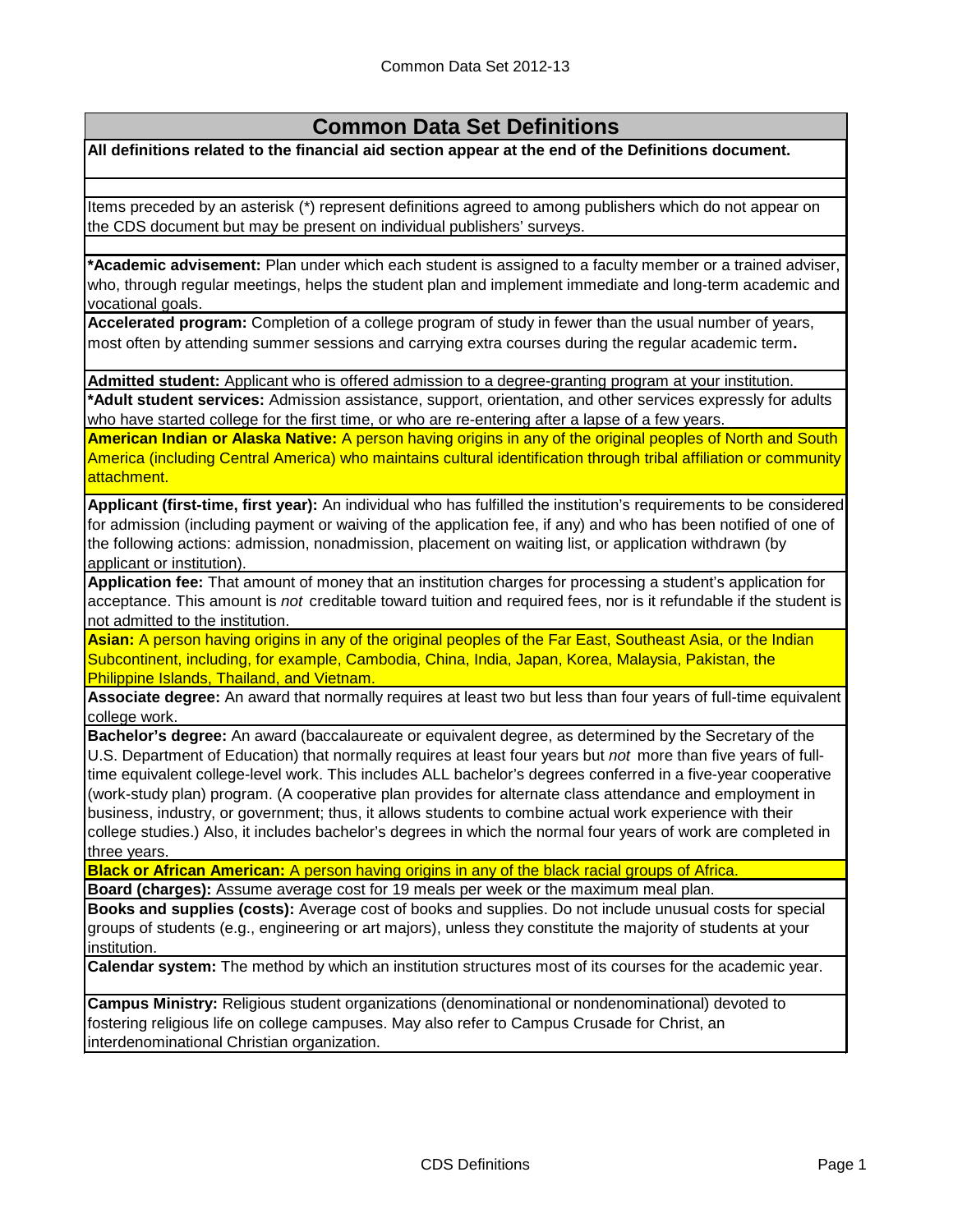**\*Career and placement services:** A range of services, including (often) the following: coordination of visits of employers to campus; aptitude and vocational testing; interest inventories, personal counseling; help in resume writing, interviewing, launching the job search; listings for those students desiring employment and those seeking permanent positions; establishment of a permanent reference folder; career resource materials.

**Carnegie units:** One year of study or the equivalent in a secondary school subject.

**Certificate:** See **Postsecondary award, certificate, or diploma.**

**Class rank:** The relative numerical position of a student in his or her graduating class, calculated by the high school on the basis of grade-point average, whether weighted or unweighted.

**College-preparatory program:** Courses in academic subjects (English, history and social studies, foreign languages, mathematics, science, and the arts) that stress preparation for college or university study.

**Common Application:** The standard application form distributed by the National Association of Secondary School Principals for a large number of private colleges who are members of the Common Application Group.

**\*Community service program:** Referral center for students wishing to perform volunteer work in the community or participate in volunteer activities coordinated by academic departments.

**Commuter:** A student who lives off campus in housing that is not owned by, operated by, or affiliated with the college. This category includes students who commute from home and students who have moved to the area to attend college.

**Contact hour:** A unit of measure that represents an hour of scheduled instruction given to students. Also referred to as clock hour.

**Continuous basis (for program enrollment):** A calendar system classification that is used by institutions that enroll students at any time during the academic year. For example, a cosmetology school or a word processing school might allow students to enroll and begin studies at various times, with no requirement that classes begin on a certain date.

**Cooperative education program:** A program that provides for alternate class attendance and employment in business, industry, or government.

**Cooperative housing:** College-owned, -operated, or -affiliated housing in which students share room and board expenses and participate in household chores to reduce living expenses.

**\*Counseling service:** Activities designed to assist students in making plans and decisions related to their education, career, or personal development.

**Credit:** Recognition of attendance or performance in an instructional activity (course or program) that can be applied by a recipient toward the requirements for a degree, diploma, certificate, or other formal award.

**Credit course:** A course that, if successfully completed, can be applied toward the number of courses required for achieving a degree, diploma, certificate, or other formal award.

**Credit hour:** A unit of measure representing an hour (50 minutes) of instruction over a 15-week period in a semester or trimester system or a 10-week period in a quarter system. It is applied toward the total number of hours needed for completing the requirements of a degree, diploma, certificate, or other formal award.

**Cross-registration:** A system whereby students enrolled at one institution may take courses at another institution without having to apply to the second institution.

**Deferred admission:** The practice of permitting admitted students to postpone enrollment, usually for a period of one academic term or one year.

**Degree:** An award conferred by a college, university, or other postsecondary education institution as official recognition for the successful completion of a program of studies.

**Degree-seeking students:** Students enrolled in courses for credit who are recognized by the institution as seeking a degree or formal award. At the undergraduate level, this is intended to include students enrolled in vocational or occupational programs.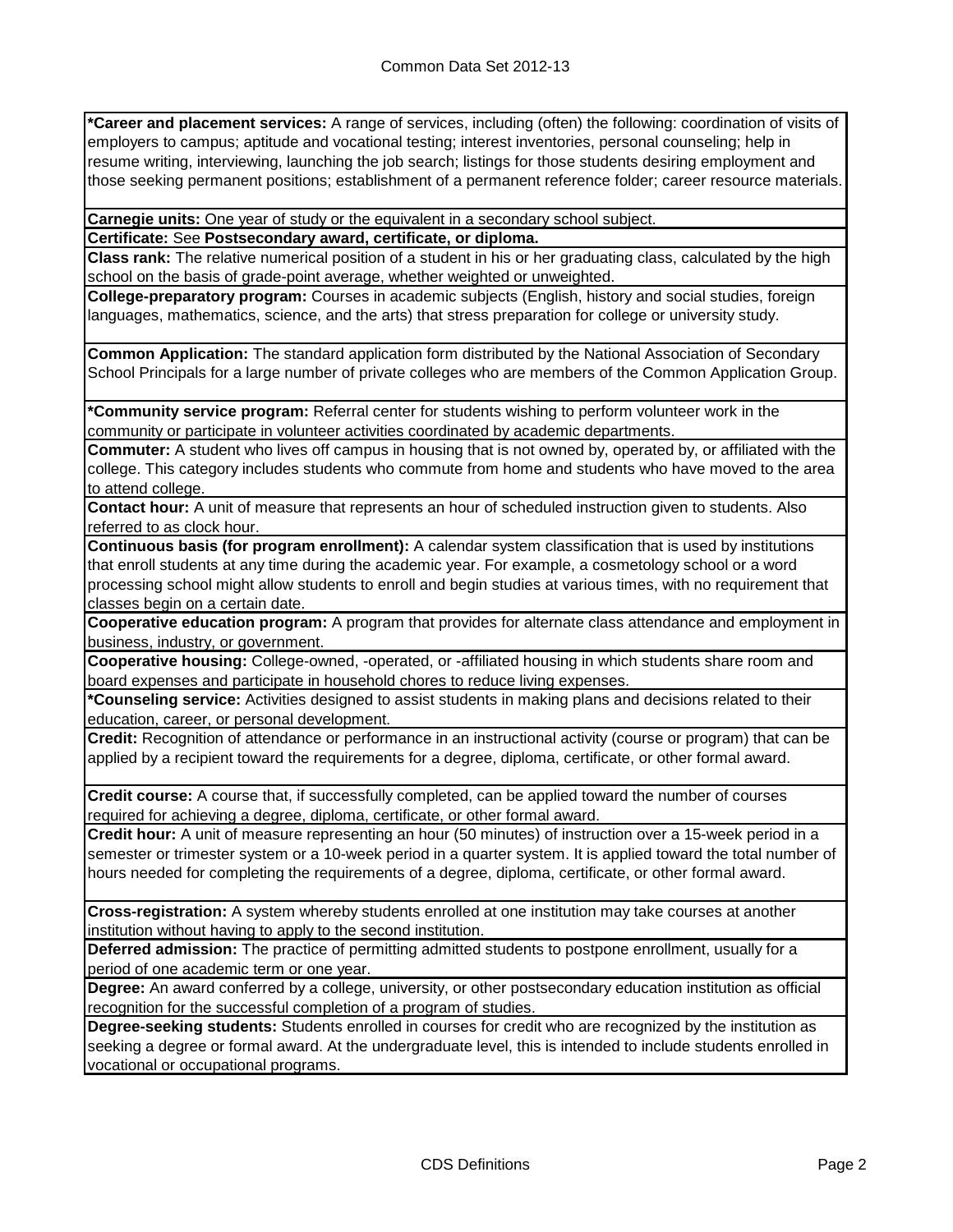**Differs by program (calendar system):** A calendar system classification that is used by institutions that have occupational/vocational programs of varying length. These schools may enroll students at specific times depending on the program desired. For example, a school might offer a two-month program in January, March, May, September, and November; and a three-month program in January, April, and October.

**Diploma:** See **Postsecondary award, certificate, or diploma.**

**Distance learning:** An option for earning course credit at off-campus locations via cable television, internet, satellite classes, videotapes, correspondence courses, or other means.

**Doctor's degree-research/scholarship:** A Ph.D. or other doctor's degree that requires advanced work beyond the master's level, including the preparation and defense of a dissertation based on original research, or the planning and execution of an original project demonstrating substantial artistic or scholarly achievement. Some examples of this type of degree may include Ed.D., D.M.A., D.B.A., D.Sc., D.A., or D.M, and others, as designated by the awarding institution.

**Doctor's degree-professional practice:** A doctor's degree that is conferred upon completion of a program providing the knowledge and skills for the recognition, credential, or license required for professional practice. The degree is awarded after a period of study such that the total time to the degree, including both preprofessional and professional preparation, equals at least six full-time equivalent academic years. Some of these degrees were formerly classified as "first-professional" and may include: Chiropractic (D.C. or D.C.M.); Dentistry (D.D.S. or D.M.D.); Law (L.L.B. or J.D.); Medicine (M.D.); Optometry (O.D.); Osteopathic Medicine (D.O); Pharmacy (Pharm.D.); Podiatry (D.P.M., Pod.D., D.P.); or, Veterinary Medicine (D.V.M.), and others, as designated by the awarding institution.

**Doctor's degree-other:** A doctor's degree that does not meet the definition of a doctor's degree research/scholarship or a doctor's degree - professional practice.

**Double major:** Program in which students may complete two undergraduate programs of study simultaneously.

**Dual enrollment:** A program through which high school students may enroll in college courses while still enrolled in high school. Students are not required to apply for admission to the college in order to participate.

**Early action plan:** An admission plan that allows students to apply and be notified of an admission decision well in advance of the regular notification dates. If admitted, the candidate is not committed to enroll; the student may reply to the offer under the college's regular reply policy.

**Early admission:** A policy under which students who have not completed high school are admitted and enroll full time in college, usually after completion of their junior year.

**Early decision plan:** A plan that permits students to apply and be notified of an admission decision (and financial aid offer if applicable) well in advance of the regular notification date. Applicants agree to accept an offer of admission and, if admitted, to withdraw their applications from other colleges. There are three possible decisions for early decision applicants: admitted, denied, or not admitted but forwarded for consideration with the regular applicant pool, without prejudice.

**English as a Second Language (ESL):** A course of study designed specifically for students whose native language is not English.

**Exchange student program-domestic:** Any arrangement between a student and a college that permits study for a semester or more at another college **in the United States** without extending the amount of time required for a degree. **See also Study abroad**.

**External degree program:** A program of study in which students earn credits toward a degree through independent study, college courses, proficiency examinations, and personal experience. External degree programs require minimal or no classroom attendance.

**Extracurricular activities (as admission factor):** Special consideration in the admissions process given for participation in both school and nonschool-related activities of interest to the college, such as clubs, hobbies, student government, athletics, performing arts, etc.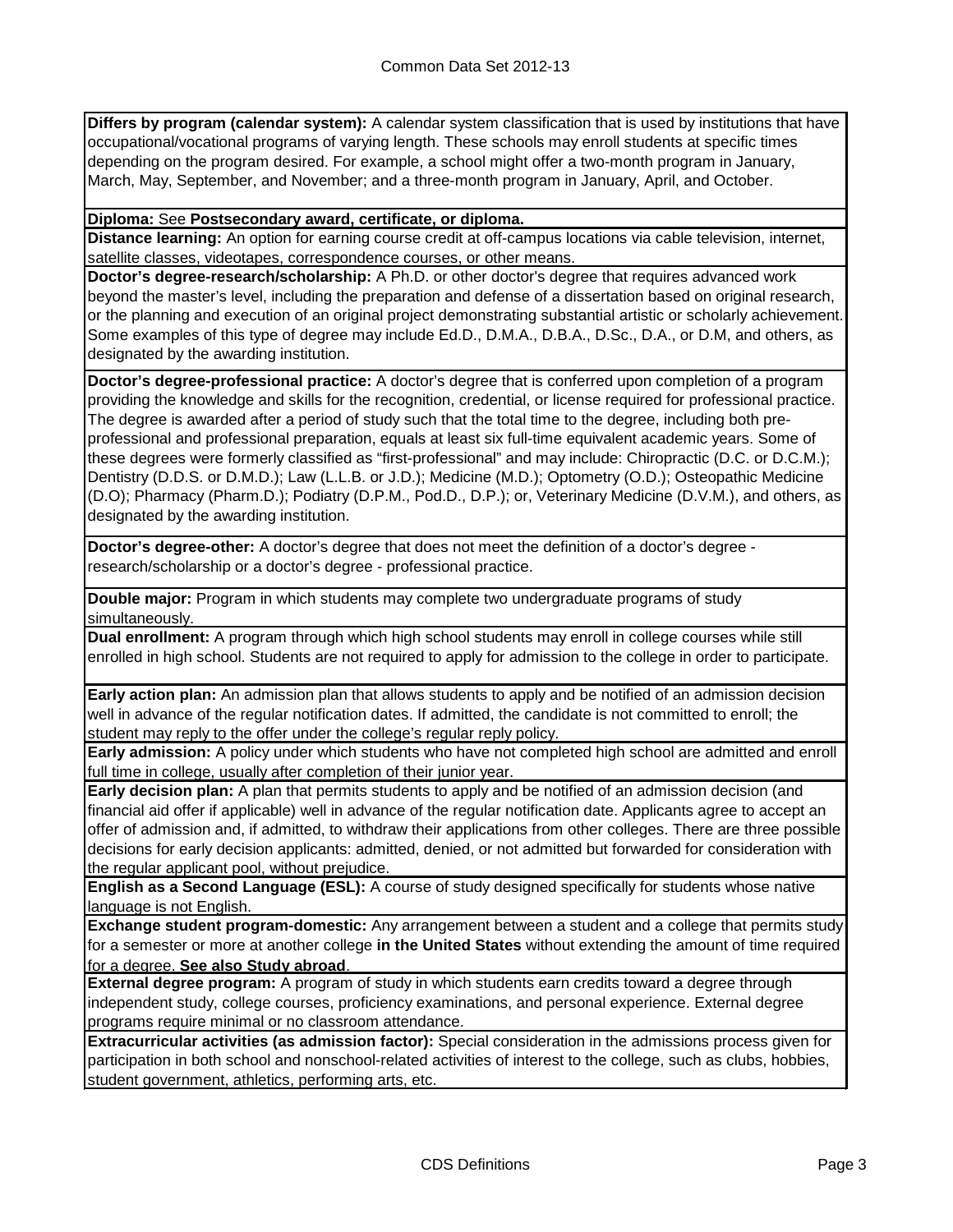**First-time student:** A student attending any institution for the first time at the level enrolled. Includes students enrolled in the fall term who attended a postsecondary institution for the first time at the same level in the prior summer term. Also includes students who entered with advanced standing (college credit earned before graduation from high school).

**First-time, first-year (freshman) student:** A student attending any institution for the first time at the undergraduate level. Includes students enrolled in the fall term who attended college for the first time in the prior summer term. Also includes students who entered with advanced standing (college credits earned before graduation from high school).

**First-year student:** A student who has completed less than the equivalent of 1 full year of undergraduate work; that is, less than 30 semester hours (in a 120-hour degree program) or less than 900 contact hours.

**Freshman:** A first-year undergraduate student.

**\*Freshman/new student orientation:** Orientation addressing the academic, social, emotional, and intellectual issues involved in beginning college. May be a few hours or a few days in length; at some colleges, there is a fee.

**Full-time student (undergraduate):** A student enrolled for 12 or more semester credits, 12 or more quarter credits, or 24 or more contact hours a week each term.

**Geographical residence (as admission factor):** Special consideration in the admission process given to students from a particular region, state, or country of residence.

**Grade-point average (academic high school GPA):** The sum of grade points a student has earned in secondary school divided by the number of courses taken. The most common system of assigning numbers to grades counts four points for an A, three points for a B, two points for a C, one point for a D, and no points for an E or F. Unweighted GPA's assign the same weight to each course. Weighting gives students additional points for their grades in advanced or honors courses.

**Graduate student:** A student who holds a bachelor's or equivalent, and is taking courses at the postbaccalaureate level.

**\*Health services:** Free or low cost on-campus primary and preventive health care available to students.

**High school diploma or recognized equivalent:** A document certifying the successful completion of a prescribed secondary school program of studies, or the attainment of satisfactory scores on the Tests of General Educational Development (GED), or another state-specified examination.

**Hispanic or Latino:** A person of Cuban, Mexican, Puerto Rican, South or Central American, or other Spanish culture or origin, regardless of race.

**Honors program:** Any special program for very able students offering the opportunity for educational enrichment, independent study, acceleration, or some combination of these.

**Independent study:** Academic work chosen or designed by the student with the approval of the department concerned, under an instructor's supervision, and usually undertaken outside of the regular classroom structure.

**In-state tuition:** The tuition charged by institutions to those students who meet the state's or institution's residency requirements.

**International student:** See **Nonresident alien.**

**International student group:** Student groups that facilitate cultural dialogue, support a diverse campus, assist international students in acclimation and creating a social network.

**Internship:** Any short-term, supervised work experience usually related to a student's major field, for which the student earns academic credit. The work can be full- or part-time, on- or off-campus, paid or unpaid.

**\*Learning center:** Center offering assistance through tutors, workshops, computer programs, or audiovisual equipment in reading, writing, math, and skills such as taking notes, managing time, taking tests.

**\*Legal services:** Free or low cost legal advice for a range of issues (personal and other).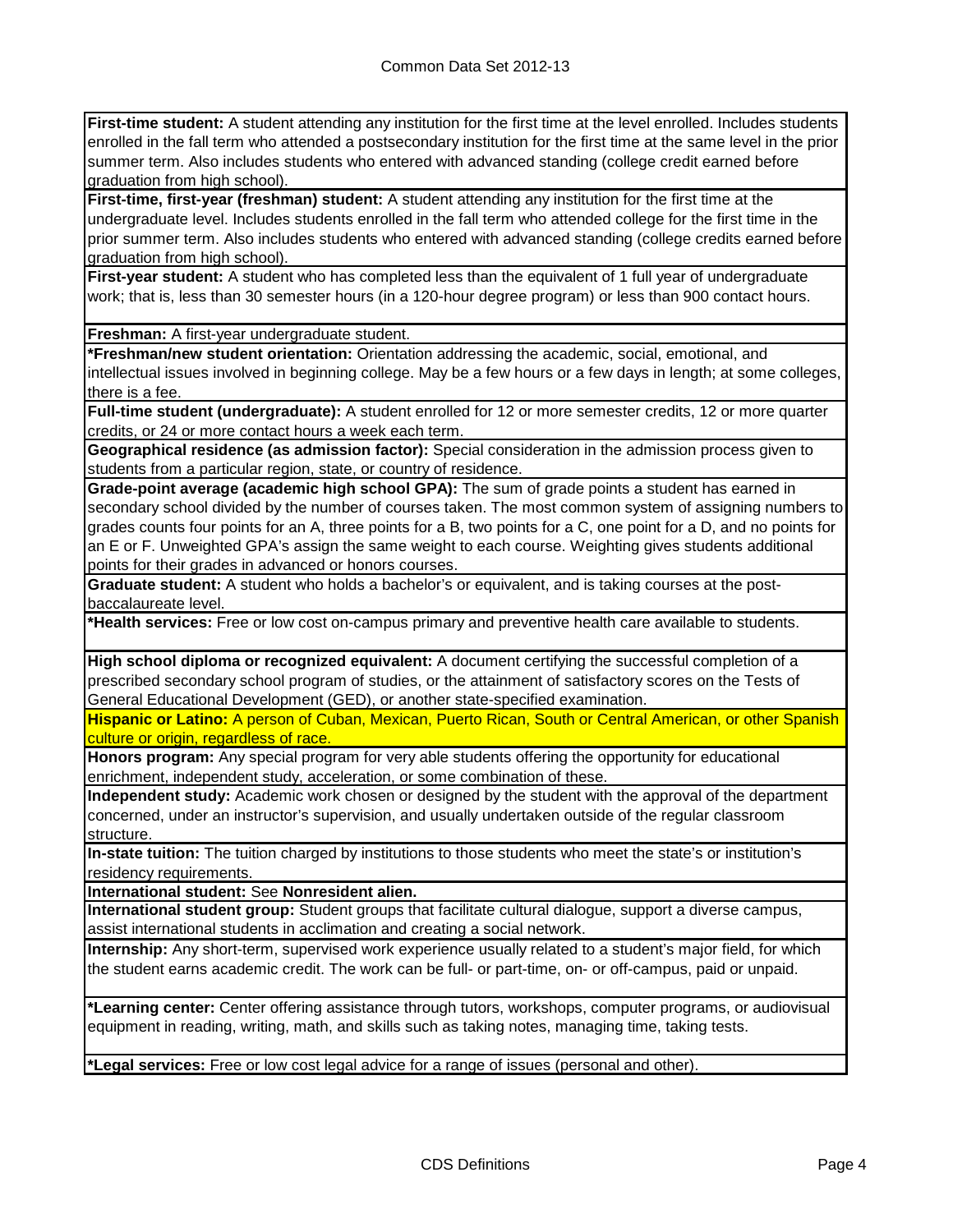**Liberal arts/career combination:** Program in which a student earns undergraduate degrees in two separate fields, one in a liberal arts major and the other in a professional or specialized major, whether on campus or through cross-registration.

**Master's degree:** An award that requires the successful completion of a program of study of generally one or two full-time equivalent academic years of work beyond the bachelor's degree. Some of these degrees, such as those in Theology (M.Div., M.H.L./Rav) that were formerly classified as "first-professional", may require more than two full-time equivalent academic years of work.

**Minority affiliation (as admission factor):** Special consideration in the admission process for members of designated racial/ethnic minority groups.

**\*Minority student center:** Center with programs, activities, and/or services intended to enhance the college experience of students of color.

**Model United Nations:** A simulation activity focusing on conflict resolution, globalization, and diplomacy. Assuming roles as foreign ambassadors and "delegates," students conduct research, engage in debate, draft resolutions, and may participate in a national Model UN conference.

**Native Hawaiian or Other Pacific Islander:** A person having origins in any of the original peoples of Hawaii, Guam, Samoa, or other Pacific Islands.

**Nonresident alien:** A person who is not a citizen or national of the United States and who is in this country on a visa or temporary basis and does not have the right to remain indefinitely.

**\*On-campus day care:** Licensed day care for students' children (usually age 3 and up); usually for a fee.

**Open admission:** Admission policy under which virtually all secondary school graduates or students with GED equivalency diplomas are admitted without regard to academic record, test scores, or other qualifications.

**Other expenses (costs):** Include average costs for clothing, laundry, entertainment, medical (if not a required fee), and furnishings.

**Out-of-state tuition:** The tuition charged by institutions to those students who do not meet the institution's or state's residency requirements.

**Part-time student (undergraduate):** A student enrolled for fewer than 12 credits per semester or quarter, or fewer than 24 contact hours a week each term.

**\*Personal counseling**: One-on-one or group counseling with trained professionals for students who want to explore personal, educational, or vocational issues.

**Post-baccalaureate certificate:** An award that requires completion of an organized program of study requiring 18 credit hours beyond the bachelor's; designed for persons who have completed a baccalaureate degree but do not meet the requirements of academic degrees carrying the title of master.

**Post-master's certificate:** An award that requires completion of an organized program of study of 24 credit hours beyond the master's degree but does not meet the requirements of academic degrees at the doctoral level.

**Postsecondary award, certificate, or diploma:** Includes the following three IPEDS definitions for postsecondary awards, certificates, and diplomas of varying durations and credit/contact hour requirements—

*Less Than 1 Academic Year:* Requires completion of an organized program of study at the postsecondary level (below the baccalaureate degree) in less than 1 academic year (2 semesters or 3 quarters) or in less than 900 contact hours by a student enrolled full-time.

*At Least 1 But Less Than 2 Academic Years:* Requires completion of an organized program of study at the postsecondary level (below the baccalaureate degree) in at least 1 but less than 2 full-time equivalent academic years, or designed for completion in at least 30 but less than 60 credit hours, or in at least 900 but less than 1,800 contact hours.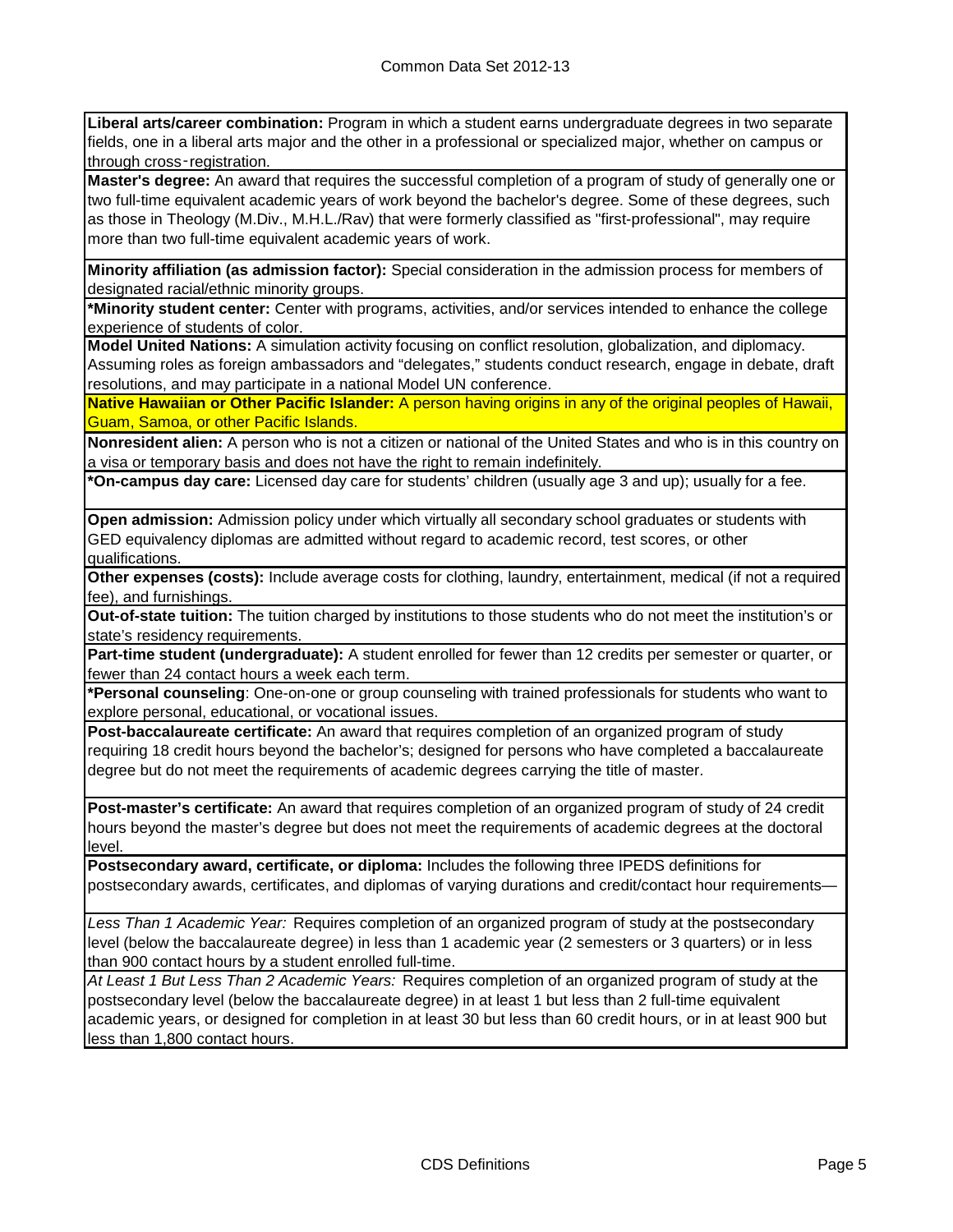*At Least 2 But Less Than 4 Academic Years:* Requires completion of an organized program of study at the postsecondary level (below the baccalaureate degree) in at least 2 but less than 4 full-time equivalent academic years, or designed for completion in at least 60 but less than 120 credit hours, or in at least 1,800 but less than 3,600 contact hours.

**Private institution:** An educational institution controlled by a private individual(s) or by a nongovernmental agency, usually supported primarily by other than public funds, and operated by other than publicly elected or appointed officials.

**Private for-profit institution:** A private institution in which the individual(s) or agency in control receives compensation, other than wages, rent, or other expenses for the assumption of risk.

**Private nonprofit institution:** A private institution in which the individual(s) or agency in control receives no compensation, other than wages, rent, or other expenses for the assumption of risk. These include both independent nonprofit schools and those affiliated with a religious organization.

**Proprietary institution:** See **Private for-profit institution.**

**Public institution:** An educational institution whose programs and activities are operated by publicly elected or appointed school officials, and which is supported primarily by public funds.

**Quarter calendar system:** A calendar system in which the academic year consists of three sessions called quarters of about 12 weeks each. The range may be from 10 to 15 weeks. There may be an additional quarter in the summer.

**Race/ethnicity:** Category used to describe groups to which individuals belong, identify with, or belong in the eyes of the community. The categories do not denote scientific definitions of anthropological origins. A person may be counted in only one group.

**Race/ethnicity unknown:** The category used to report students or employees whose race and ethnicity are not known.

**Religious affiliation/commitment (as admission factor):** Special consideration given in the admission process for affiliation with a certain church or faith/religion, commitment to a religious vocation, or observance of certain religious tenets/lifestyle.

**\*Religious counseling:** One-on-one or group counseling with trained professionals for students who want to explore religious problems or issues.

**\*Remedial services:** Instructional courses designed for students deficient in the general competencies necessary for a regular postsecondary curriculum and educational setting.

**Required fees:** Fixed sum charged to students for items not covered by tuition and required of such a large proportion of all students that the student who does NOT pay is the exception. Do not include application fees or optional fees such as lab fees or parking fees.

**Resident alien or other eligible non-citizen:** A person who is not a citizen or national of the United States and who has been admitted as a legal immigrant for the purpose of obtaining permanent resident alien status (and who holds either an alien registration card [Form I-551 or I-151], a Temporary Resident Card [Form I-688], or an Arrival-Departure Record [Form I-94] with a notation that conveys legal immigrant status, such as Section 207 Refugee, Section 208 Asylee, Conditional Entrant Parolee or Cuban-Haitian).

**Room and board (charges)—on campus:** Assume double occupancy in institutional housing and 19 meals per week (or maximum meal plan).

**Secondary school record (as admission factor):** Information maintained by the secondary school that may include such things as the student's high school transcript, class rank, GPA, and teacher and counselor recommendations.

**Semester calendar system:** A calendar system that consists of two semesters during the academic year with about 16 weeks for each semester of instruction. There may be an additional summer session.

**Student-designed major:** A program of study based on individual interests, designed with the assistance of an adviser.

**Study abroad:** Any arrangement by which a student completes part of the college program studying in another country. Can be at a campus abroad or through a cooperative agreement with some other U.S. college or an institution of another country.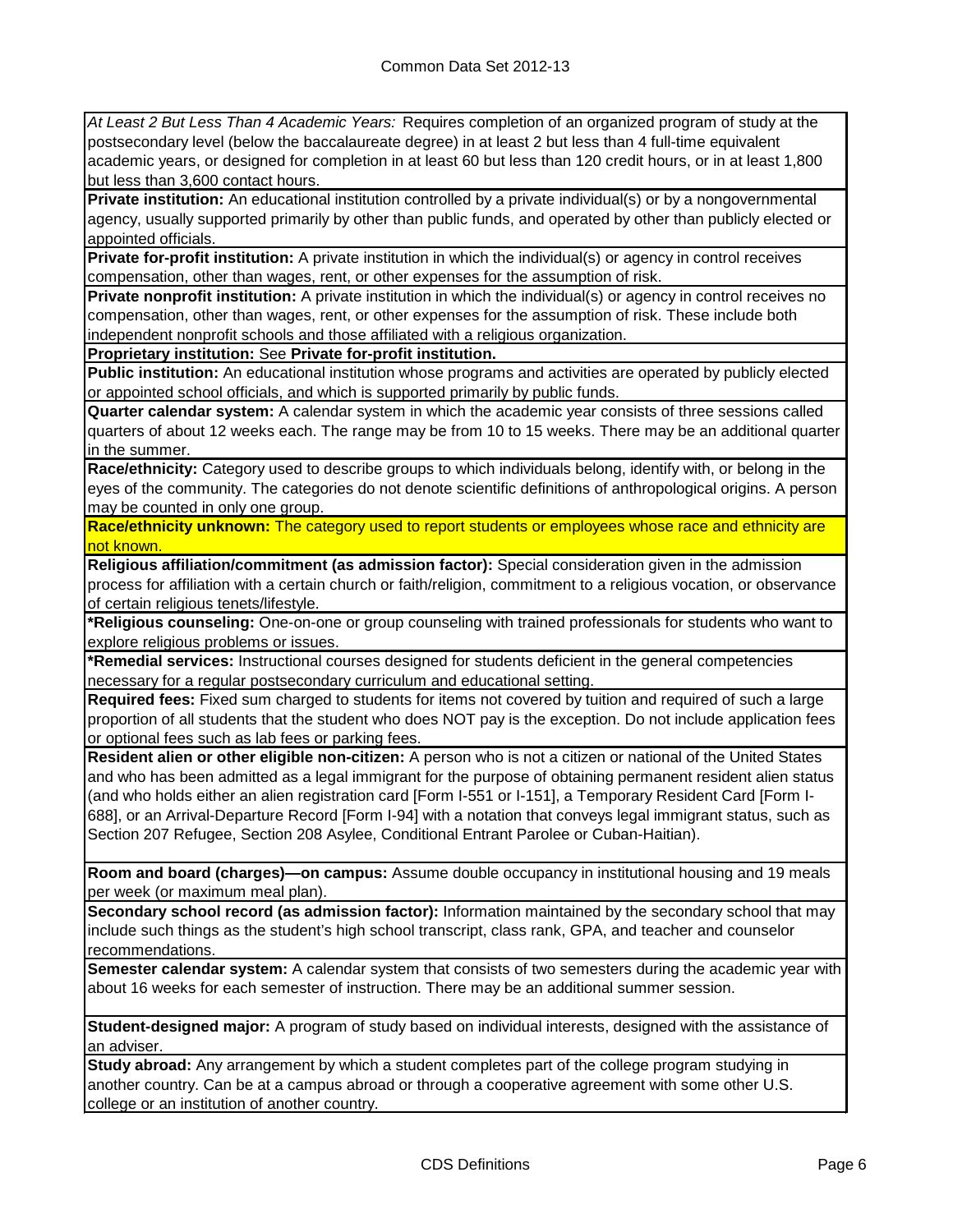**\*Summer session:** A summer session is shorter than a regular semester and not considered part of the academic year. It is not the third term of an institution operating on a trimester system or the fourth term of an institution operating on a quarter calendar system. The institution may have 2 or more sessions occurring in the summer months. Some schools, such as vocational and beauty schools, have year-round classes with no separate summer session.

**Talent/ability (as admission factor):** Special consideration given to students with demonstrated talent/abilities in areas of interest to the institution (e.g., sports, the arts, languages, etc.).

**Teacher certification program:** Program designed to prepare students to meet the requirements for certification as teachers in elementary, middle/junior high, and secondary schools.

**Transfer applicant:** An individual who has fulfilled the institution's requirements to be considered for admission (including payment or waiving of the application fee, if any) and who has previously attended another college or university and earned college-level credit.

**Transfer student:** A student entering the institution for the first time but known to have previously attended a postsecondary institution at the same level (e.g., undergraduate). The student may transfer with or without credit.

**Transportation (costs):** Assume two round trips to student's hometown per year for students in institutional housing or daily travel to and from your institution for commuter students.

**Trimester calendar system:** An academic year consisting of 3 terms of about 15 weeks each.

**Tuition:** Amount of money charged to students for instructional services. Tuition may be charged per term, per course, or per credit.

**\*Tutoring:** May range from one-on-one tutoring in specific subjects to tutoring in an area such as math, reading, or writing. Most tutors are college students; at some colleges, they are specially trained and certified.

**Unit:** a standard of measurement representing hours of academic instruction (e.g., semester credit, quarter credit, contact hour).

**Undergraduate:** A student enrolled in a four- or five-year bachelor's degree program, an associate degree program, or a vocational or technical program below the baccalaureate.

**\*Veteran's counseling:** Helps veterans and their dependents obtain benefits for their selected program and provides certifications to the Veteran's Administration. May also provide personal counseling on the transition from the military to a civilian life.

**\*Visually impaired:** Any person whose sight loss is not correctable and is sufficiently severe as to adversely affect educational performance.

**Volunteer work (as admission factor):** Special consideration given to students for activity done on a volunteer basis (e.g., tutoring, hospital care, working with the elderly or disabled) as a service to the community or the public in general.

**Wait list:** List of students who meet the admission requirements but will only be offered a place in the class if space becomes available.

**Weekend college:** A program that allows students to take a complete course of study and attend classes only on weekends.

**White:** A person having origins in any of the original peoples of Europe, the Middle East, or North Africa.

**\*Women's center:** Center with programs, academic activities, and/or services intended to promote an understanding of the evolving roles of women.

**Work experience (as admission factor):** Special consideration given to students who have been employed prior to application, whether for relevance to major, demonstration of employment-related skills, or as explanation of student's academic and extracurricular record.

## **Financial Aid Definitions**

**Awarded aid**: The dollar amounts offered to financial aid applicants.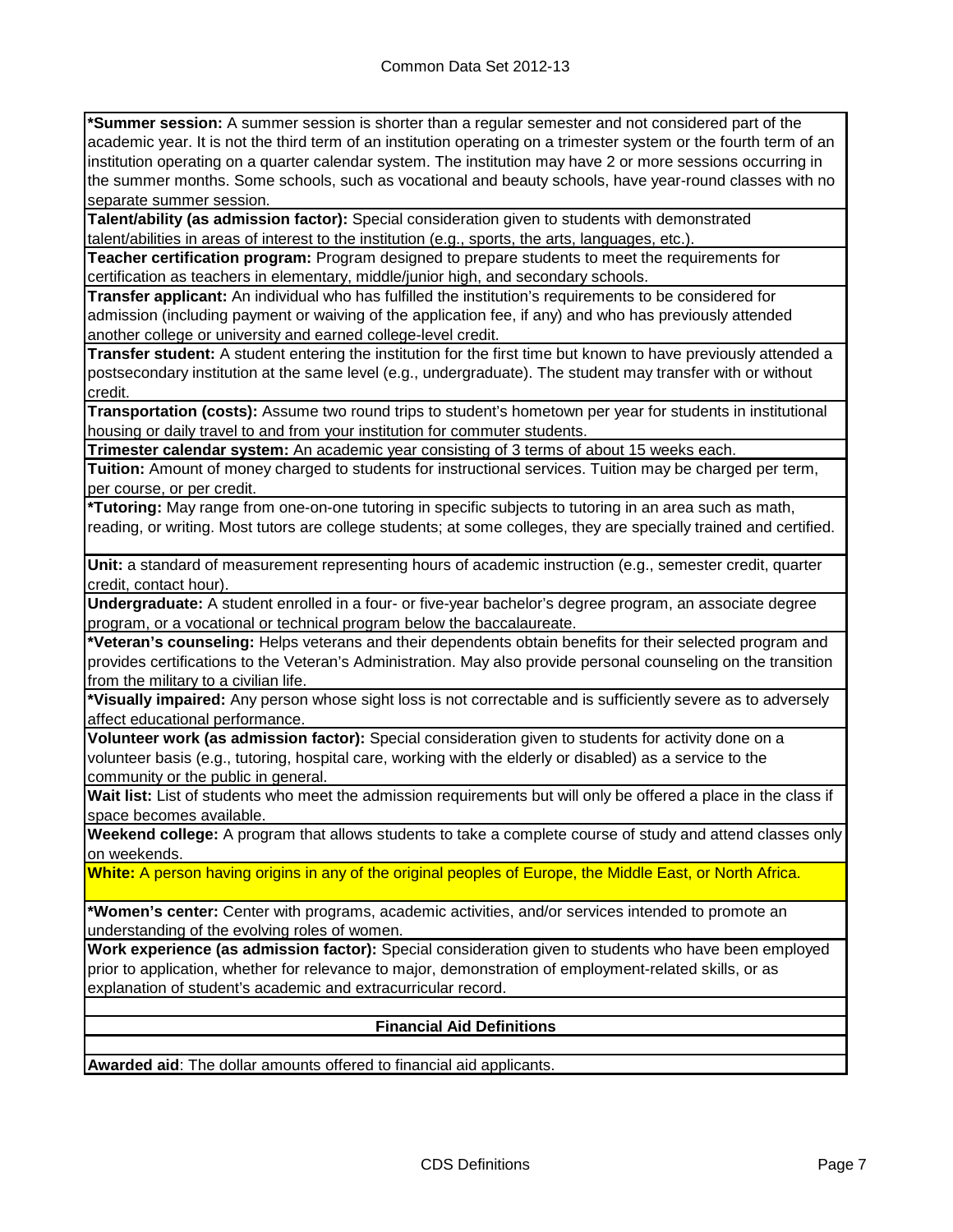**External scholarships and grants:** Scholarships and grants received from outside (private) sources that students bring with them (e.g., Kiwanis, National Merit scholarships). The institution may process paperwork to receive the dollars, but it has no role in determining the recipient or the dollar amount awarded.

**Financial aid applicant**: Any applicant who submits **any one of** the institutionally required financial aid applications/forms, such as the FAFSA.

**Indebtedness**: Aggregate dollar amount borrowed through any loan program (federal, state, subsidized, unsubsidized, private, etc.; excluding parent loans) while the student was enrolled at an institution. Student loans co-signed by a parent are assumed to be the responsibility of the student and **should** be included.

**Institutional scholarships and grants**: Endowed scholarships, annual gifts and tuition funded grants for which the institution determines the recipient.

**Financial need**: As determined by your institution using the federal methodology and/or your institution's own standards.

**Need-based aid**: College-funded or college-administered award from institutional, state, federal, or other sources for which a student must have financial need to qualify. This includes both institutional and noninstitutional student aid (grants, jobs, and loans).

**Need-based scholarship or grant aid**: Scholarships and grants from institutional, state, federal, or other sources for which a student must have financial need to qualify.

**Need-based self-help aid**: Loans and jobs from institutional, state, federal, or other sources for which a student must demonstrate financial need to qualify.

**Non-need-based scholarship or grant aid**: Scholarships and grants, gifts, or merit-based aid from institutional, state, federal, or other sources (including unrestricted funds or gifts and endowment income) awarded solely on the basis of academic achievement, merit, or any other non-need-based reason. When reporting questions H1 and H2, non-need-based aid that is used to meet need should be counted as needbased aid.

**Note: Suggested order of precedence for counting non-need money as need-based:**

Non-need institutional grants

Non-need tuition waivers

Non-need athletic awards

Non-need federal grants Non-need state grants

Non-need outside grants

Non-need student loans

Non-need parent loans

Non-need work

**Non-need-based self-help aid**: Loans and jobs from institutional, state, or other sources for which a student need not demonstrate financial need to qualify.

**Work study and employment**: Federal and state work study aid, and any employment packaged by your institution in financial aid awards.